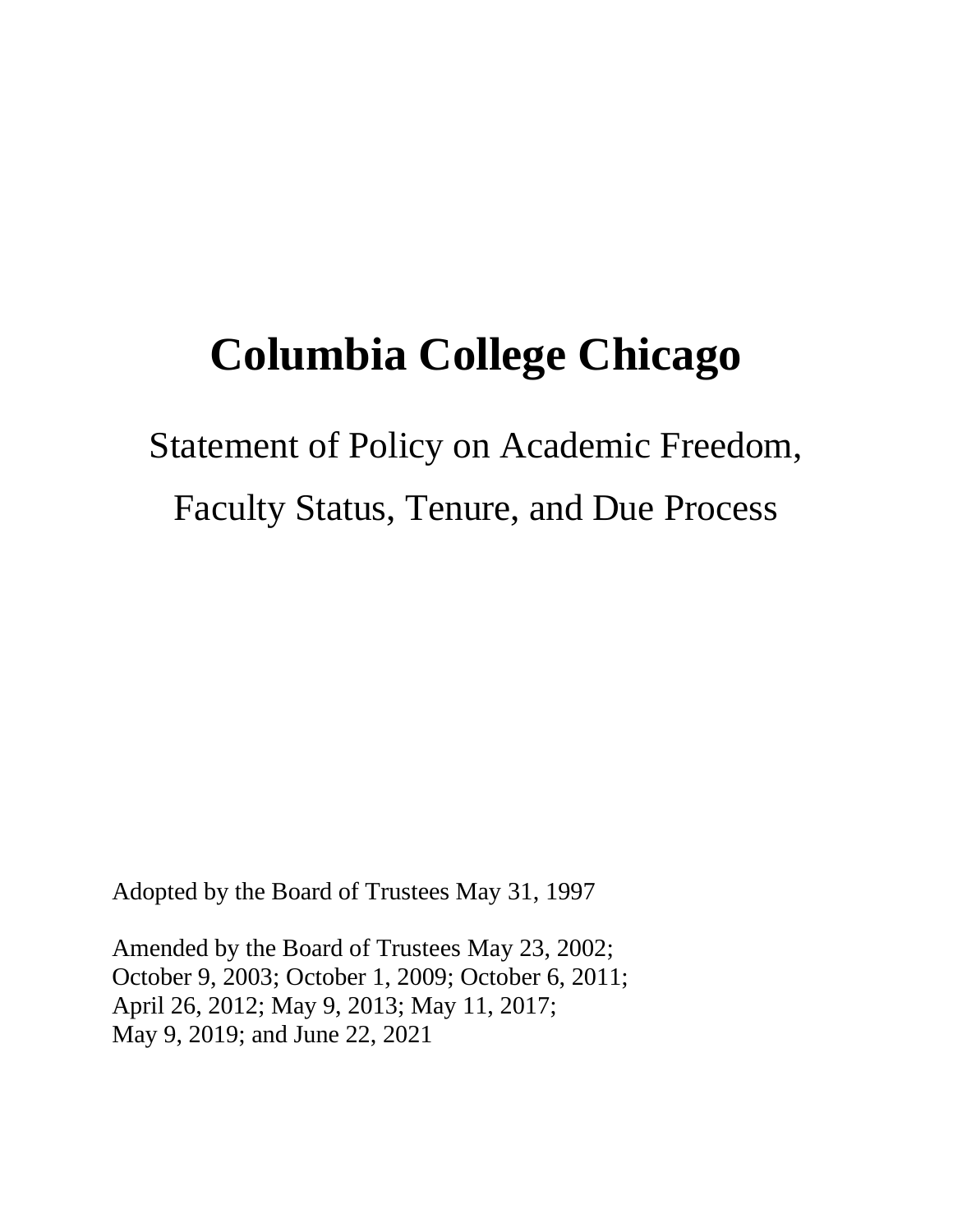# TABLE OF CONTENTS

| I.                                                            |  |
|---------------------------------------------------------------|--|
| A.                                                            |  |
| <b>B.</b>                                                     |  |
| II.                                                           |  |
| A.                                                            |  |
| <b>B.</b>                                                     |  |
| C.                                                            |  |
| D.                                                            |  |
| ESTABLISHMENT OF TENURE AT COLUMBIA COLLEGE CHICAGO 3<br>III. |  |
| A.                                                            |  |
| <b>B.</b>                                                     |  |
| C.                                                            |  |
|                                                               |  |
| A.                                                            |  |
| <b>B.</b>                                                     |  |
| $1_{-}$                                                       |  |
| 2.                                                            |  |
| 3.                                                            |  |
| C.                                                            |  |
| D.                                                            |  |
| V.                                                            |  |
| A.                                                            |  |
| 1.                                                            |  |
| a.                                                            |  |
| b.                                                            |  |
| <b>B.</b>                                                     |  |
| 1.                                                            |  |
| a.                                                            |  |
| b.                                                            |  |
| c.                                                            |  |
| C.                                                            |  |
| 1.                                                            |  |
| 2.                                                            |  |
| 3.                                                            |  |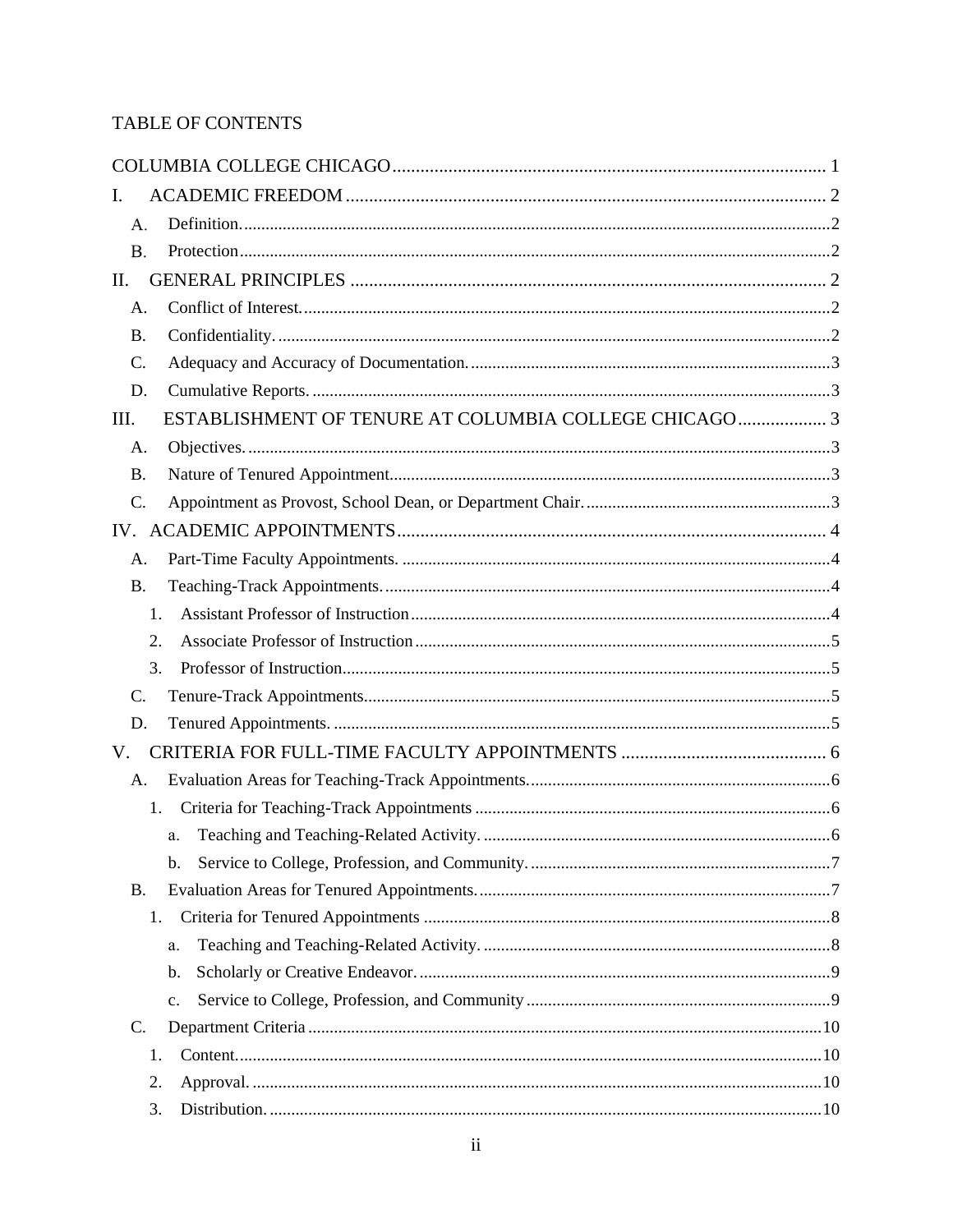|                 | VI. GENERAL QUALIFICATIONS FOR TEACHING-TRACK APPOINTMENTS 11        |  |
|-----------------|----------------------------------------------------------------------|--|
| A.              |                                                                      |  |
| <b>B.</b>       |                                                                      |  |
| C.              |                                                                      |  |
|                 | VII. ACADEMIC YEAR WORKLOAD FOR FACULTY MEMBERS WITH TEACHING-       |  |
|                 | VIII.TRAINING AND DEVELOPMENT OF ASSISTANT PROFESSORS OF INSTRUCTION |  |
|                 | IX. EVALUATION OF FACULTY MEMBERS WITH TEACHING-TRACK                |  |
| А.              |                                                                      |  |
|                 | 1.                                                                   |  |
|                 | 2.                                                                   |  |
| <b>B.</b>       |                                                                      |  |
| C.              |                                                                      |  |
| Χ.              | APPOINTMENT PERIOD, RENEWAL AND NONRENEWAL OF FACULTY                |  |
| А.              |                                                                      |  |
| <b>B.</b>       |                                                                      |  |
| $C$ .           |                                                                      |  |
|                 | XI. PROMOTION PROCESS FOR FACULTY MEMBERS WITH TEACHING-TRACK        |  |
| А.              |                                                                      |  |
| <b>B.</b>       |                                                                      |  |
|                 | XII. TEACHING-TRACK FACULTY APPLICATION FOR TENURE-TRACK             |  |
|                 | XIII.GENERAL QUALIFICATIONS FOR TENURE-TRACK AND TENURED             |  |
| A.              |                                                                      |  |
| <b>B.</b>       |                                                                      |  |
| $\mathcal{C}$ . |                                                                      |  |
| XIV.            | ACADEMIC YEAR WORKLOAD FOR FACULTY MEMBERS WITH TENURE-              |  |
|                 | XV. EVALUATION OF FACULTY WITH TENURE-TRACK APPOINTMENTS  20         |  |
| A.              |                                                                      |  |
|                 | 1.                                                                   |  |
|                 | 2.                                                                   |  |
|                 | 3.                                                                   |  |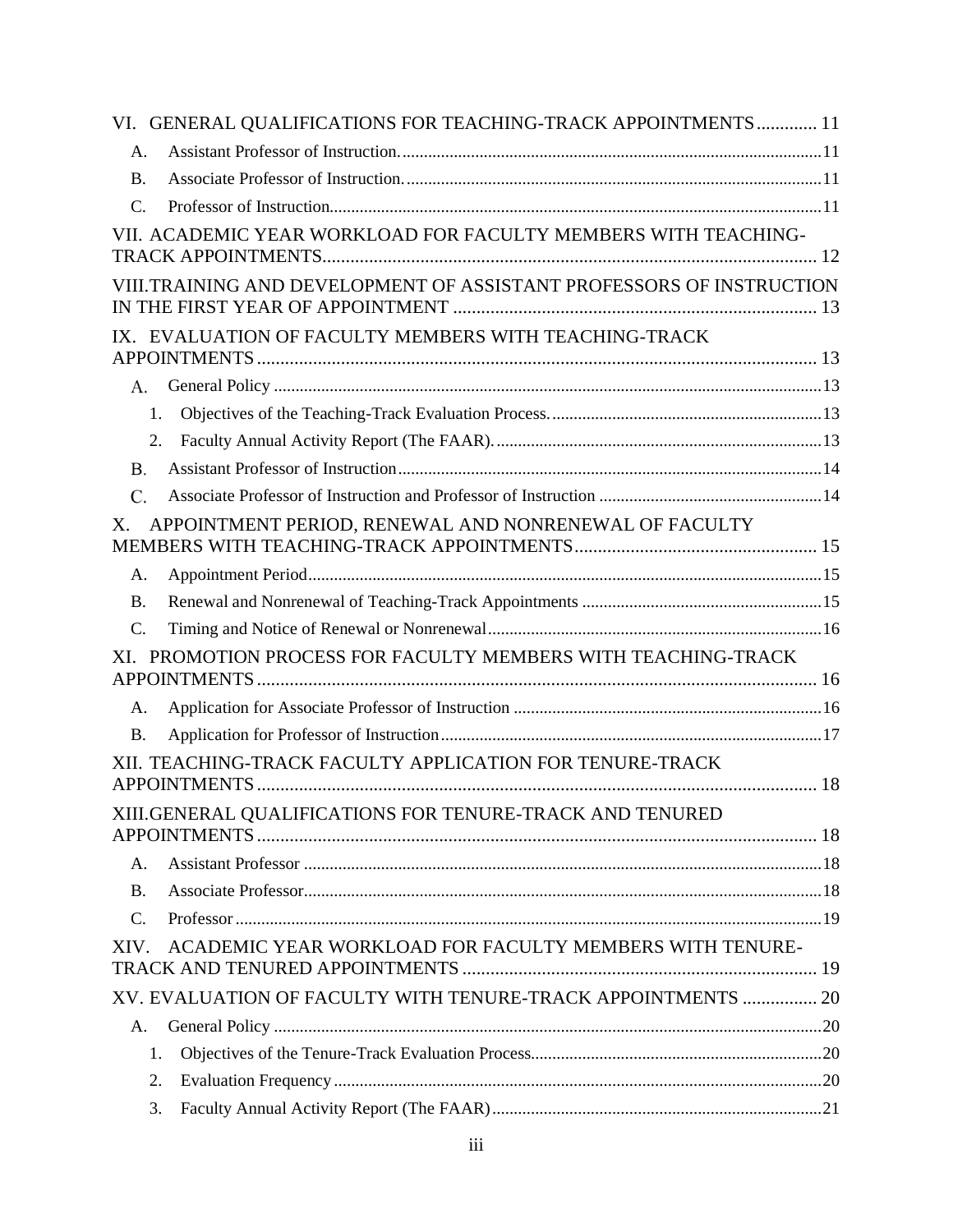| B.        |                                                                                   |  |
|-----------|-----------------------------------------------------------------------------------|--|
| C.        |                                                                                   |  |
| 1.        |                                                                                   |  |
| D.        |                                                                                   |  |
| 1.        |                                                                                   |  |
| 2.        |                                                                                   |  |
| 3.        |                                                                                   |  |
| 4.        |                                                                                   |  |
| Ε.        |                                                                                   |  |
| 1.        |                                                                                   |  |
| 2.        |                                                                                   |  |
| 3.        |                                                                                   |  |
| 4.        |                                                                                   |  |
| XVI.      | RENEWAL AND NONRENEWAL OF TENURE-TRACK APPOINTMENTS 25                            |  |
| A.        |                                                                                   |  |
| <b>B.</b> |                                                                                   |  |
| XVII.     |                                                                                   |  |
| A.        | Tenure Appointment Processes for Faculty Members with Tenure-Track Appointments26 |  |
| 1.        |                                                                                   |  |
|           | a.                                                                                |  |
|           |                                                                                   |  |
|           | b.                                                                                |  |
|           | c.                                                                                |  |
|           | d.                                                                                |  |
| 2.        |                                                                                   |  |
| 3.        |                                                                                   |  |
|           | a.                                                                                |  |
|           | b.                                                                                |  |
|           | c.                                                                                |  |
| 4.        |                                                                                   |  |
| 5.        |                                                                                   |  |
| 6.        |                                                                                   |  |
|           | a.                                                                                |  |
|           | $\mathbf{b}$ .                                                                    |  |
| 7.        |                                                                                   |  |
| 8.        |                                                                                   |  |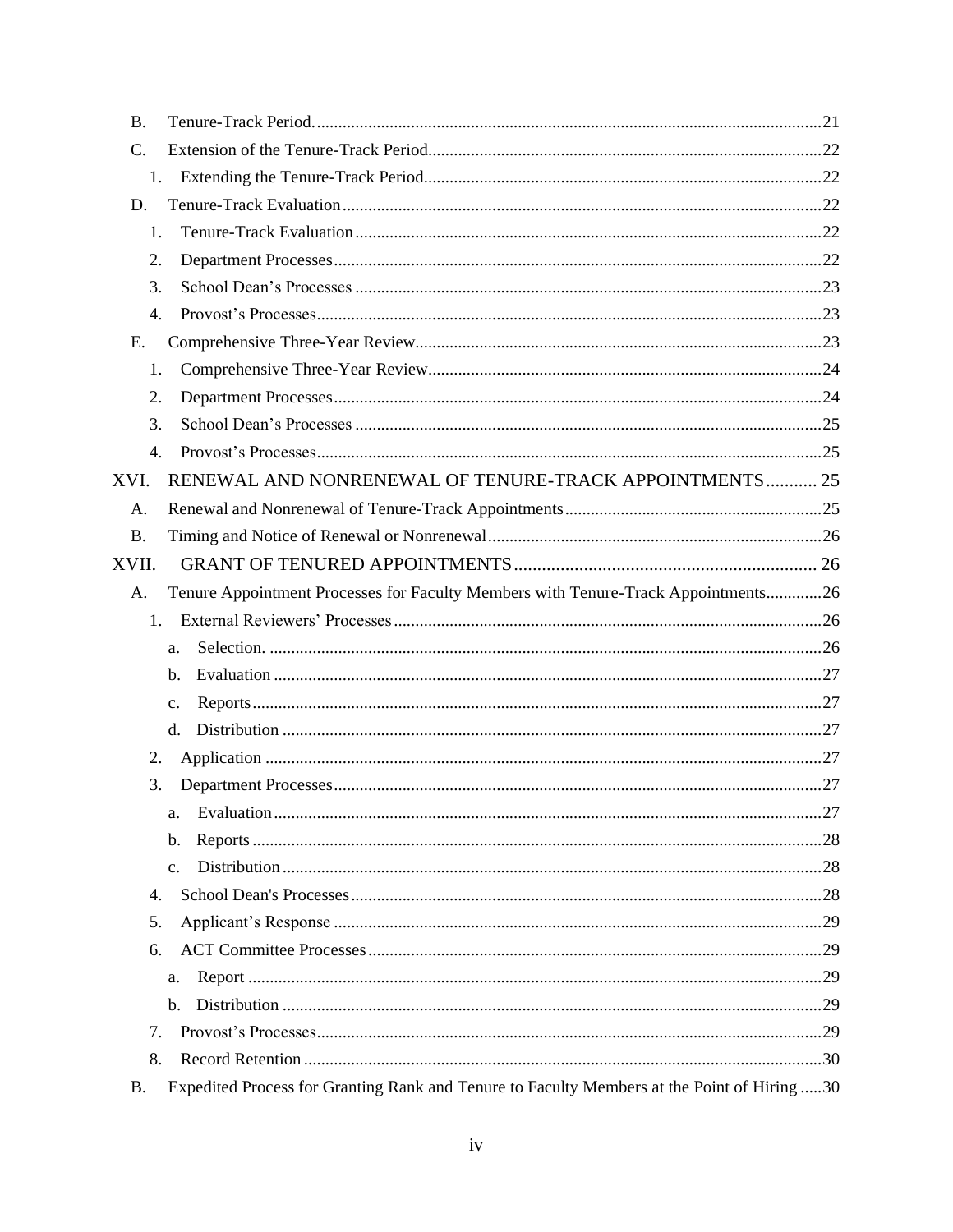| Granting a Tenured Appointment to a Candidate Who Already Holds a Tenured Appointment<br>1.    |  |
|------------------------------------------------------------------------------------------------|--|
| Granting a Tenured Appointment to a Candidate Who Does Not Hold Tenure or Its Equivalent<br>2. |  |
| Expedited Process for Granting Rank and Tenure to Persons Whom the College Employs in<br>C.    |  |
| 1.                                                                                             |  |
| 2.                                                                                             |  |
| D.                                                                                             |  |
| 1.                                                                                             |  |
| 2.                                                                                             |  |
| REVIEW AND EVALUATION OF FACULTY MEMBERS WITH TENURED<br>XVIII.                                |  |
| Rationale for Review and Evaluation of Faculty Members with Tenured Appointments 32<br>A.      |  |
| <b>B.</b>                                                                                      |  |
| 1.                                                                                             |  |
| 2.                                                                                             |  |
| 3.                                                                                             |  |
| 4.                                                                                             |  |
| 5.                                                                                             |  |
| 6.                                                                                             |  |
| a.                                                                                             |  |
| b.                                                                                             |  |
| $\mathbf{c}$ .                                                                                 |  |
| C.                                                                                             |  |
| 1.                                                                                             |  |
| 2.                                                                                             |  |
| 3.                                                                                             |  |
| $\overline{4}$ .                                                                               |  |
| 5.                                                                                             |  |
| XIX. GRANTING THE RANK OF PROFESSOR TO FACULTY WITH TENURED                                    |  |
| $\mathsf{A}$ .                                                                                 |  |
| 1.                                                                                             |  |
| 2.                                                                                             |  |
| 3.                                                                                             |  |
| 4.                                                                                             |  |
| <b>B.</b>                                                                                      |  |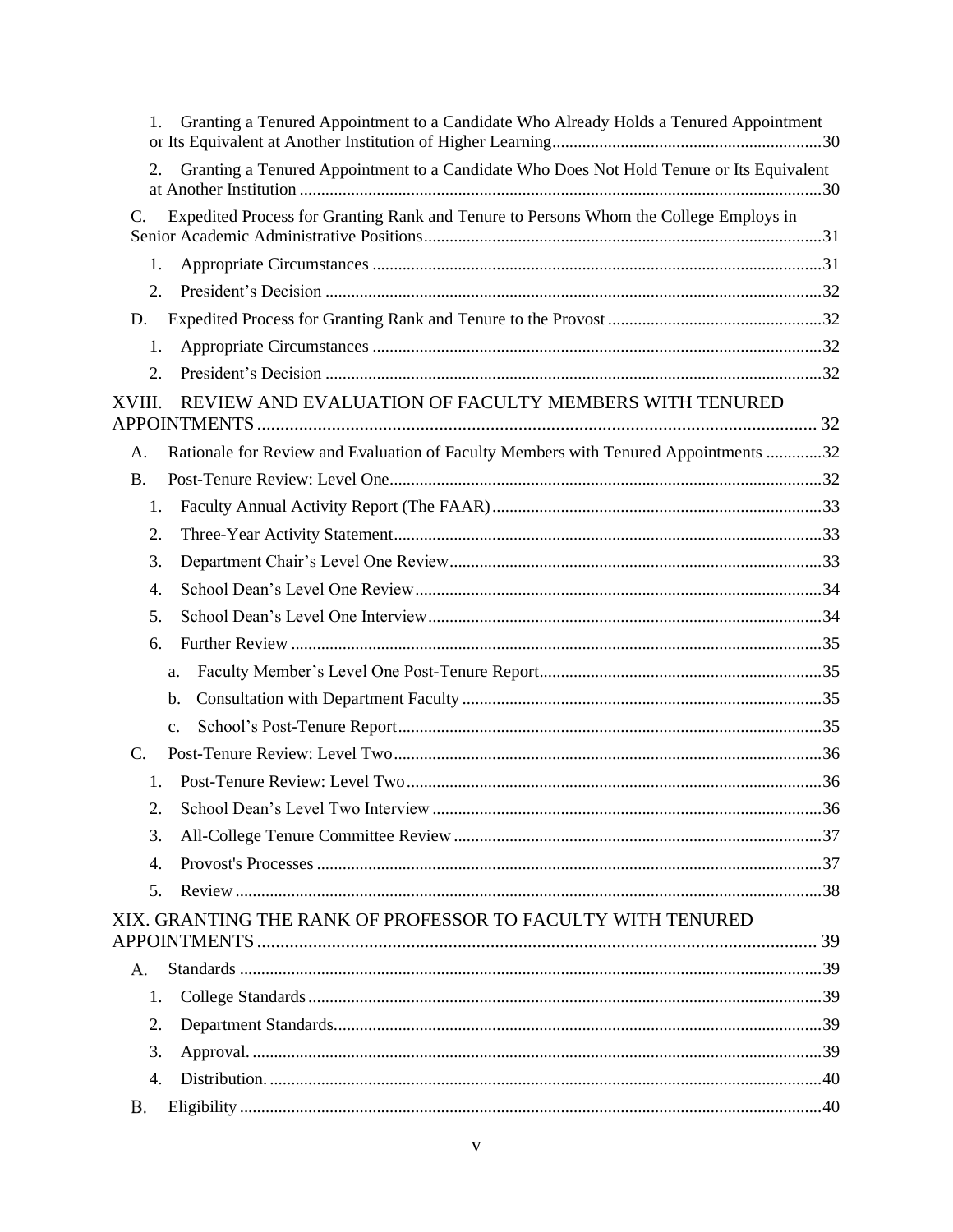| C.                                                                                            |  |
|-----------------------------------------------------------------------------------------------|--|
| 1.                                                                                            |  |
| 2.                                                                                            |  |
| a.                                                                                            |  |
| b.                                                                                            |  |
| 3.                                                                                            |  |
| 4.                                                                                            |  |
| a.                                                                                            |  |
| b.                                                                                            |  |
| 5.                                                                                            |  |
| 6.                                                                                            |  |
| 7.                                                                                            |  |
| 8.                                                                                            |  |
| 9.                                                                                            |  |
| D.                                                                                            |  |
| XX. SANCTION AND DISMISSAL OF FULL-TIME FACULTY MEMBERS  43                                   |  |
| А.                                                                                            |  |
| <b>B.</b>                                                                                     |  |
| C.                                                                                            |  |
| 1.                                                                                            |  |
| 2.                                                                                            |  |
| a.                                                                                            |  |
| $\mathbf{b}$ .                                                                                |  |
| D.                                                                                            |  |
| 1.                                                                                            |  |
| 2.                                                                                            |  |
| Review of Post-Tenure Review: Level Two Determination, Sanction or Dismissal of Faculty<br>Ε. |  |
|                                                                                               |  |
| 1.                                                                                            |  |
| 2.                                                                                            |  |
| 3.                                                                                            |  |
| $\overline{4}$ .                                                                              |  |
| TERMINATION OF FACULTY MEMBERS WITH TENURED APPOINTMENTS<br>XXI.                              |  |
| A.                                                                                            |  |
| <b>B.</b>                                                                                     |  |
| C.                                                                                            |  |
|                                                                                               |  |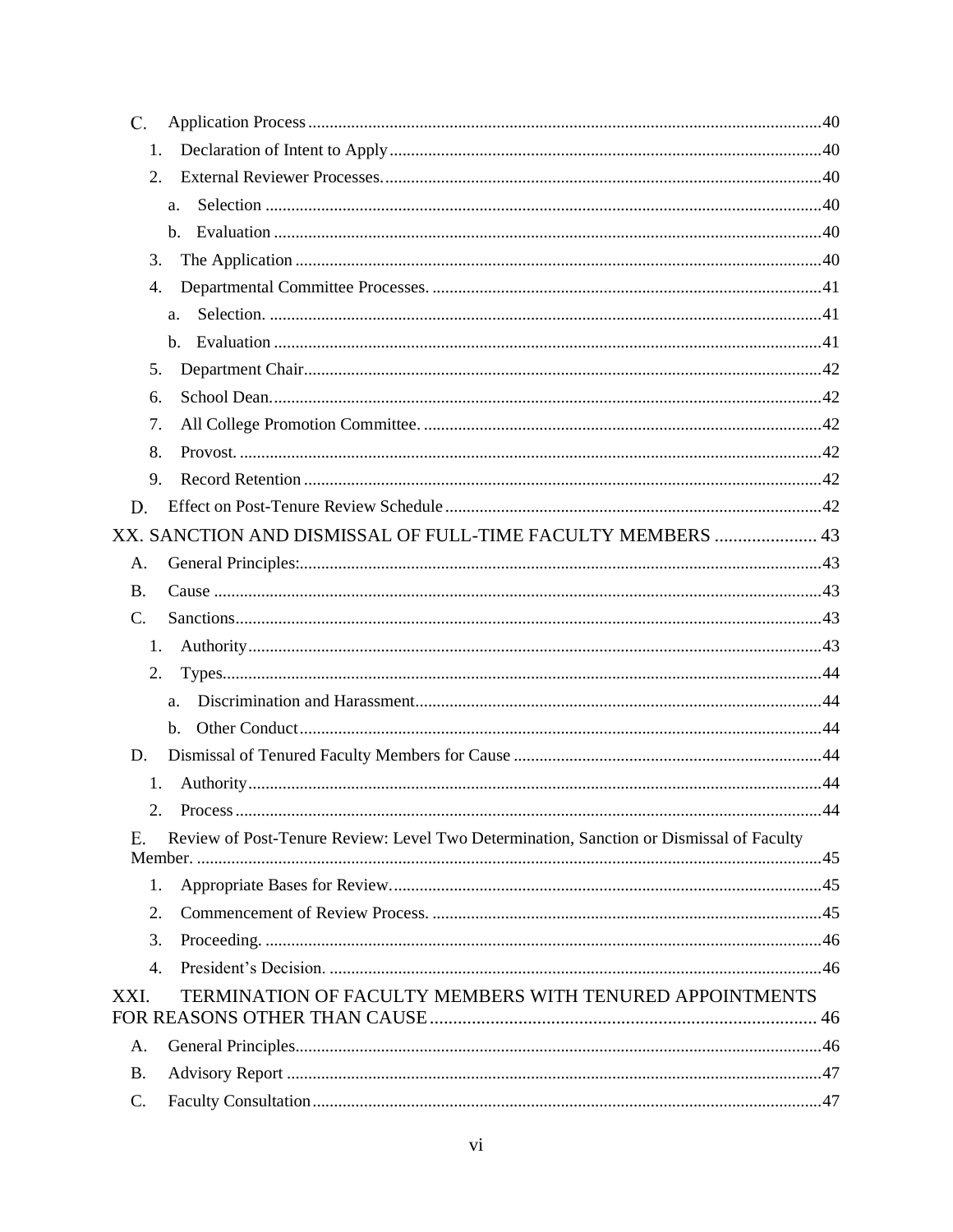| D.        |                                                           |  |
|-----------|-----------------------------------------------------------|--|
| Ε.        |                                                           |  |
| F.        |                                                           |  |
| G.        |                                                           |  |
| XXII.     | REVIEW OF NONRENEWAL, DENIAL OF TENURE, OR TERMINATION OF |  |
|           |                                                           |  |
| А.        |                                                           |  |
| <b>B.</b> |                                                           |  |
| C.        |                                                           |  |
| D.        |                                                           |  |
| E.        |                                                           |  |
|           |                                                           |  |
| A.        |                                                           |  |
| <b>B.</b> |                                                           |  |
| C.        |                                                           |  |
| D.        |                                                           |  |
| E.        |                                                           |  |
|           |                                                           |  |
| A.        |                                                           |  |
| <b>B.</b> |                                                           |  |
| C.        |                                                           |  |
| D.        |                                                           |  |
| Ε.        |                                                           |  |
|           |                                                           |  |
| А.        |                                                           |  |
| <b>B.</b> |                                                           |  |
| C.        |                                                           |  |
| D.        |                                                           |  |
| XXVI.     |                                                           |  |
| A.        |                                                           |  |
| <b>B.</b> |                                                           |  |
|           |                                                           |  |
| Α.        |                                                           |  |
| <b>B.</b> |                                                           |  |
|           |                                                           |  |
| А.        |                                                           |  |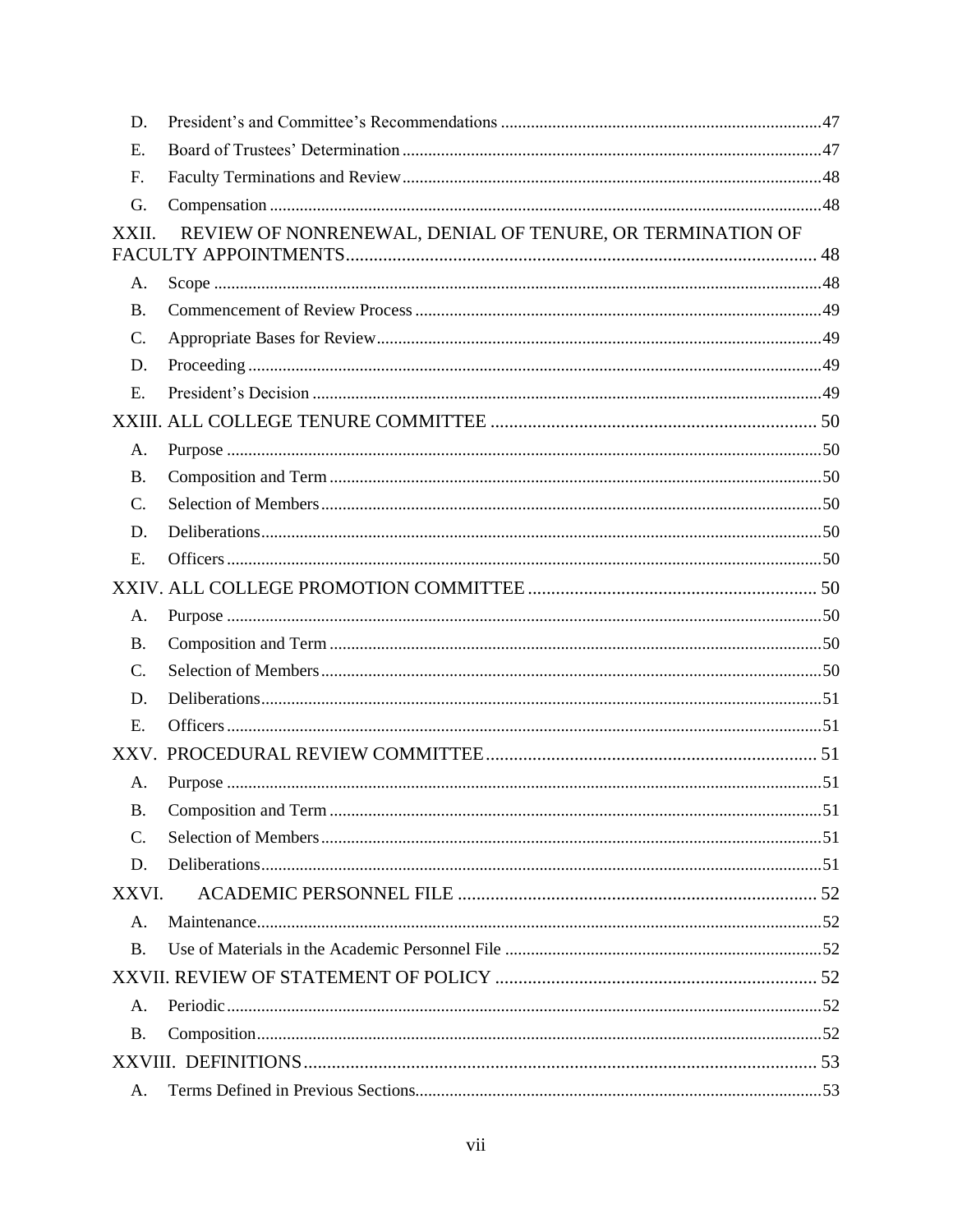| В.<br>")ther |  |  |  |  |  |
|--------------|--|--|--|--|--|
|--------------|--|--|--|--|--|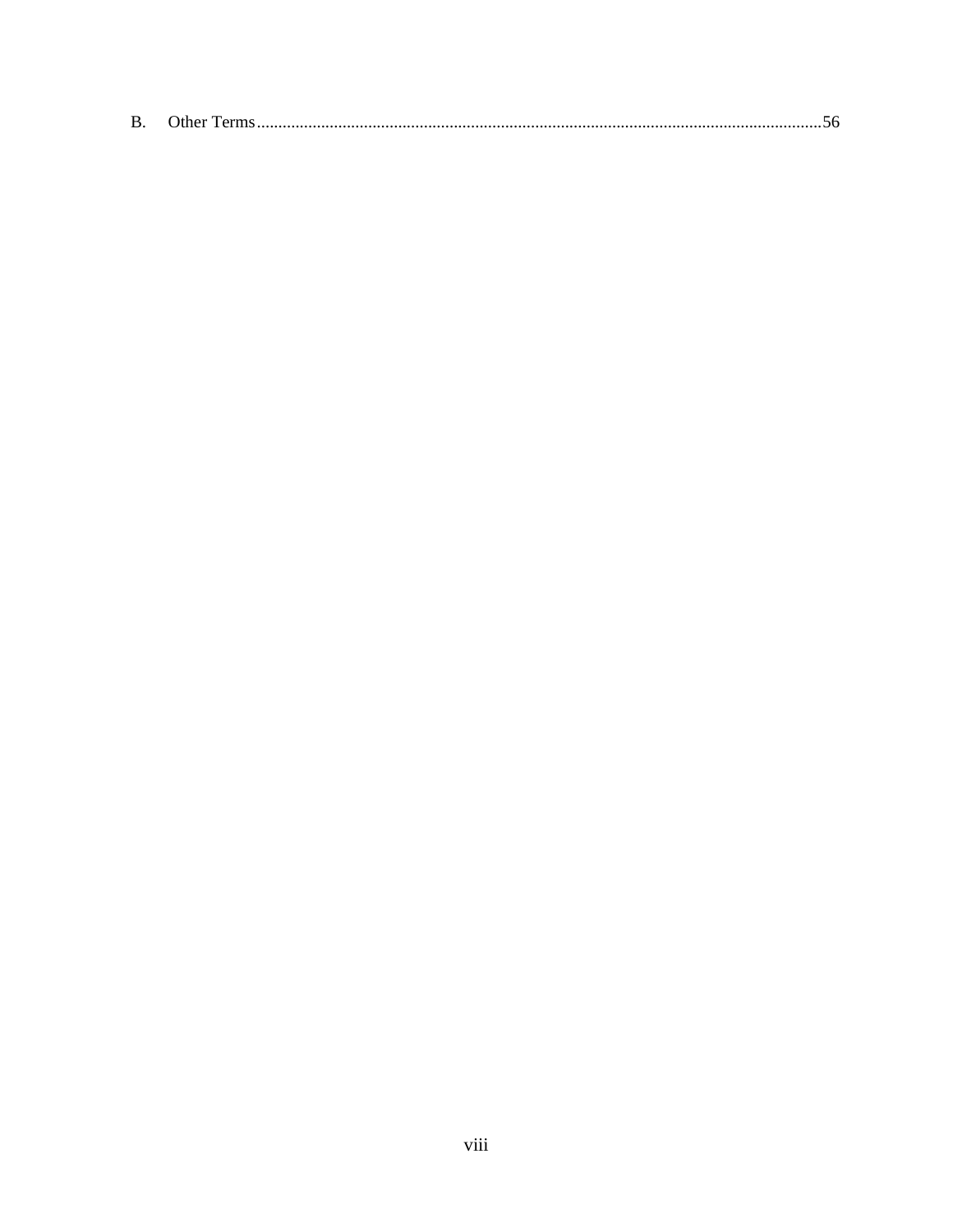#### <span id="page-8-0"></span>**COLUMBIA COLLEGE CHICAGO**

#### STATEMENT OF POLICY ON ACADEMIC FREEDOM, FACULTY STATUS, TENURE, AND DUE PROCESS

On May 31, 1997, the Board of Trustees of Columbia College Chicago adopted this Statement of Policy (Statement)<sup>1</sup> for the purposes of securing the values of academic and artistic freedom to which the College is committed; confirming the professional stature, academic excellence, and employment status of the faculty of the College; and advancing the mission of the College. The Board of Trustees amended this Statement, effective May 23, 2002, for the purpose of improving the operation of the tenure-granting and post-tenure review processes; eliminating possible ambiguities and inconsistencies; and promoting a clearer understanding of the goals of the tenure system at Columbia College Chicago. The Board of Trustees further amended this Statement, effective October 9, 2003, in accordance with the recommendation of the Statement Review Committee appointed pursuant to Section XXVII, for the purpose of more clearly specifying the processes by which an Adverse Circumstance (as defined in Section XXI.A. of this Statement) is declared and acted upon and adjusting certain procedures instituted by the May 23, 2002 amendments. The Board of Trustees further amended this Statement, effective October 1, 2009, in accordance with the recommendation of the Statement Review Committee appointed pursuant to Section XXVII.The Board of Trustees further amended this Statement, effective October 6, 2011, in accordance with the recommendation of the Statement Review Committee appointed pursuant to Section XXVII. The Board of Trustees further amended this Statement, effective April 26, 2012, in accordance with the recommendation of the Statement Review Committee appointed pursuant to Section XXVII. The Board of Trustees further amended this Statement, effective May 9, 2013, in accordance with the recommendation of the Statement Review Committee appointed pursuant to Section XXVII.The Board of Trustees further amended this Statement, effective May 11, 2017, in accordance with the recommendation of the Statement Review Committee appointed pursuant to Section XXVII. The Board of Trustees further amended this Statement, effective May 9, 2019, in accordance with the recommendation of the Statement Review Committee appointed pursuant to Section XXVII. The Board of Trustees further amended this Statement, effective June 22, 2021, in accordance with the recommendation of the Statement Review Committee appointed pursuant to Section XXVII.<sup>2</sup>

<sup>1.</sup> All capitalized terms in this Statement are defined terms. Section XXVIII.A. contains an index of all defined terms and either a reference to the Section of this Statement where such term is defined or a definition of such term.

<sup>2.</sup> This Statement, as amended, supersedes all previously adopted policies, regulations, statements, announcements, or other pronouncements of the College, including all materials in faculty and student handbooks (collectively, "College Policies") insofar as they are inconsistent with any provision of this Statement. A subsequently adopted College Policy in so far as it is inconsistent with any provision of this Statement will have no force or effect unless it has been adopted or approved by the Board of Trustees. Notwithstanding the provisions of any College Policies to the contrary, if a provision of this Statement sets forth standards and procedures for the challenge or review of a College determination, the standards and procedures in this Statement will be the exclusive means available for such challenge or review. This Statement does not supersede any collective bargaining agreement and it is subject, in all respects, to applicable laws and regulations.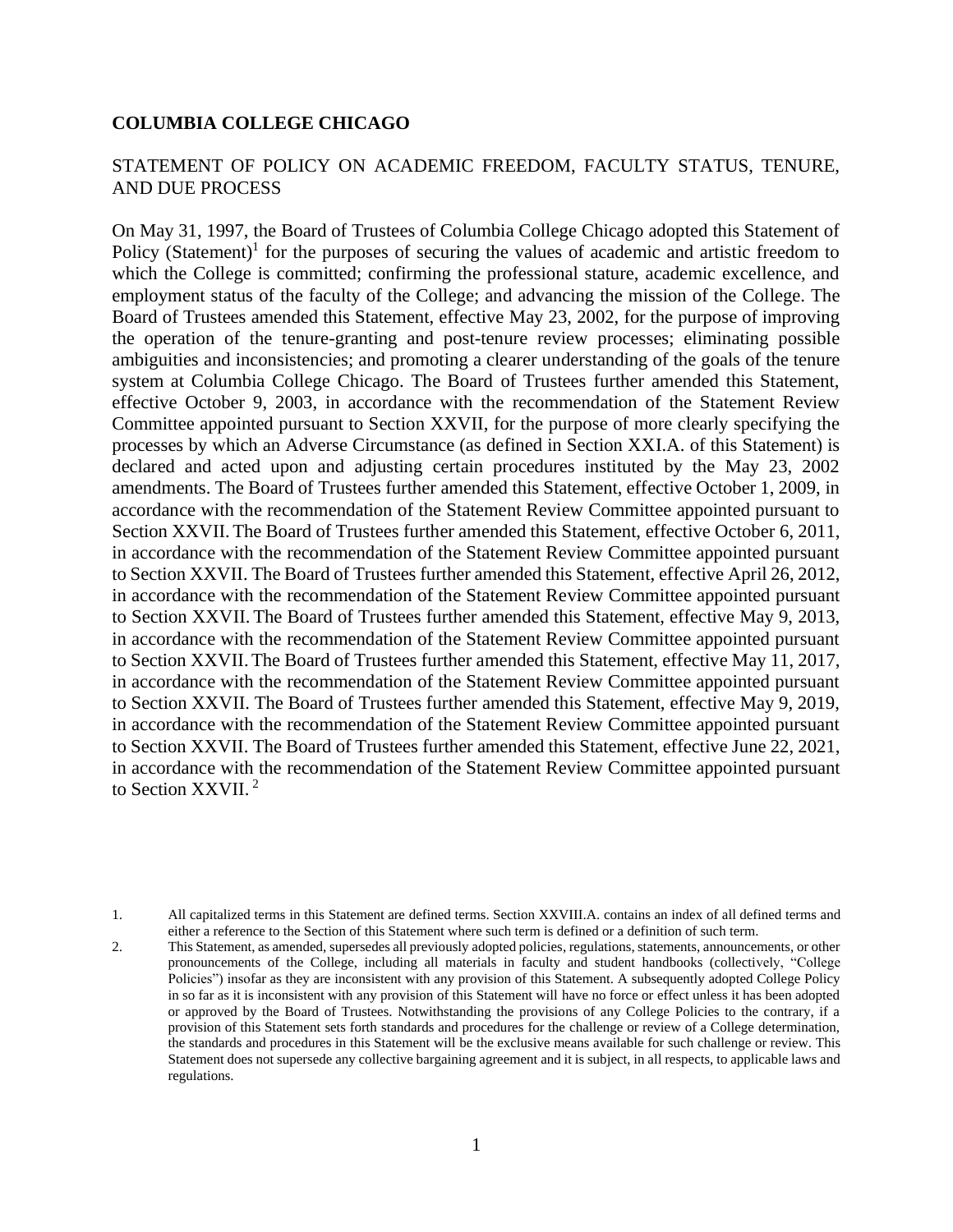## <span id="page-9-0"></span>**I. ACADEMIC FREEDOM**

- <span id="page-9-1"></span>**Definition**. The Board of Trustees hereby reaffirms that all members of the Columbia College Chicago faculty, regardless of their employment status, are entitled to Academic Freedom. This means that all faculty members are protected against institutional discipline or restraint in their discussion of relevant matters in the classroom, exploration of selfchosen avenues of scholarship, research and creative expression, and speaking and writing as public citizens. The Board of Trustees also reaffirms that Academic Freedom entails faculty responsibilities, which include the conscientious performance of academic duties and obligations and integrity in the scholarly and creative enterprises. No individual faculty member may speak for the College in matters of public interest.
- <span id="page-9-2"></span>**Protection.** Because of the commitment of Columbia College Chicago to Academic Freedom, no faculty member's appointment will be terminated for any belief, opinion, expression, or conduct, however unconventional or controversial, that is protected by the principles of Academic Freedom as defined in Section [I.A.](#page-9-1) Further, any explicit or implicit threat of termination or discipline for the purpose of constraining a faculty member in the exercise of the faculty member's rights under such principles of Academic Freedom is contrary to the policies of the College.

## <span id="page-9-3"></span>**II. GENERAL PRINCIPLES**

- <span id="page-9-4"></span>**A. Conflict of Interest.** A conflict of interest is defined as any relationship—whether personal, familial, or business—that a reasonable observer could conclude may affect the objectivity and impartiality of the participants in the procedures outlined in this Statement. Any participant with a potential conflict of interest should not participate.
- <span id="page-9-5"></span>**B. Confidentiality.** An important part of the evaluation process is the need for confidentiality during and after the review of the faculty member's credentials. Confidentiality is particularly important when soliciting external reviewers, whose candid and thorough assessments of the applicant are essential. This principle of confidentiality also applies to the review process outlined in **Section XXI** of this Statement.

To this end, individual reviewers must not share information, during or after the process, concerning the evaluation with the faculty member or others not involved in the process (with the exception of the Provost, acting in accordance with **Section XVII.A.7**). If individual reviewers obtain records of any sort associated with the process, they must delete or destroy these materials once the process is completed. (This excludes the report copies provided to the Chair, Dean, Provost, and Office of Academic Personnel.)

Similarly, where applicable, members of committees must confine deliberations and information concerning the evaluation of the faculty member to the committee itself. They must not share this information with the faculty member or others not involved in the process.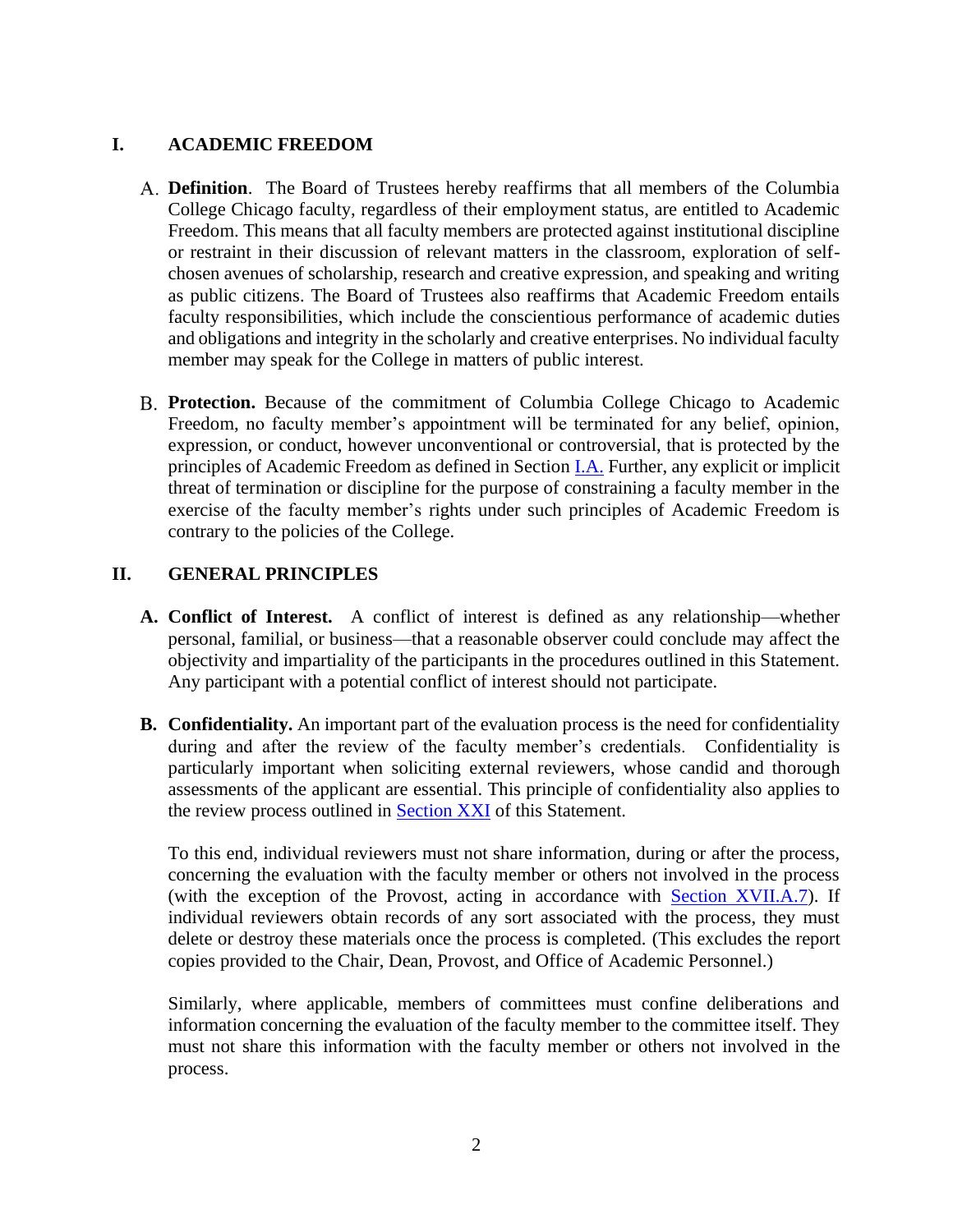Each full-time faculty member participating in any of the evaluative and review processes outlined in this Statement must sign a Confidentiality Agreement before participating, confirming that the faculty member will adhere to the principles set forth in this Section.

- <span id="page-10-0"></span>**C. Adequacy and Accuracy of Documentation.** It is the faculty member's responsibility to ensure the adequacy and accuracy of the documentation submitted for evaluation. The faculty member cannot add to these materials once they have been submitted, except in cases where the faculty member is adding an update to an item previously submitted.
- <span id="page-10-1"></span>**D. Cumulative Reports.** Evaluation documentation is cumulative; reports, comments, and recommendations that are generated at each successive stage of evaluation become part of the documentation that is provided to participants in the next stage of the evaluation process.

## <span id="page-10-2"></span>**III. ESTABLISHMENT OF TENURE AT COLUMBIA COLLEGE CHICAGO**

- <span id="page-10-3"></span>**A. Objectives.** The Board of Trustees formally adopted the system of faculty tenure set forth in this Statement on May 31, 1997, that would:
	- ensure that considerations of academic and creative quality be the bases for faculty appointment decisions and thus contribute to continued academic and creative excellence at the College;
	- foster and encourage risk-taking inquiry and creative expression at the frontiers of knowledge and convention;
	- facilitate the attraction to the College of capable and highly qualified faculty members; strengthen institutional stability by enhancing faculty members' loyalty to the College; and encourage academic and creative excellence by hiring, retaining, and rewarding only the most able people;
	- necessitate choice and selectivity in the appointment and retention of faculty members because of the requirements of academic, creative, and professional excellence; and
	- confirm the high and valued academic stature of the College's tenured faculty among their peers throughout the United States and the world.
- <span id="page-10-4"></span>**B. Nature of Tenured Appointment.** A faculty member at Columbia College Chicago who holds a Tenured Appointment has a right, subject to the terms and conditions in this Statement, to academic year employment for an indefinite period. A Tenured Appointment confers no employment or procedural rights beyond those set forth in this Statement.
- <span id="page-10-5"></span>**C. Appointment as Provost, School Dean, or Department Chair.** A person's appointment as Provost, School Dean, or Department Chair is not a Tenured Appointment. A person who holds an appointment as Provost, School Dean, or Department Chair may also hold a Tenured or Tenure-Track Appointment as a member of the faculty, but, whether or not that is the case, such a person holds the position of Provost, School Dean, or Department Chair solely pursuant to the terms of the person's letter of appointment or written contract of employment.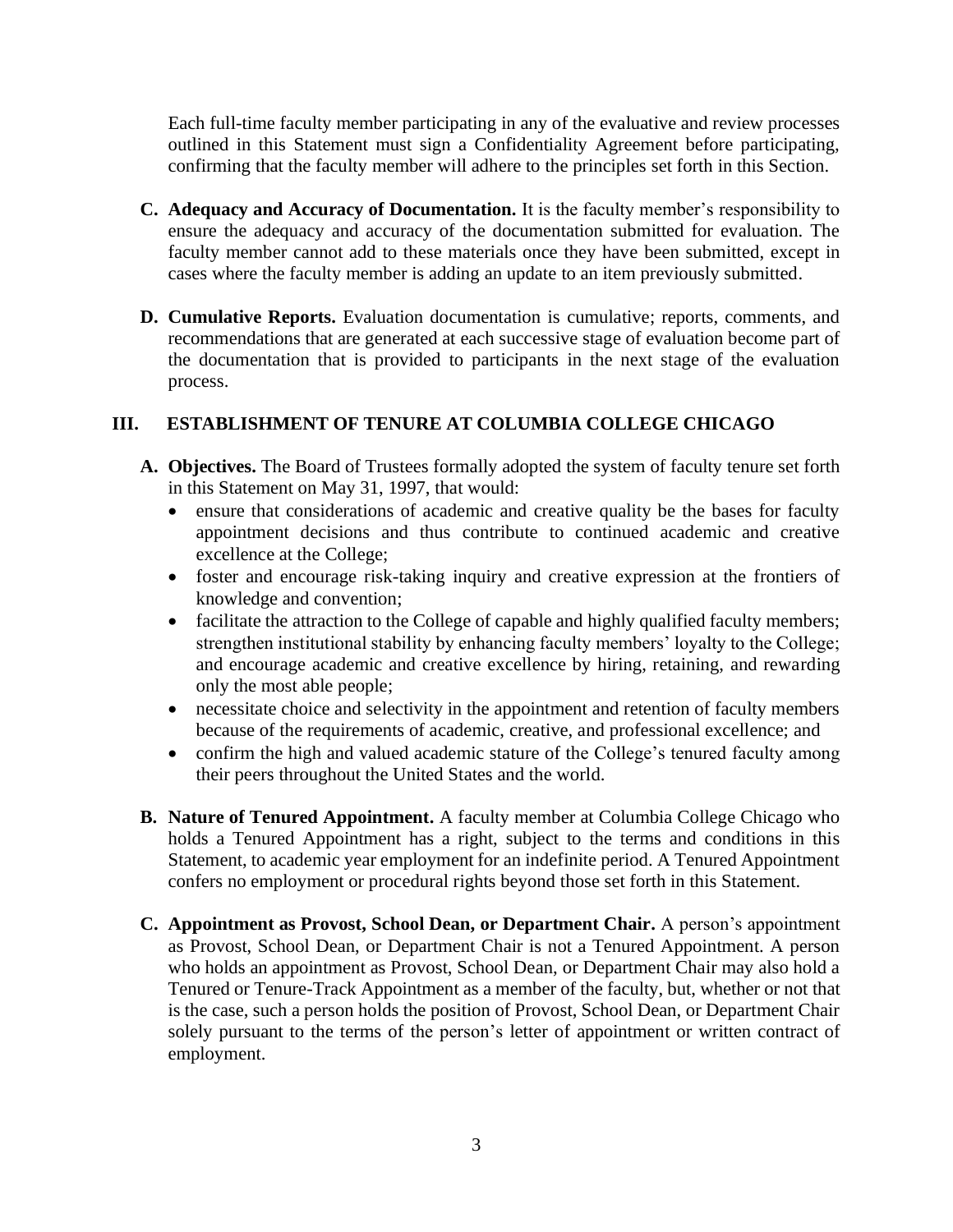## <span id="page-11-0"></span>**IV. ACADEMIC APPOINTMENTS**

There are four types of appointments: Part-Time, Teaching-Track, Tenure-Track, or Tenured. The characteristics of each type of appointment are set forth in Sections IV.A., IV.B., IV.C., and IV.D.

- <span id="page-11-1"></span>**A. Part-Time Faculty Appointments.** Part-Time Faculty Appointments are made on a semester-to-semester or annual basis for the part-time performance of specified academic duties. A faculty member's employment on a part-time basis confers on the faculty member no employment or procedural rights other than those set forth in the Part-Time Faculty collective bargaining agreement to which such faculty members are subject. Part-Time Faculty Appointments are renewed or not renewed solely at the discretion of the College. The decision of the College not to renew the Part-Time Appointment of a faculty member is not subject to challenge or review on any basis except as may be specified in the collective bargaining agreement to which such faculty member is subject. A faculty member with a Part-Time Faculty Appointment may be sanctioned for conduct during the term of the faculty member's employment in accordance with the collective bargaining agreement to which such faculty member is subject.
- <span id="page-11-2"></span>**B. Teaching-Track Appointments.** Teaching-Track Appointments are full-time appointments made to persons whom the College determines have the qualifications set forth in [Section VI](#page-18-0) (General Qualifications for Teaching-Track Appointments). Teaching-Track Appointments are made on an annual basis. A faculty member with a Teaching-Track Appointment will have no right to or expectation of receiving an eventual Tenure-Track or Tenured Appointment or of having the faculty member's Teaching-Track Appointment renewed.

A faculty member's Teaching-Track employment confers on the faculty member no employment or procedural rights other than those set forth in this Statement. Teaching-Track Appointments are renewed or discontinued solely at the discretion of the College.

A faculty member with a Teaching-Track Appointment will be evaluated in accordance with the criteria set forth in [Section V](#page-13-0) (Criteria for Full-Time Faculty Appointments) and the procedures set forth in **Section IX** (Evaluation of Faculty Members with Teaching-Track Appointments).

A faculty member with a Teaching-Track Appointment may be sanctioned for Sanctionable Conduct during the term of the faculty member's employment in accordance with [Section](#page-46-0)  [XX](#page-46-0) (Sanction and Dismissal of Full-Time Faculty Members). Such a sanction will be subject to challenge and review solely in accordance with the provisions of that section.

<span id="page-11-3"></span>1. Assistant Professor of Instruction. The decision of the College not to renew the Assistant Professor of Instruction Appointment of a faculty member, in accordance with the provisions of [Section X](#page-22-0) (Appointment Period, Renewal and Nonrenewal of Faculty Members with Teaching-Track Appointments), will not be subject to challenge and review.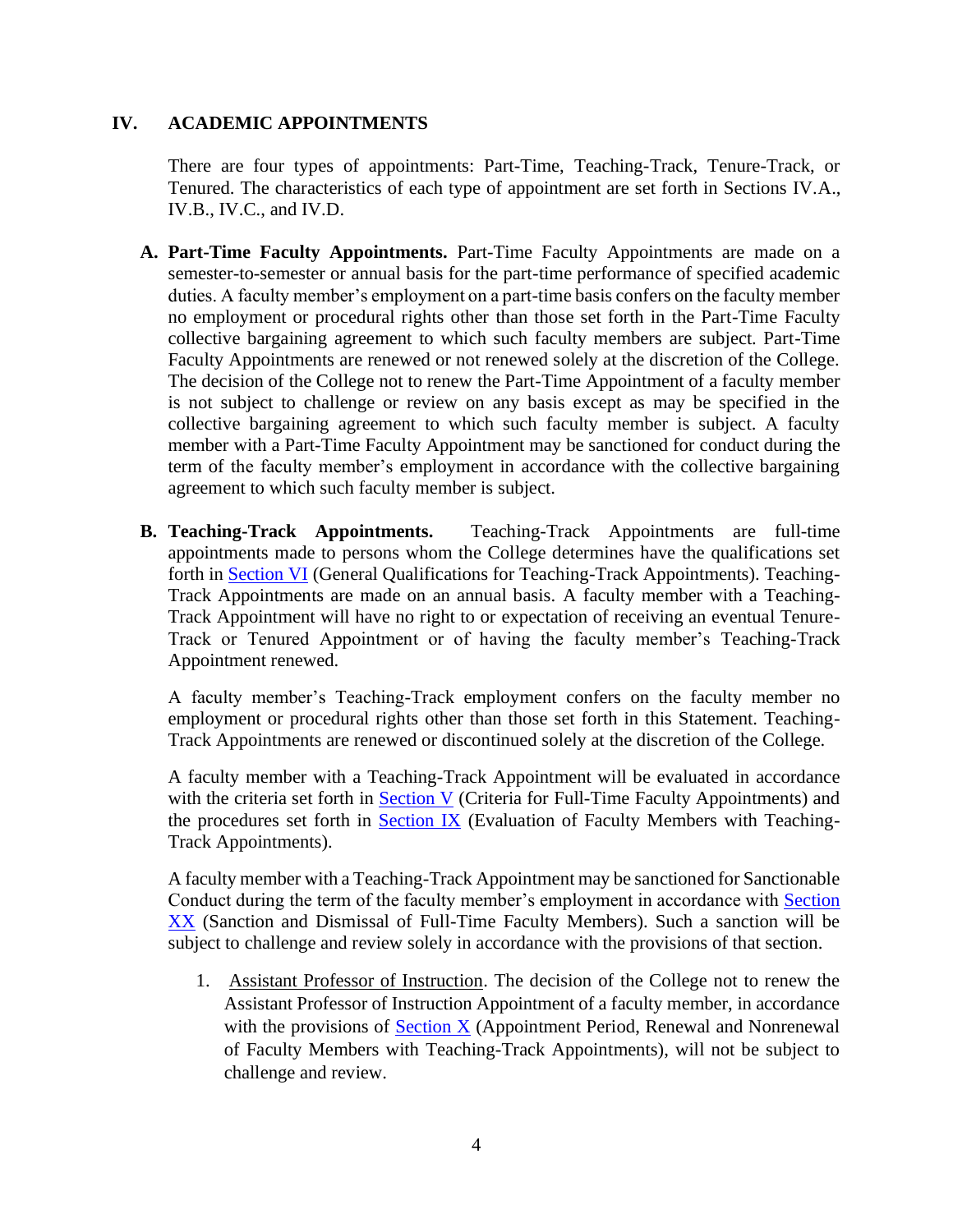- <span id="page-12-0"></span>2. Associate Professor of Instruction. The decision of the College not to renew Teaching-Track Appointments with the rank of Associate Professor of Instruction, in accordance with the provisions of  $Section X$  (Appointment Period, Renewal and Nonrenewal of Faculty Members with Teaching-Track Appointments), will be subject to challenge and review solely in accordance with [Section XXII](#page-55-2) (Review of Nonrenewal, Denial of Tenure, or Termination of Faculty Appointments).
- <span id="page-12-1"></span>3. Professor of Instruction. The decision of the College not to renew Teaching-Track Appointments with the rank of Professor of Instruction, in accordance with the provisions of  $Section X$  (Appointment Period, Renewal and Nonrenewal of Faculty Members with Teaching-Track Appointments), will be subject to challenge and review solely in accordance with [Section XXII](#page-55-2) (Review of Nonrenewal, Denial of Tenure, or Termination of Faculty Appointments).
- <span id="page-12-2"></span>**C. Tenure-Track Appointments.** Tenure-Track Appointments are full-time appointments made to persons whom the College expects will satisfy the criteria for the grant of a Tenured Appointment as set forth in [Section V](#page-13-0) (Criteria for Full-Time Faculty Appointments) at the end of their Tenure-Track Periods (as defined in [Section XV.B.](#page-28-1) of this Statement). Tenure-Track Appointments are made on an annual basis. A faculty member with a Tenure-Track Appointment does not have a right to the renewal of the faculty member's Appointment or to be granted a Tenured Appointment at the end of the faculty member's Tenure-Track Period or upon the satisfaction of any fixed or objectively measurable set of requirements.

A faculty member with a Tenure-Track Appointment has no employment or procedural rights other than those set forth in this Statement.

A faculty member with a Tenure-Track Appointment has the right to be evaluated in accordance with the procedures set forth in **[Section XV](#page-27-0)** (Evaluation of Faculty with Tenure-Track Appointments) and criteria set forth in Section V (Criteria for Full-Time Faculty Appointments). The decision of the College not to renew the Tenure-Track Appointment of a faculty member, in accordance with the provisions of [Section XVI.A.](#page-32-4) (Renewal and Nonrenewal of Tenure-Track Appointments), will be subject to challenge and review solely in accordance with [Section XXII](#page-55-4) (Review of Nonrenewal, Denial of Tenure, or Termination of Faculty Appointments).

A faculty member with a Tenure-Track Appointment may be sanctioned for Sanctionable Conduct during the term of the faculty member's employment in accordance with Section [XX](#page-46-0) (Sanction and Dismissal of Full-Time Faculty Members). Such a sanction will be subject to challenge and review solely in accordance with the provisions of that section.

<span id="page-12-3"></span>**D. Tenured Appointments.** Tenured Appointments are full-time appointments granted to persons solely in accordance with the provisions of [Section XVII](#page-33-1) (Grant of Tenured Appointments).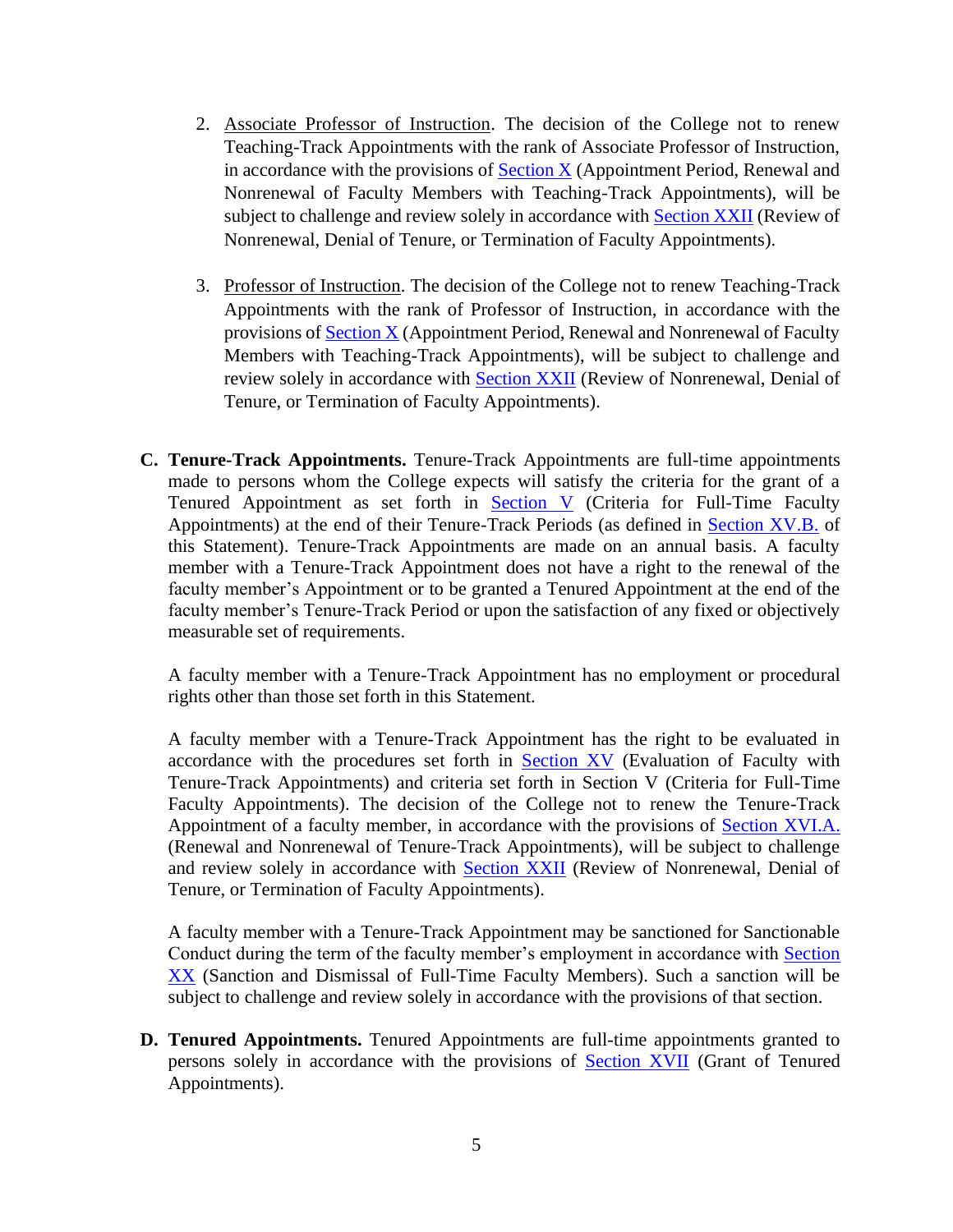A faculty member with a Tenured Appointment may be sanctioned for Sanctionable Conduct and dismissed for Cause at any time in accordance with Section XVIII (Review and Evaluation of Faculty Members with Tenured Appointments) [or Section XX](#page-46-0) (Sanction and Dismissal of Full-Time Faculty Members). Such a sanction or dismissal will be subject to challenge and review solely in accordance with the provisions of [Section XX.](#page-46-0)

A faculty member with a Tenured Appointment may be terminated without Cause in accordance with the provisions of **Section XXI** (Termination of Faculty Members with Tenured Appointments for Reasons Other Than Cause). Such a termination will be subject to challenge and review solely in accordance with [Section XXII](#page-55-2) (Review of Nonrenewal, Denial of Tenure, or Termination of Faculty Appointments).

## <span id="page-13-0"></span>**V. CRITERIA FOR FULL-TIME FACULTY APPOINTMENTS**

<span id="page-13-1"></span>**A. Evaluation Areas for Teaching-Track Appointments.** Teaching-Track Appointments are expected to bring excellence in instruction to the classroom and service to the college.

Faculty members with Teaching-Track Appointments will be evaluated based on the performance and accomplishments in the areas of teaching-and teaching-related activity; and service to the College, profession and community ("Evaluation Areas for Teaching-Track Appointments"). The criteria for evaluating these areas are explicated below [\(Section V.C.\)](#page-17-0). Faculty members with Teaching-Track Appointments are required to demonstrate evidence of teaching and curricular development, and service that has contributed significantly to the mission of the College.

In the evaluation area of service, faculty members with Teaching-Track Appointments should primarily make service contributions to the College. Service to the profession and community may be expected but must be agreed to in advance by the Department Chair and is not a complete substitution for service to the College. While faculty members with Teaching-Track Appointments may produce scholarly or creative work, such endeavors are not considered as part of their evaluation.

Underlying the criteria articulated below is the College's commitment to building and fostering an environment that is diverse, equitable, and inclusive. Therefore, the College particularly values a faculty member's ability to demonstrate a commitment to these principles in the criteria for evaluation.

- <span id="page-13-3"></span><span id="page-13-2"></span>1. Criteria for Teaching-Track Appointments**.** The criteria for evaluating a full-time faculty member's performance and accomplishments in the Evaluation Areas for Teaching-Track Appointments are listed below in the order of their importance.
	- a. *Teaching and Teaching-Related Activity.* Teaching means the skilled, effective, and knowledgeable presentation in the classroom of college-level subject matter. Such presentation requires thorough current knowledge and expertise in the relevant discipline and significant skills in the appropriate disciplinary pedagogy as shown by: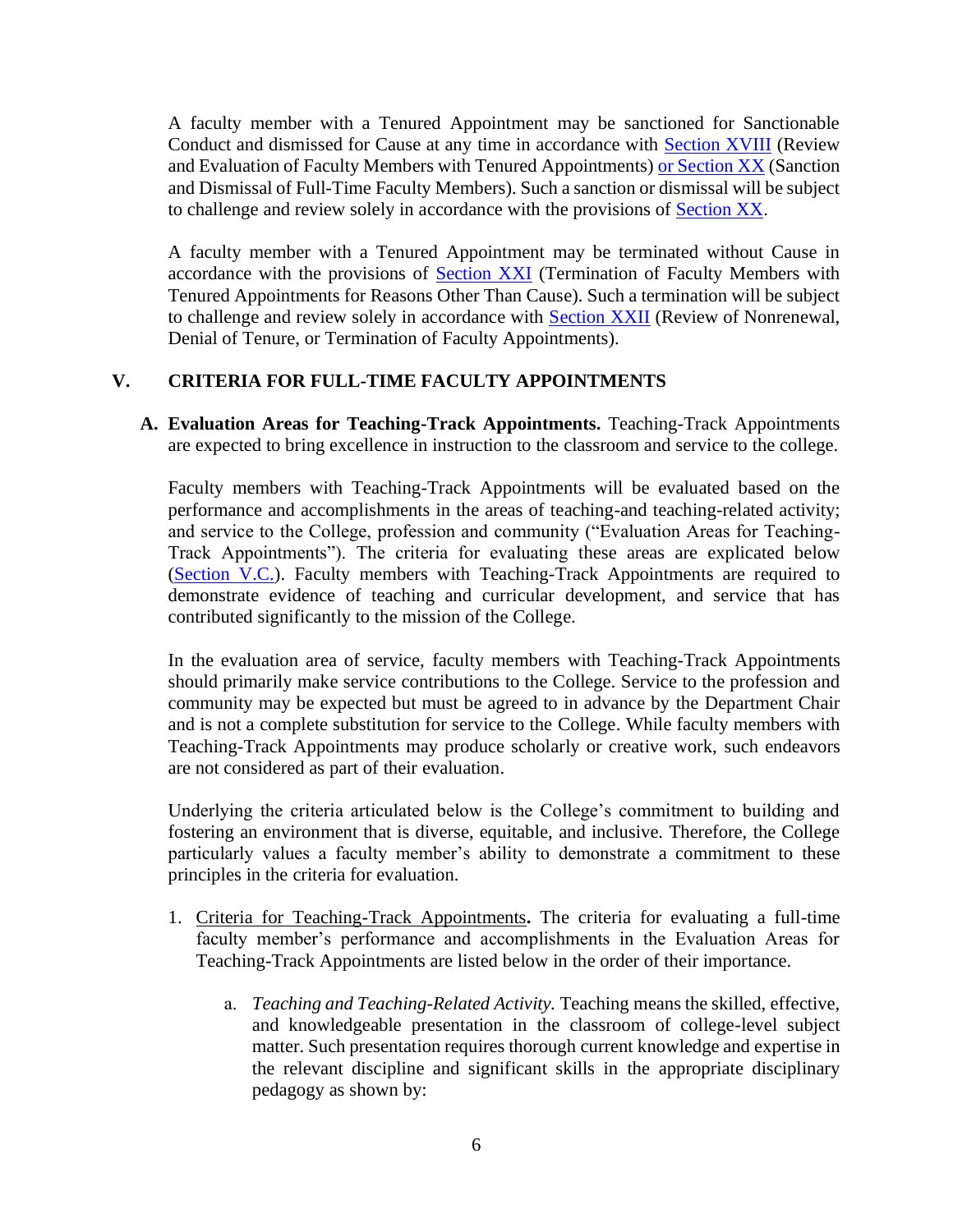- course and curricular design;
- assignment design;
- evaluation of student performance;
- application of grading standards;
- course management, and
- thesis advising where appropriate.

In addition, teaching requires:

- motivating students;
- being available to students;
- advising students about courses, the curriculum, college policies, and career prospects, and
- being responsive to students' cultural and personal circumstances, and how those affect them socially and academically.

Curricular development means the imaginative, efficient, and knowledgeable development and application of instructional standards, materials, and activities within Departments and Schools and, where appropriate, across disciplines. Such development and implementation require:

- subject matter expertise;
- adherence to learning objectives;
- an appreciation of and sensitivity to the academic preparedness of the college's students;
- knowledge and application of relevant educational methods and technologies, and
- a demonstrated commitment to student learning and student success.
- <span id="page-14-0"></span>b. *Service to College, Profession, and Community.* Service contributions to the College are those that involve substantive and constructive participation in standing and ad hoc committees, task forces, special appointments, projects, and events that support the Department, School, and College and improve its operations as an institution. Service to the profession involves leadership or significant contribution to educational or other relevant professional organizations. Service to the community is the contribution of professional expertise to one or more civic communities. Such services are especially worthy of notice when they are important to the communities they serve and, as a practical matter, available only through the services of Columbia College Chicago faculty members.
- <span id="page-14-1"></span>**B. Evaluation Areas for Tenured Appointments.** The grant of a Tenured Appointment is important both to the applicant and to the long-term academic quality and creative distinction of the College. As a consequence, the job security, employment protections, and institutional status conferred by this Statement on a faculty member with a Tenured Appointment ("Tenure Rights") are appropriate and justified only when such an Appointment, given the applicant's performance and accomplishments to date and the reasonable expectations as to the applicant's performance and accomplishments in the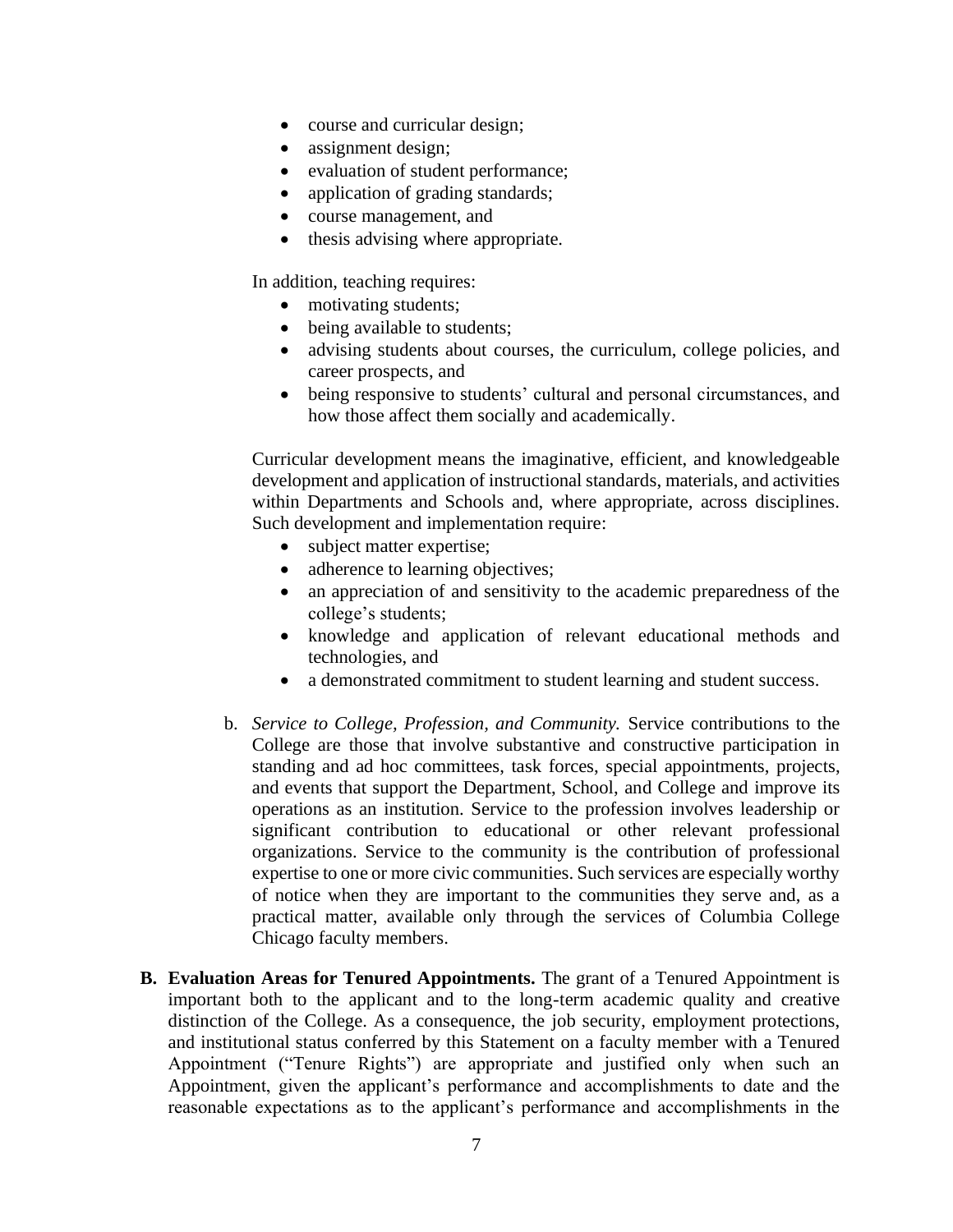future, constitutes as good a long-term appointment in the applicant's area of expertise and creative endeavor as Columbia College Chicago is capable of making, then or in the foreseeable future.

Tenure can and should be granted only when, in the Provost's assessment, after completion of a process specified in **Section XVII** (Grant of Tenured Appointments), an applicant has demonstrated the potential to contribute significantly over the course of the applicant's academic career to the mission of the College and its fundamental responsibilities of (1) teaching and teaching-related activity, (2) scholarly or creative endeavor, and (3) service to the College, profession, and community ("Evaluation Areas for Tenured Appointments"). Such a demonstration requires strong evidence of excellence in teaching and curricular development, professional distinction in creative endeavors and scholarship, and outstanding service that has contributed significantly to the mission of the College and the broader community.

During the Tenure-Track Period (as defined in [Section XV.B.](#page-28-1) of this Statement), a faculty member with a Tenure-Track Appointment will be evaluated based on performance and accomplishments in the Evaluation Areas for Tenured Appointments. At the end of the Tenure-Track Period, a faculty member with a Tenure-Track Appointment must fully satisfy the criteria in the Evaluation Areas for Tenured Appointments.

Underlying the criteria articulated below is the College's commitment to building and fostering an environment that is diverse, equitable, and inclusive. Therefore, the College particularly values a faculty member's ability to demonstrate a commitment to these principles in the criteria for evaluation.

- <span id="page-15-1"></span><span id="page-15-0"></span>1. Criteria for Tenured Appointments. The criteria for evaluating a full-time faculty member's performance and accomplishments in the Evaluation Areas for Tenured Appointments are listed below in the order of their importance.
	- a. *Teaching and Teaching-Related Activity.* Teaching means the skilled, effective, and knowledgeable presentation in the classroom of college-level subject matter. Such presentation requires thorough current knowledge and expertise in the relevant discipline and significant skills in the appropriate disciplinary pedagogy as shown by:
		- course and curricular design;
		- assignment design;
		- evaluation of student performance;
		- application of grading standards;
		- course management, and
		- thesis advising where appropriate.

In addition, teaching requires:

- motivating students;
- being available to students;
- advising students about courses, the curriculum, college policies, and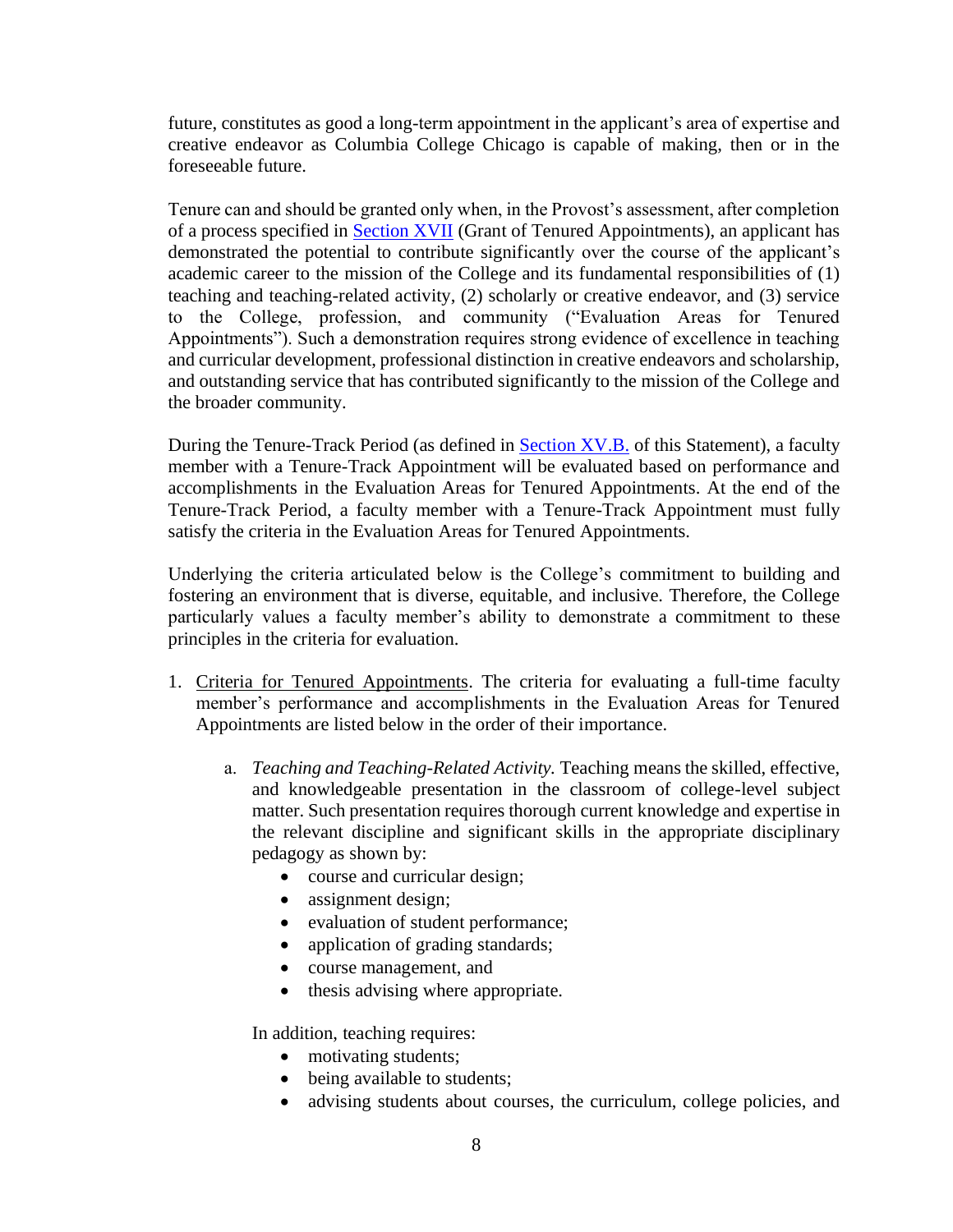career prospects; and

• being responsive to students' cultural and personal circumstances, and how those affect them socially and academically.

Curricular development means the imaginative, efficient, and knowledgeable development and application of instructional standards, materials, and activities within Departments and Schools and, where appropriate, across disciplines. Such development and implementation require:

- subject matter expertise;
- adherence to learning objectives;
- an appreciation of and sensitivity to the academic preparedness of the college's students;
- knowledge and application of relevant educational methods and technologies; and
- a demonstrated commitment to student learning and student success.
- <span id="page-16-0"></span>b. *Scholarly or Creative Endeavor.* Sustained accomplishments recognized by professional peers as impactful and programmatic in nature in an area of scholarship or creative endeavor and evidence that this activity will continue.<sup>3</sup> Examples of such accomplishments and recognition include:
	- scholarly work published in refereed and/or reputable journals or publications;
	- creative work presented, performed, or published in recognized and/or reputable media, outlets, or venues;
	- awards, honors, and grants issued by recognized, reputable, and/or refereed entities;
	- formal acknowledgment of achievements or distinction bestowed by recognized professional societies;
	- critical praise or citation by qualified peers in written reviews and evaluations of published works and public performances and exhibitions of the faculty member's skills or creative production, and
	- distinguished editorial service provided to appropriate journals, newspapers, or other publications.
- <span id="page-16-1"></span>c. *Service to College, Profession, and Community*. Service contributions to the College are those that involve substantive and constructive participation in standing and ad hoc committees, task forces, special appointments, projects, and events that support the Department, School, and College and improve its operations as an institution. Service to the profession involves leadership or significant contribution to educational or other relevant professional

<sup>3.</sup> Faculty members at Columbia College Chicago pursue a broad and diverse range of academic and artistic interests and objectives. Each faculty member who is evaluated for a Tenured Appointment will be evaluated in light of the particular nature of the faculty member's academic pursuits, distinction in that self-chosen area of professional involvement, and the relevance and importance of that area for the College and the Department.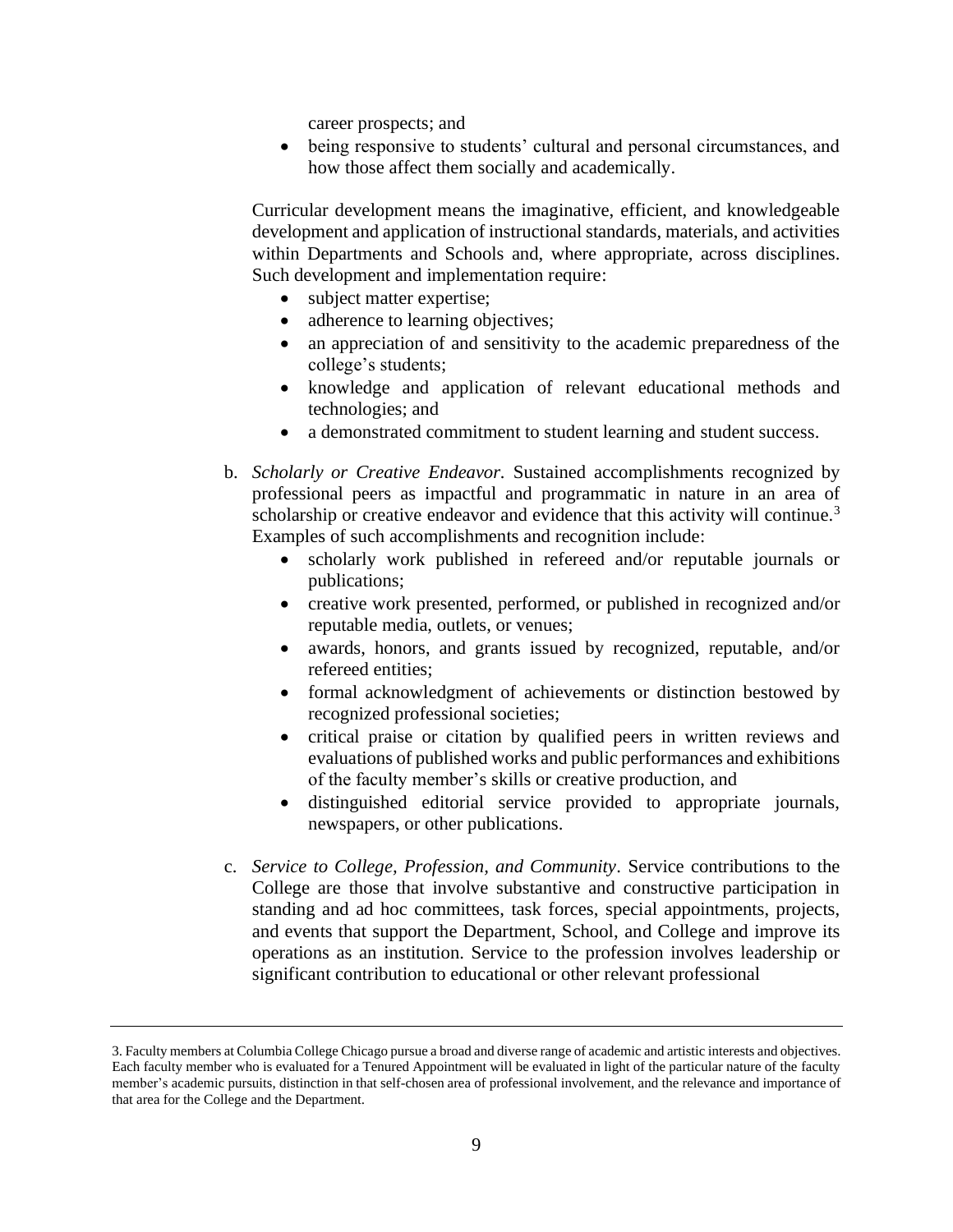organizations. Service to the community is the contribution of professional expertise to one or more civic communities. Such services are especially worthy of notice when they are important to the communities they serve and, as a practical matter, available only through the services of Columbia College Chicago faculty members.

## <span id="page-17-1"></span><span id="page-17-0"></span>**C. Department Criteria**

1. Content. Because the evaluation criteria set forth in **Section V.C.** are of necessity general, those criteria do not fully reflect the expectations that the College's various Departments have of their faculty members with Teaching-Track, Tenure-Track, and Tenured Appointments.

Therefore, the Tenured members of each of the Departments of the College develop in consultation with the appropriate School Dean—a written statement that articulates with reasonable specificity the indices and standards that their Department will use to evaluate whether a full-time faculty member has met the applicable general criteria set forth in [Section V.C.](#page-13-0) Each Department's written statement of such specific criteria ("Department Criteria") must both conform to the general criteria and go beyond them by making clear how the Department will apply the general criteria in the context of its specific subject matter, programs, needs, and aspirations.

Each statement of Department Criteria must specify the evidence necessary to document a faculty member's performance and accomplishments in each of the applicable evaluation areas that a full-time faculty member should develop and preserve.

When Department Criteria change, full-time faculty must conform future work to their Department's new statement.

- <span id="page-17-2"></span>2. Approval. To ensure that they conform to the general criteria in [Section V.C.](#page-13-0) and facilitate achievement of the objectives of this Statement, Department Criteria will periodically be reviewed and approved by the appropriate School Dean, then delivered to the Provost for review and final approval. Such review and approval will take place on the following occasions: a) upon the initial formulation of the Department Criteria, b) on the occasion of significant changes in a Department's programs, c) when a program review requires changes, and d) in every year thereafter that corresponds with the review of the *Statement of Policy on Academic Freedom, Faculty Status, Tenure, and Due Process*.
- <span id="page-17-3"></span>3. Distribution. At the commencement of a faculty member's Teaching-Track or Tenure-Track Appointment, the Department Chair will meet with the faculty member and Deliver a copy of the statement of Department Criteria. In the event of amendment of the Department Criteria, the Office of the Provost will post the amended Department Criteria on the College's web site. Additionally, the Department will Deliver a copy of such amendment to each full-time faculty member in the Department.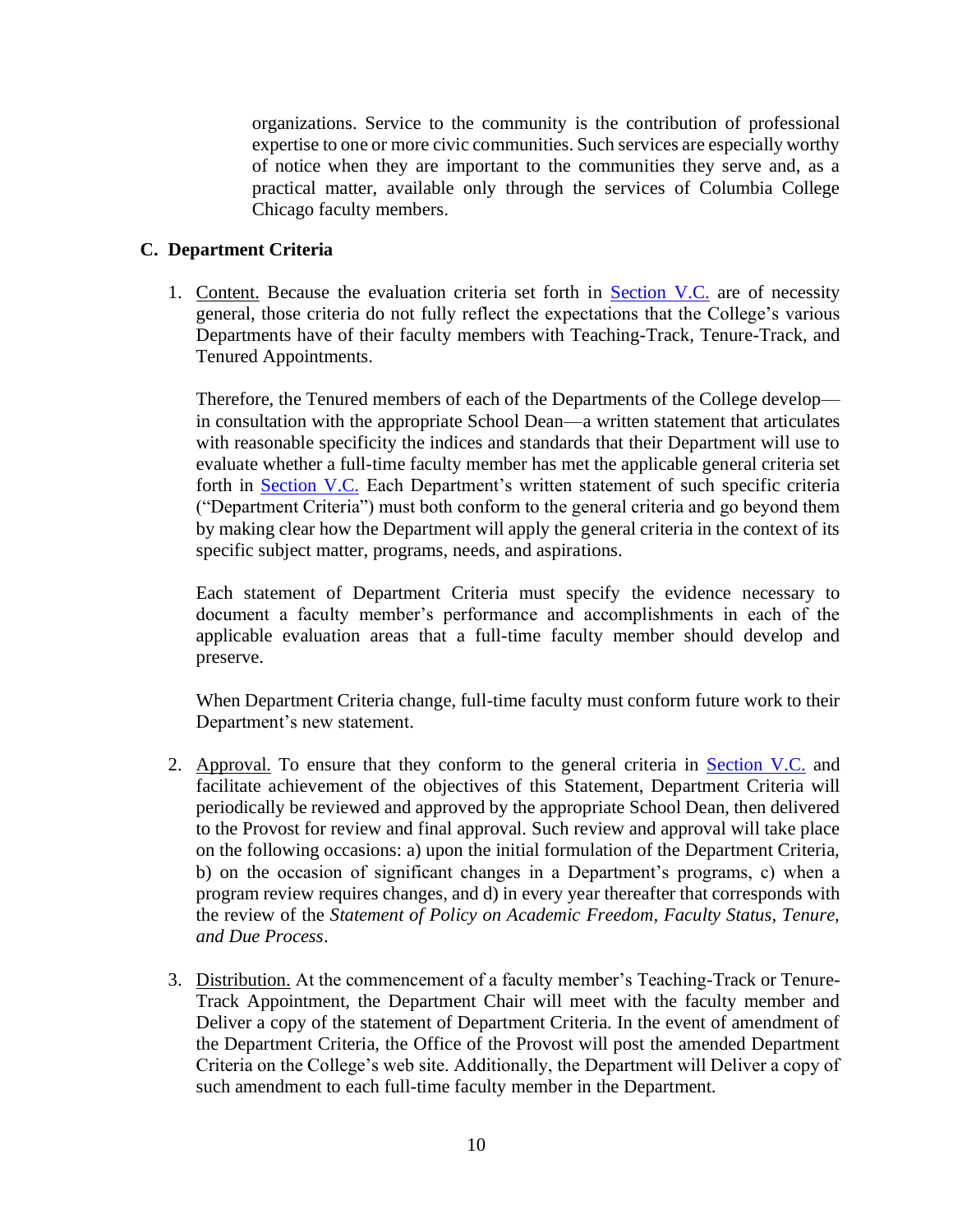## <span id="page-18-0"></span>**VI. GENERAL QUALIFICATIONS FOR TEACHING-TRACK APPOINTMENTS**

Full-time teaching-track faculty appointments must be made according to the Hiring Procedures outlined in the *[Faculty Manual](https://iris.colum.edu/academic/Policies%20%20Procedures%20Faculty/CCC%20Faculty%20Manual,%20A%20Guide%20to%20Policies%20and%20Procedures.pdf)*.

<span id="page-18-1"></span>**A. Assistant Professor of Instruction.** Qualified candidates will possess a terminal degree in the relevant discipline —or at least one degree above the level at which they teach. In terminal degree programs, faculty members will possess the same level of degree. In extraordinary cases, a history of distinguished professional work, compelling creative achievements, or other significant experience in the relevant field may be considered as an alternative to the required degree.

Qualified candidates will possess demonstrated or strong potential for success in teaching and teaching-related activity (as defined in [Section V.C.\)](#page-13-0) at the college level and the ability to provide meaningful service to the College.

<span id="page-18-2"></span>**B. Associate Professor of Instruction.** Qualified candidates will possess a terminal degree in the relevant discipline —or at least one degree above the level at which they teach. In terminal degree programs, faculty members will possess the same level of degree. In extraordinary cases, a history of distinguished professional work, compelling creative achievements, or other significant experience in the relevant field may be considered as an alternative to the required degree

Other qualifications for candidacy include:

- At least five years of experience as an Assistant Professor of Instruction, or a substantially similar position at another institution of higher learning, and evidence of:
- significant skills in the appropriate disciplinary pedagogy as shown by curricular design; construction of assignments; evaluation of students' performance and application of grading standards, and classroom management
- thorough, current knowledge and expertise in the relevant discipline
- a record of sustained, excellent service to the college.

## <span id="page-18-3"></span>**C. Professor of Instruction**

Candidates must meet the qualifications for Associate Professor of Instruction, and must also possess:

- at least five years as an Associate Professor of Instruction;
- at least five years of documented excellence in teaching, advising, and curricular development;
- thorough, current knowledge and expertise in the relevant discipline;
- a record of sustained, excellent service to the college;
- a record of peer mentorship, and
- demonstrated leadership.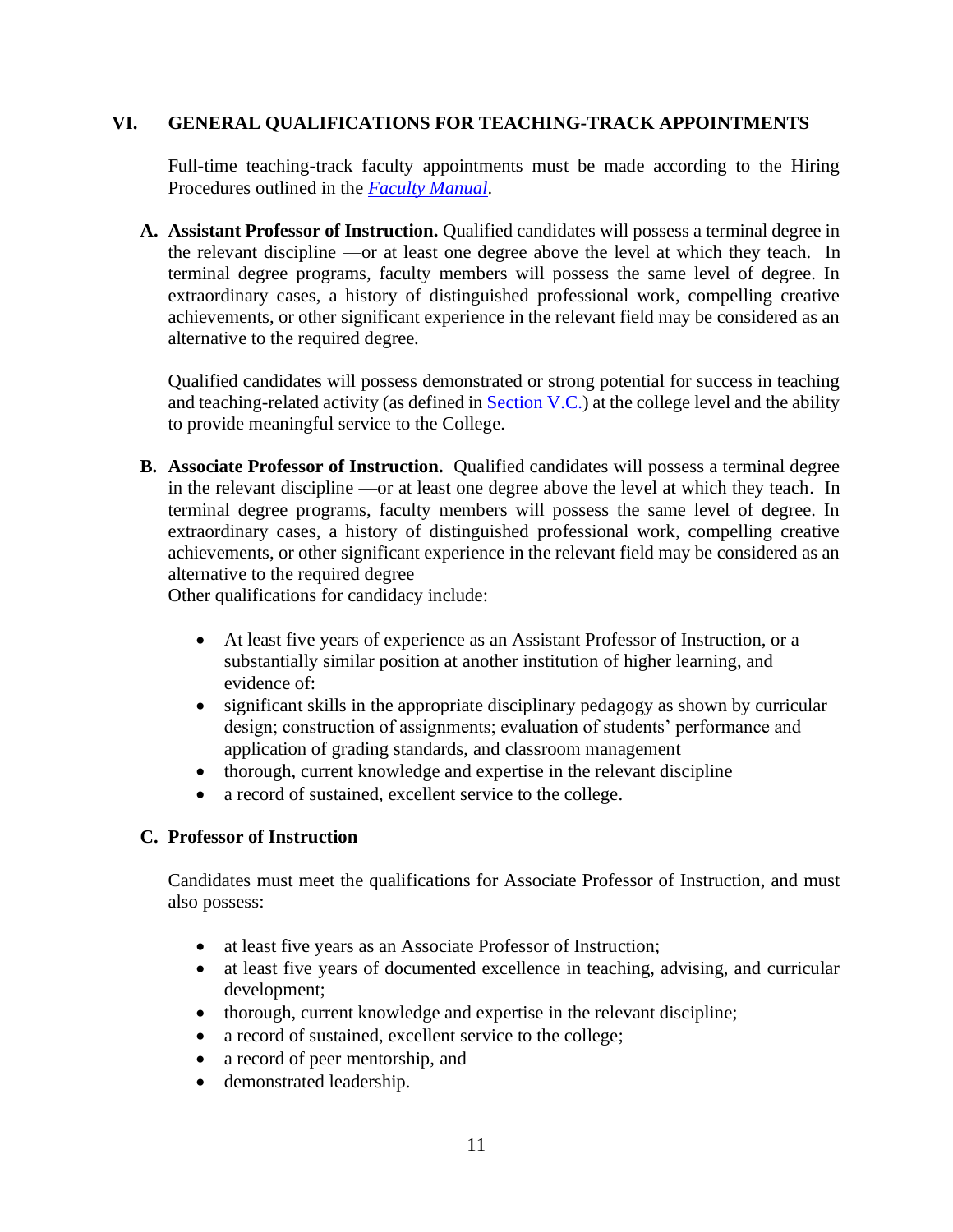## <span id="page-19-0"></span>**VII. ACADEMIC YEAR WORKLOAD FOR FACULTY MEMBERS WITH TEACHING-TRACK APPOINTMENTS**

Full-time faculty workload encompasses effort, time, and product in the two Evaluation Areas for Teaching-Track Faculty (as defined in [Section V.](#page-13-0) Criteria for Full-Time Faculty Appointments and evaluated according to  $Section V$ .) This section seeks to establish expectations of faculty work for the purpose of enabling Department Chairs to allocate teaching and service obligations and helping faculty to balance their responsibilities. If a faculty member's anticipated workload responsibilities constitute substantially more than the expected workload for a particular Evaluation Area, adjustments may be negotiated with the Department Chair, subject to the approval of the School Dean.

As part of teaching and teaching-related activity, full-time teaching-track faculty members are responsible for teaching 12 credits per semester or 24 per academic year (dates as defined in the *[Faculty Manual](https://iris.colum.edu/academic/Policies%20%20Procedures%20Faculty/CCC%20Faculty%20Manual,%20A%20Guide%20to%20Policies%20and%20Procedures.pdf)*), or equivalent responsibilities approved by the Department Chair and School Dean, and keeping regular office hours to assist students. Teaching and teaching-related activity constitutes approximately 80% of the workload.

Teaching-track faculty are also responsible for service to the college, profession and community, constituting approximately 20% of the workload.

All teaching-track faculty are expected to:

- Attend departmental meetings;
- Serve on department and/or college committees;
- Participate in college events such as:
	- o Retreats
	- o Open Houses
	- o Commencement

All teaching-track faculty are also expected to participate in additional service activities. Such kinds of service activities may include, but are not limited to:

- Evaluating faculty members;
- Administrative duties related to the coordination of a department event or college event;
- Administrative duties related to the coordination of academic programs;
- Various departmental leadership roles;
- Faculty Senate participation, and
- Assessment activities.

Before the end of each academic year, the Chair and teaching-track faculty member will discuss the faculty member's workload responsibilities for the following academic year and document this discussion.

The workload percentages are an approximation that intentionally allow flexibility so that a faculty member, in consultation with the Department Chair, can manage the ebb and flow of teaching and service activities throughout the year.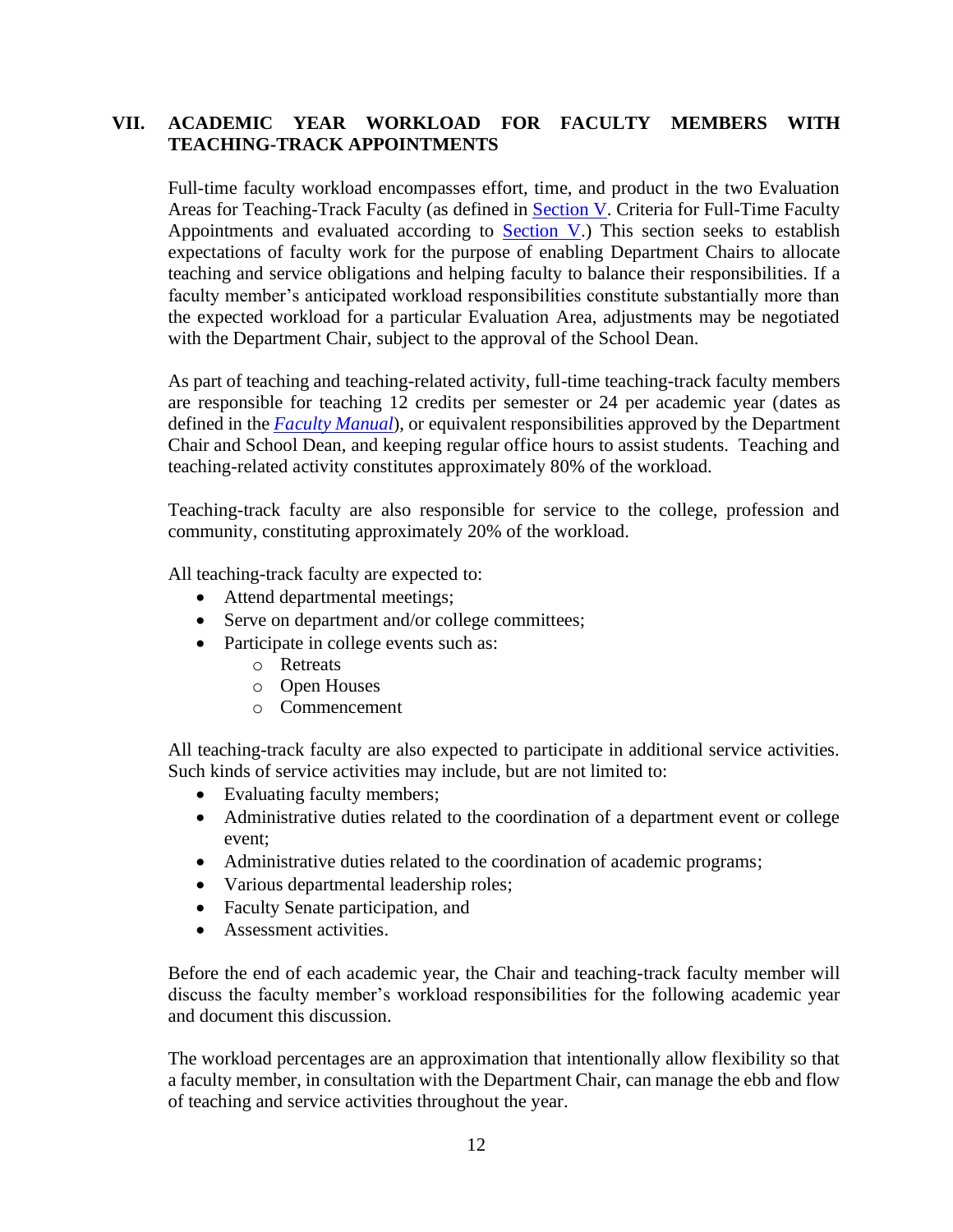## <span id="page-20-0"></span>**VIII. TRAINING AND DEVELOPMENT OF ASSISTANT PROFESSORS OF INSTRUCTION IN THE FIRST YEAR OF APPOINTMENT**

*Note: Please review* [Section II. General Principles](#page-9-3) *before reading the following procedures.* 

Faculty training and development is designed to orient and provide feedback to the Assistant Professor of Instruction. The Department Chair will designate a faculty member to a first-year Assistant Professor of Instruction, ideally a person who has similar expertise, who will conduct at least one classroom observation during the first semester.

As part of the training and development process, the designee may review:

- syllabi;
- an LMS course shell;
- teaching materials;
- samples of student work;
- student course evaluations, and
- faculty member written self-evaluation, including a reflection on the classroom observation.

Before the conclusion of the first year, the designee will generate written feedback and meet with the Assistant Professor of Instruction to provide and discuss the feedback. The Assistant Professor will append this report to their Faculty Annual Activity Report.

# <span id="page-20-1"></span>**IX. EVALUATION OF FACULTY MEMBERS WITH TEACHING-TRACK APPOINTMENTS**

*Note: Please review [Section II. General Principles](#page-9-3) before reading the following procedures.* 

## <span id="page-20-2"></span>**General Policy**

- <span id="page-20-3"></span>1. Objectives of the Teaching-Track Evaluation Process. The process to evaluate a faculty member holding a Teaching-Track Appointment is designed to be candid, constructive, and based on supporting evidence that provides clear indication of the faculty member's performance in relation to the standards set forth in [Section V.](#page-13-0) of this Statement and the criteria established by the individual Departments.
- <span id="page-20-4"></span>2. Faculty Annual Activity Report (The FAAR). Each faculty member with a Teaching-Track Appointment will complete the Faculty Annual Activity Report (The FAAR), which requires that the faculty member itemize and describe all activities from the past academic year in teaching and teaching-related activity; and service to the College, profession, and community (the standards set forth in [Section V.](#page-13-0)) The faculty member will Deliver a completed FAAR to the faculty member's Department Chair not later than May 31 of each academic year.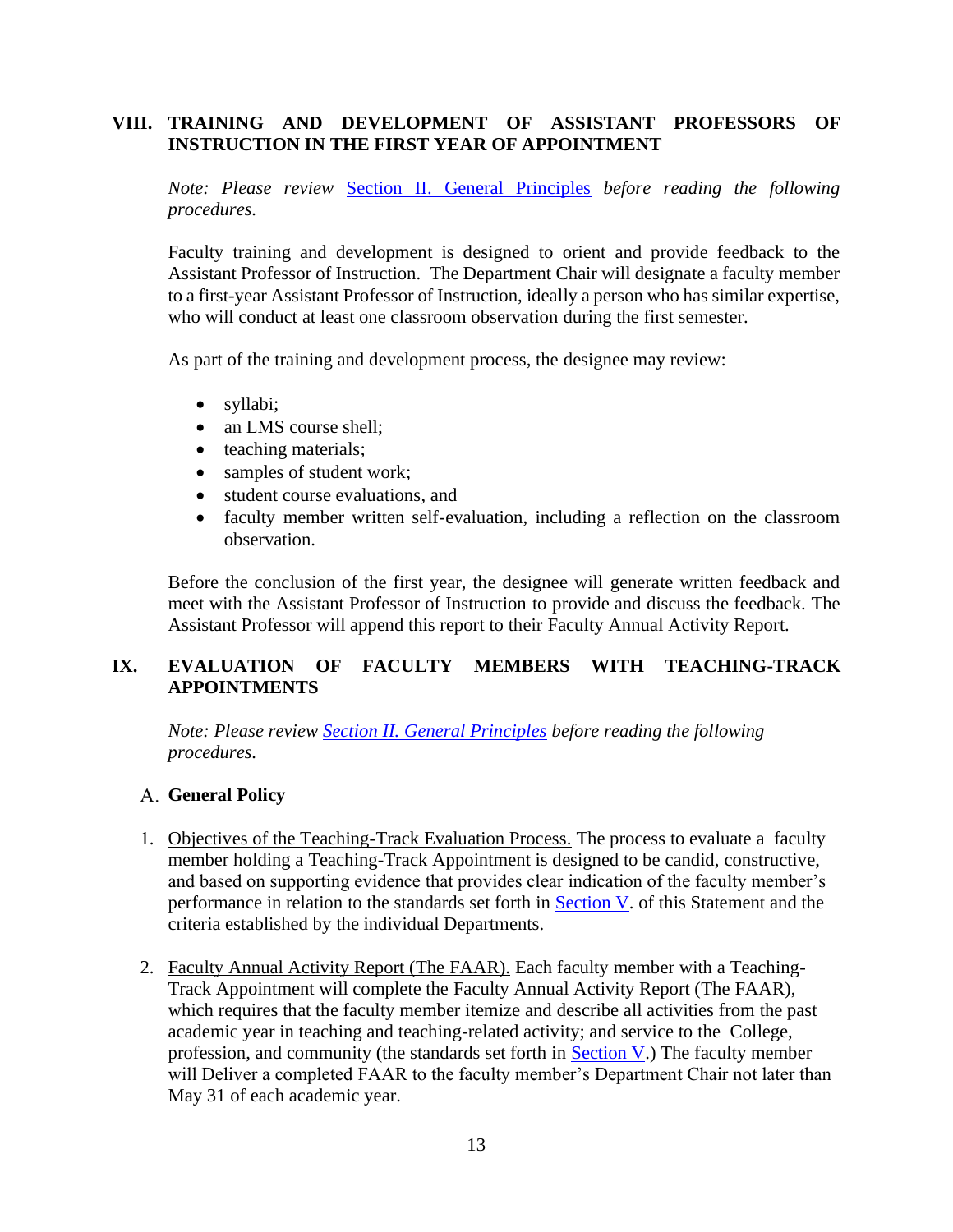- <span id="page-21-0"></span>**Assistant Professor of Instruction.** The Assistant Professor of Instruction is evaluated by the Department Chair and School Dean during the second year that the faculty member holds such an appointment and yearly thereafter. Evaluation is based on the faculty member's FAARs, student course evaluations, and course materials. The Chair may request and/or review other related materials, such as:
	- samples of student work;
	- classroom observations:
	- a written self-assessment:
	- any additional evidence of service activity, and
	- evidence of maintaining a thorough current knowledge and expertise in the relevant discipline.

The Department Chair will then complete a written evaluation which is due not later than the second Monday in November. The Assistant Professor of Instruction may respond to the Department Chair's evaluation not later than the third Monday in November.

The Dean will then review the FAARs, student course evaluations, course materials, the Chair's evaluation and any Assistant Professor of Instruction's response, and will complete a written evaluation. The Dean's evaluation is due to faculty member with a copy to the Department Chair, the Provost, and the Office of Academic Personnel not later than the third Tuesday in January.

- <span id="page-21-1"></span>**Associate Professor of Instruction and Professor of Instruction.** The Associate Professor of Instruction is evaluated by the Department Chair and School Dean every third year from the commencement of the faculty member's appointment to that rank. The evaluation is based on the faculty member's FAARs, student course evaluations, and course materials. The Chair may request and/or review other related materials, such as:
	- samples of student work;
	- classroom observations;
	- a written self-assessment:
	- any additional evidence of service activity, and
	- evidence of maintaining a thorough current knowledge and expertise in the relevant discipline.

The Chair will then complete a written evaluation which is due not later than the second Monday in November. The Associate Professor of Instruction may respond to the Department Chair's evaluation not later than the third Monday in November.

The Dean will complete a written evaluation based on a review of the FAARs, student course evaluations, course materials, the Chair's evaluation and the Associate Professor of Instruction's response, if any. The Dean's evaluation is due to faculty member with a copy to the Department Chair, the Provost, and the Office of Academic Personnel not later than the third Tuesday in January.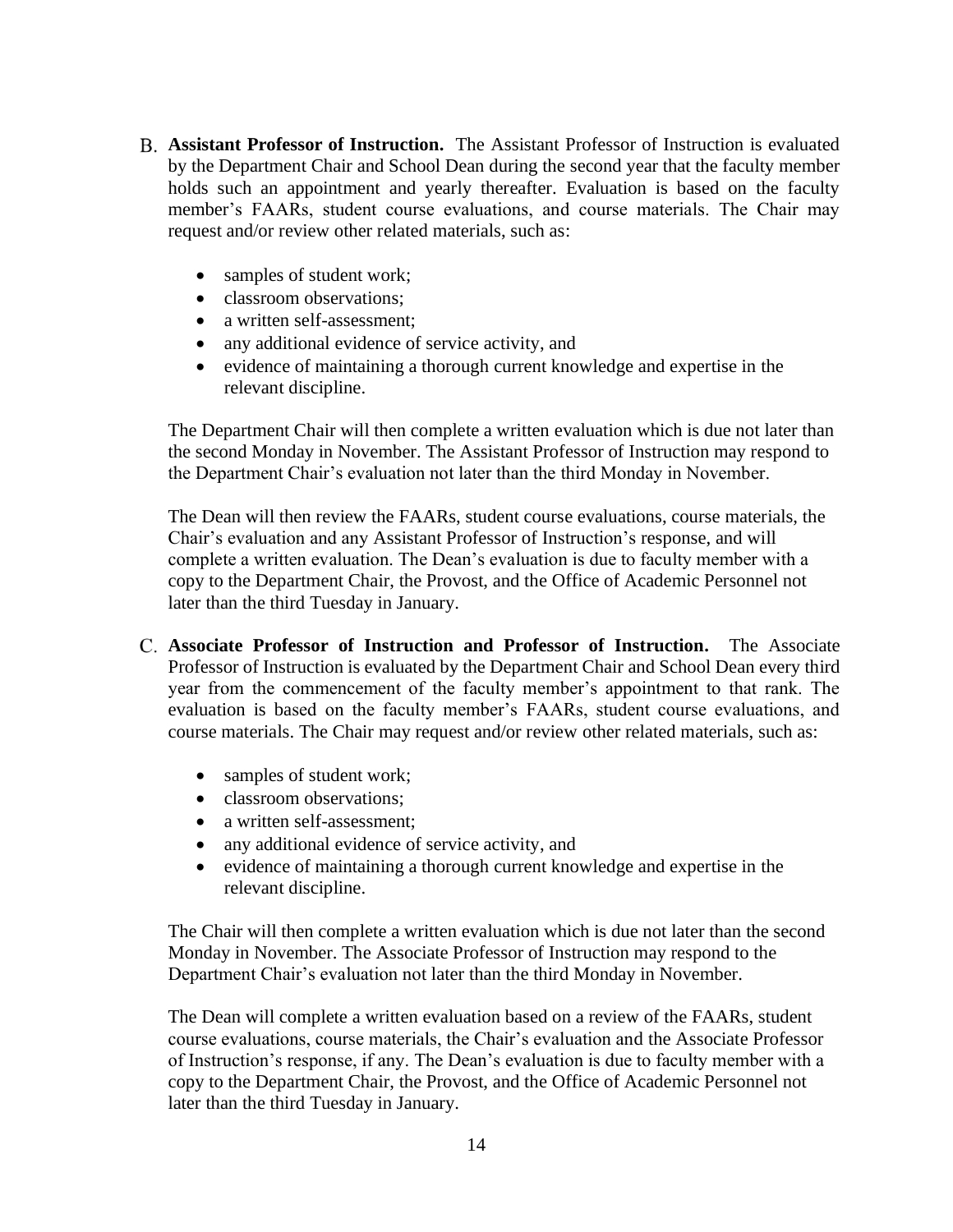## <span id="page-22-0"></span>**X. APPOINTMENT PERIOD, RENEWAL AND NONRENEWAL OF FACULTY MEMBERS WITH TEACHING-TRACK APPOINTMENTS**

- <span id="page-22-1"></span>**A. Appointment Period**. Each Teaching-Track faculty member is appointed for a one year term that may be renewed annually.
- <span id="page-22-2"></span>**B. Renewal and Nonrenewal of Teaching-Track Appointments.** Columbia College Chicago is committed to renewing the appointments of Teaching-Track faculty members whose teaching and teaching-related activity, and service to the College, profession, and community contribute significantly to the College's distinctive mission and academic vision.

The renewal of Teaching-Track Appointments occurs when such renewals are consistent with and appropriate to the College's institutional policies, financial condition and prospects, and curricular needs. Consequently, the College has the utmost latitude, limited only by applicable law, Academic Freedom, and the procedures established by the Statement of Policy, in deciding on an annual basis whether or not to renew a faculty member's Teaching-Track Appointment.

A decision not to renew such an appointment for the forthcoming academic year may be based upon, among other things, the faculty member's failure to demonstrate performance and/or accomplishments in one or more of the Evaluation Areas for Teaching-Track Appointments that meet the standards and expectations reflected in the Criteria for Full-Time Faculty Appointments. A decision not to renew a Teaching-Track Appointment may also be based upon reasons and circumstances that have little or nothing to do with the individual faculty member's performance and accomplishments, including such matters as academic need, professional comportment and collegiality, institutional policy and objectives, and financial condition and priorities.

Examples of possible reasons and circumstances leading to nonrenewal of a faculty member's Teaching-Track Appointment for causes other than performance and accomplishments may include but are not limited to:

- (a) a change or contemplated change in the direction, objectives, or content of the curriculum of the College as a whole, or of a specific department, program, or school (collectively, an "Area of Academic Focus");
- (b) a decline in student enrollment in the College as a whole, or in an Area of Academic Focus; and,
- (c) the inappropriateness, as determined at the sole discretion of the College, of further Teaching-Track Appointments in the College as a whole or in an Area of Academic Focus.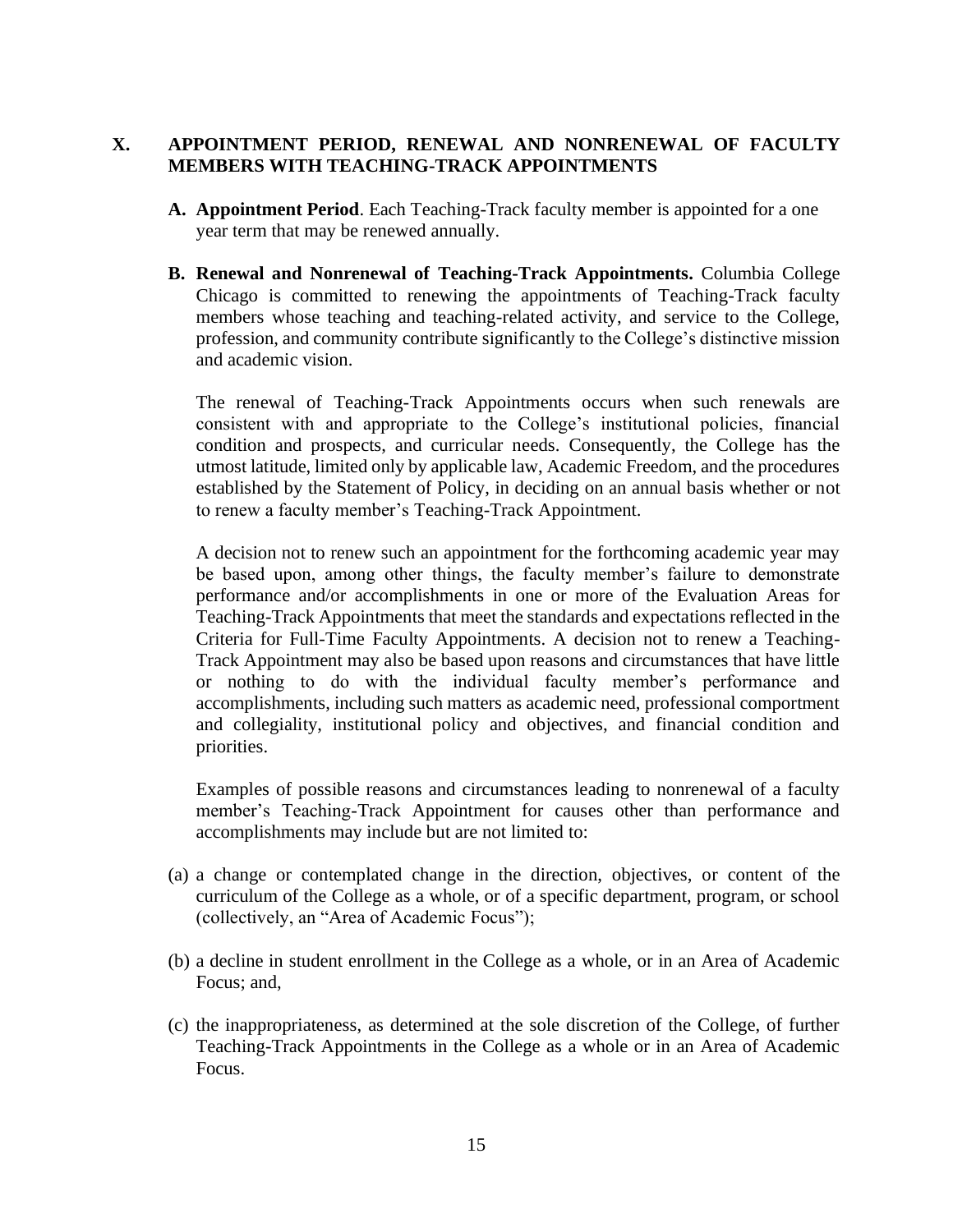<span id="page-23-0"></span>**C. Timing and Notice of Renewal or Nonrenewal.** Not later than February 1, each School Dean will Deliver to each teaching-track faculty member a written notice of renewal or nonrenewal for the forthcoming year. A faculty member with an Associate Professor of Instruction appointment or a Professor of Instruction appointment that is not renewed may challenge or seek review of that decision solely in accordance with [Section XXII](#page-55-2) (Review of Nonrenewal, Denial of Tenure, or Termination of Faculty Appointments).

## <span id="page-23-1"></span>**XI. PROMOTION PROCESS FOR FACULTY MEMBERS WITH TEACHING-TRACK APPOINTMENTS**

*Note: Please review* [Section II. General Principles](#page-9-3) *before reading the following procedures.* 

<span id="page-23-2"></span>**A. Application for Associate Professor of Instruction.** After holding the rank for five years, an Assistant Professor of Instruction may apply for the position of Associate Professor of Instruction. An Assistant Professor of Instruction who intends to apply must submit a written notice of intent to the Department Chair and School Dean not later than May 31 of the spring semester prior to application, with a copy to the Provost and the Office of Academic Personnel.

The following fall semester, the Assistant Professor of Instruction must submit a dossier application to the Department Chair not later than the second Monday of October.

The dossier application for Associate Professor of Instruction will include:

- a narrative statement detailing accomplishments in the areas of teaching and service, demonstrating how these contribute to the department and college mission;
- a written statement of plans and goals for the next three years;
- a current curriculum vitae;
- a statement of teaching philosophy;
- all previously submitted FAARs;
- student course evaluations:
- course materials:
- samples of student work;
- classroom observation reports;
- evidence of service activity, and
- evidence of maintaining a thorough, current knowledge and expertise in the relevant discipline.

The Department Chair will review the dossier and make a written recommendation to the School Dean not later than the second Monday of November.

The Assistant Professor of Instruction may provide a written response to the Department Chair's recommendation not later than the third Monday of November.

The School Dean will review the dossier, the Chair's recommendation and applicant's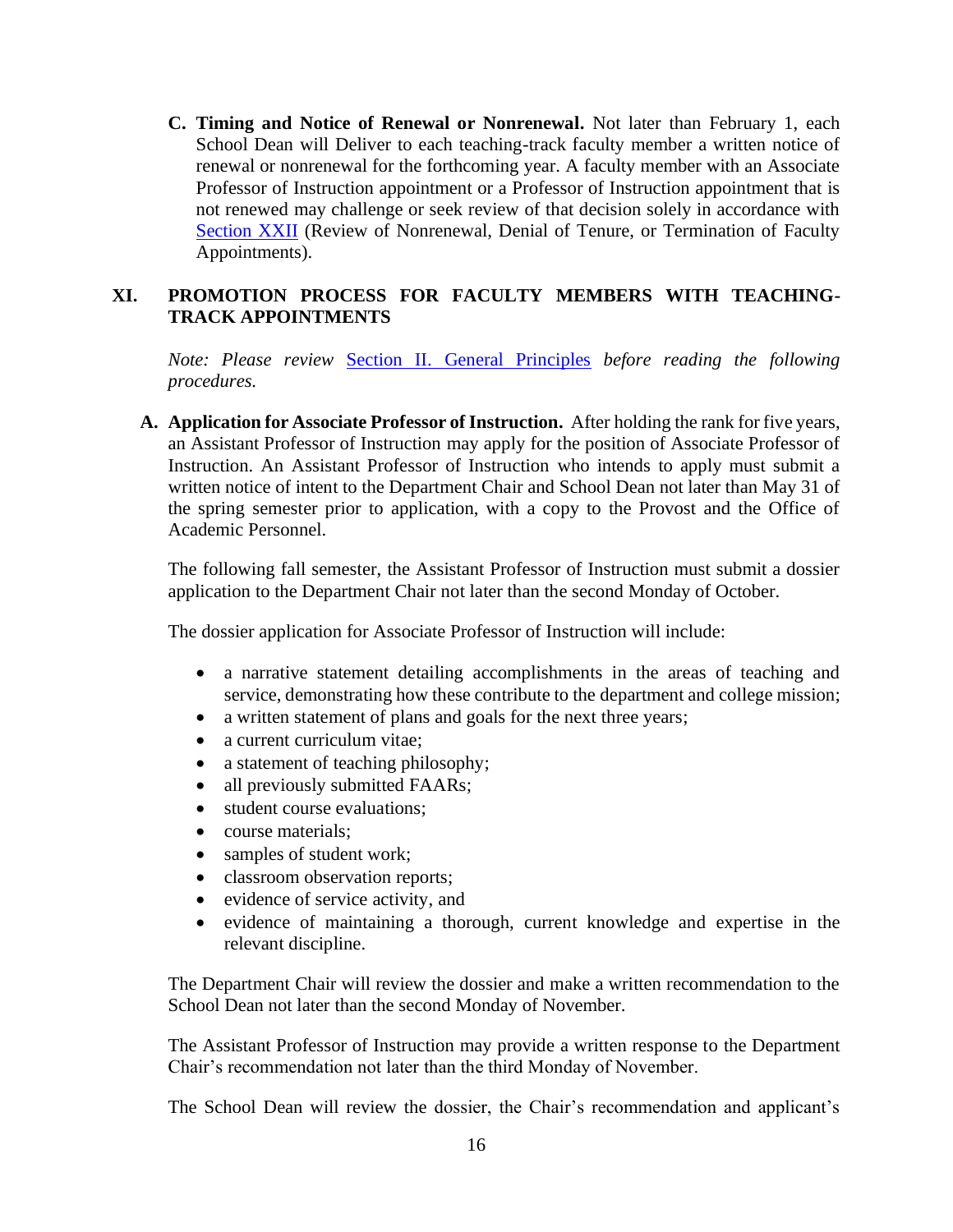response (if any) and send a written decision to the applicant, with copies to the Chair, the Provost, and the Office of Academic Personnel, not later than the third Tuesday in January.

An applicant who is not awarded the rank of Associate Professor of Instruction will remain an Assistant Professor of Instruction, if renewed (see Section  $X$ .), and is eligible to reapply in two years.

<span id="page-24-0"></span>**B. Application for Professor of Instruction.** After holding the rank for five years, an Associate Professor of Instruction may apply for the position of Professor of Instruction. An Associate Professor of Instruction who intends to apply must submit a written notice of intent to the Department Chair and School Dean not later than May 31 of the spring semester prior to application, with a copy to the Provost and the Office of Academic Personnel.

The following fall semester, the Associate Professor of Instruction must submit a dossier application to the Department Chair not later than the second Monday of October.

The dossier application for Professor of Instruction will consist of:

- a narrative statement detailing accomplishments in the areas of teaching and service, demonstrating how these contribute to the department and college mission;
- written statement of plans and goals for the next three years;
- a current curriculum vitae:
- statement of teaching philosophy;
- all previously submitted FAARs;
- student course evaluations:
- course materials;
- samples of student work;
- classroom observation reports;
- evidence of service activity;
- evidence of maintaining a thorough current knowledge and expertise in the relevant discipline;
- other evidence of excellence in teaching and service such as awards or special recognition, and
- letters of support for application from full-time faculty members at the college.

The Department Chair will review the dossier and make a written recommendation to the School Dean not later than the second Monday in November.

The Associate Professor of Instruction may provide a written response to the Department Chair's recommendation not later than the third Monday of November.

The School Dean will review the dossier, Chair recommendation and applicant's response (if any) and send a written decision to the applicant, with copies to the Chair, the Provost and the Office of Academic Personnel, not later than the third Tuesday in January.

An applicant who is not awarded the rank of Professor of Instruction will remain an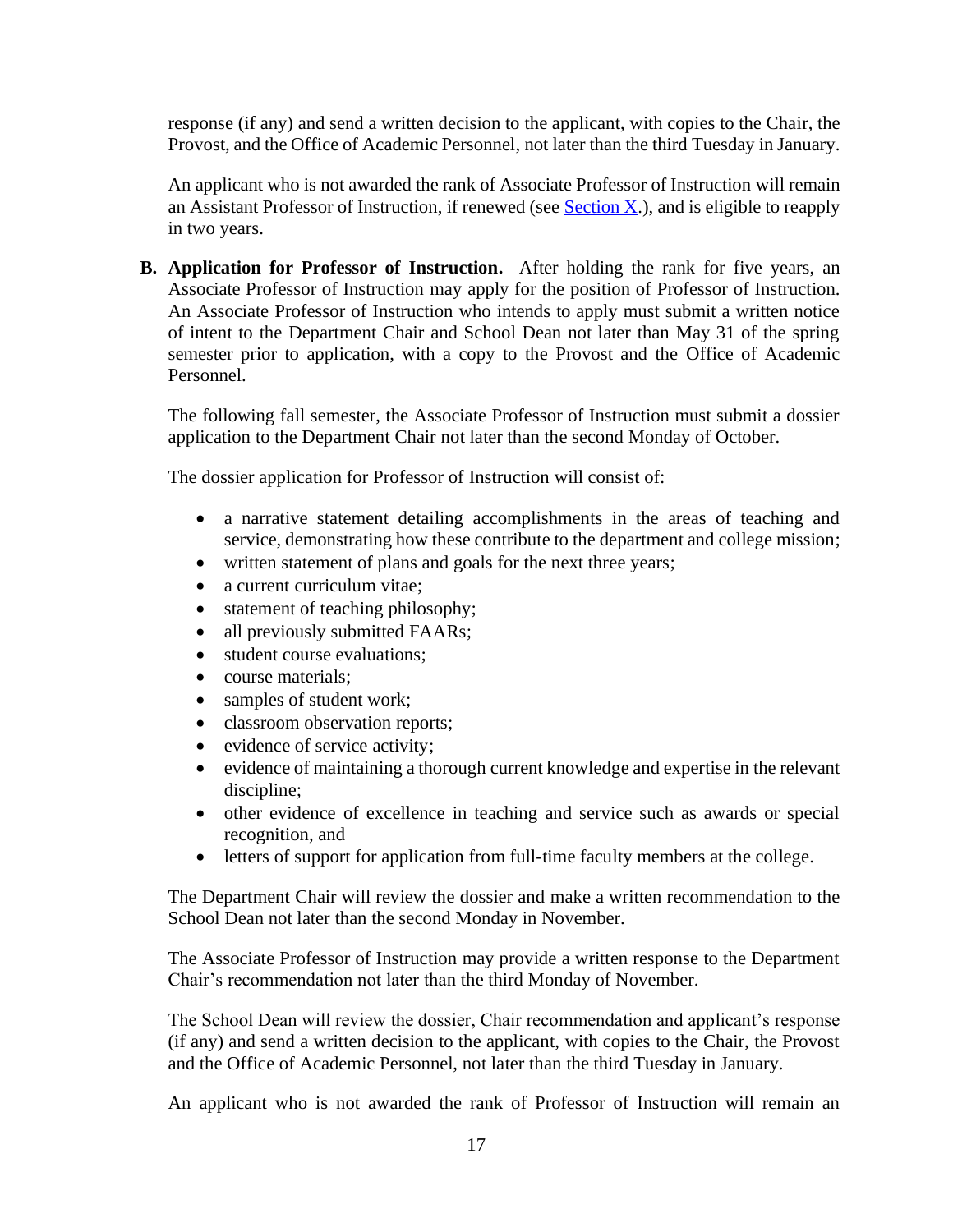Associate Professor of Instruction, if renewed (See Section  $X_i$ ), and is eligible to reapply in two years.

## <span id="page-25-0"></span>**XII. TEACHING-TRACK FACULTY APPLICATION FOR TENURE-TRACK APPOINTMENTS**

Teaching-track faculty may apply for Tenure-Track Appointments at the College as such appointments become available on the same basis as all other qualified candidates without jeopardy to the teaching-track position that the teaching-track faculty member already holds. The procedures for the tenure-track hiring process are set forth in Section 330 of Columbia College Chicago's *[Faculty Manual:](https://iris.colum.edu/academic/Policies%20%20Procedures%20Faculty/CCC%20Faculty%20Manual,%20A%20Guide%20to%20Policies%20and%20Procedures.pdf) A Guide to Policy and Procedures*.

## <span id="page-25-1"></span>**XIII. GENERAL QUALIFICATIONS FOR TENURE-TRACK AND TENURED APPOINTMENTS**

It is the responsibility of the academic department, in conjunction with the School Dean and Provost, to appoint new tenure-track faculty members whose academic and professional qualifications and achievements demonstrate the potential for achieving tenure.

Full-Time Tenure-Track and Tenured Appointments must be made according to the Hiring Procedures outlined in the *[Faculty Manual](https://iris.colum.edu/academic/Policies%20%20Procedures%20Faculty/CCC%20Faculty%20Manual,%20A%20Guide%20to%20Policies%20and%20Procedures.pdf)*.

<span id="page-25-2"></span>**A. Assistant Professor.** Qualified candidates will possess a terminal degree in the relevant discipline —or at least one degree above the level at which they teach. In terminal degree programs, faculty members will possess the same level of degree. In extraordinary cases, a history of distinguished professional work, compelling creative achievements, or other significant experience in the relevant field may be considered as an alternative to the required degree.

Qualified candidates will possess demonstrated or strong potential for success in teaching and teaching-related activity, professional distinction in an area of scholarship or creative endeavor and the capacity and intention to continue to make contributions in the relevant discipline; and the ability to provide meaningful service to the College, profession and community.

<span id="page-25-3"></span>**B. Associate Professor.** Qualified candidates will possess a terminal degree in the relevant discipline —or at least one degree above the level at which they teach. In terminal degree programs, faculty members will possess the same level of degree. In extraordinary cases, a history of distinguished professional work, compelling creative achievements, or other significant experience in the relevant field may be considered as an alternative to the required degree.

Other qualifications for candidacy include:

• At least five years of experience as an Assistant Professor, or the equivalent in exceptional cases, and evidence of: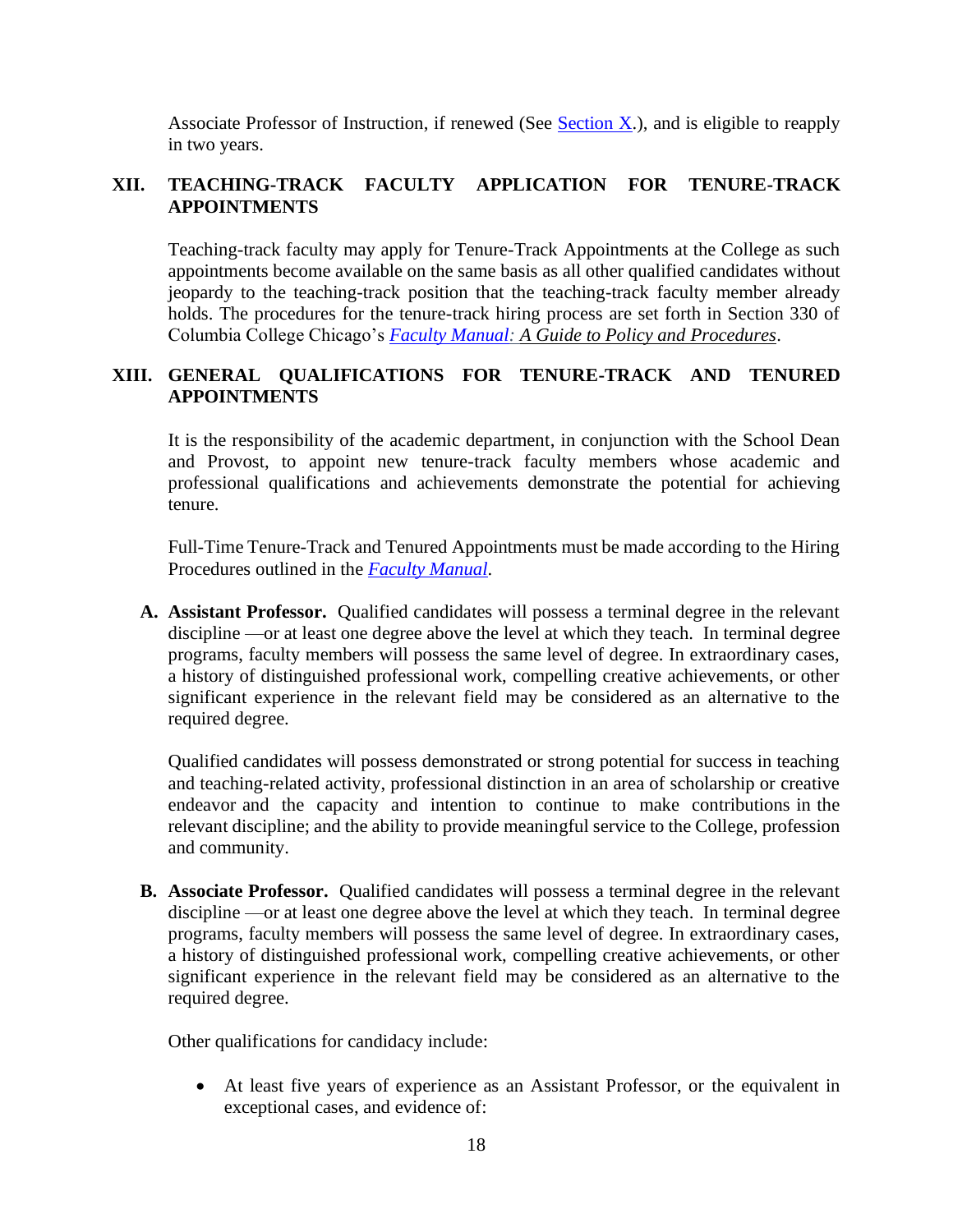- significant skills in the appropriate disciplinary pedagogy as shown by curricular design; construction of assignments; evaluation of students' performance and application of grading standards; and course management;
- professional distinction in an area of scholarship or creative endeavor and the capacity and intention to continue to make contributions in the relevant discipline, and
- a record of sustained, excellent service to the college, profession and community.
- <span id="page-26-0"></span>**C. Professor.** Candidates must meet the qualifications for Associate Professor, and must also possess:
	- at least five years of experience as an Associate Professor, or the equivalent in exceptional cases;
	- a distinguished academic career of leadership and exceptional accomplishment in all of the Evaluation Areas for Tenured Appointments, and
	- strong evidence of sustained distinction at the national level.

## <span id="page-26-1"></span>**XIV. ACADEMIC YEAR WORKLOAD FOR FACULTY MEMBERS WITH TENURE-TRACK AND TENURED APPOINTMENTS**

Full-time faculty workload encompasses effort, time, and product in the three Evaluation Areas for Tenure-Track and Tenured Faculty (as defined in [Section V.](#page-13-0) Criteria for Full-Time Faculty Appointments.) This section seeks to establish expectations of faculty work for the purpose of enabling Department Chairs to allocate teaching and service obligations and helping faculty to balance their responsibilities. If a faculty member's anticipated workload responsibilities constitute substantially more than the expected workload for a particular Evaluation Area, adjustments may be negotiated with the Department Chair, subject to approval of the School Dean.

As part of teaching and teaching-related activity, full-time tenure-track and tenured faculty members are responsible for teaching 9 credits per semester or 18 per academic year, (dates as defined in the *[Faculty Manual](https://iris.colum.edu/academic/Policies%20%20Procedures%20Faculty/CCC%20Faculty%20Manual,%20A%20Guide%20to%20Policies%20and%20Procedures.pdf)*), or equivalent responsibilities approved by the Department Chair and Dean of the appropriate School, and keeping regular office hours to assist students. Teaching and teaching-related activity constitute approximately 60% of the workload.

Scholarly or creative endeavor should demonstrate a current and relevant research and/or creative agenda that is connected to the faculty member's established disciplinary qualifications and/or expertise, and should constitute approximately 20% of the workload. Expected scholarly and/or creative endeavor responsibilities include engaging in the kinds of activities required to maintain a current and relevant research and/or creative agenda, ones that are connected to the faculty member's established disciplinary qualifications and/or expertise. Examples of creative and/or scholarly endeavor will be specific to individual faculty members' departments, and should be recognized by professional peers.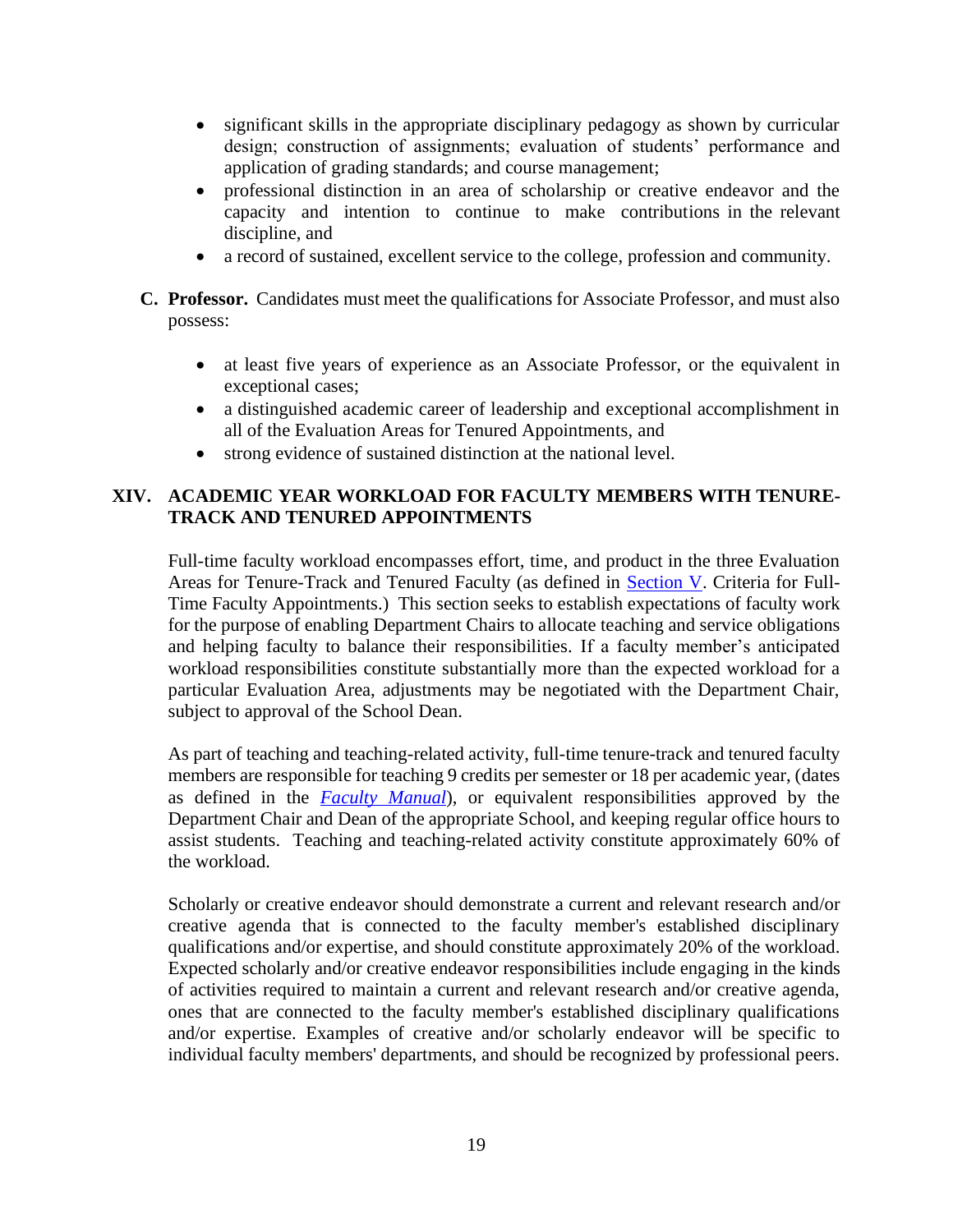Tenure-track and tenured faculty are also responsible for service to the college, profession and community, constituting approximately 20% of the workload.

All tenure-track and tenured faculty are expected to:

- Attend departmental meetings;
- Serve on department and/or college committees;
- Participate in college events such as:
	- o Retreats
	- o Open Houses
	- o Commencement

All tenure-track and tenured faculty are also expected to participate in additional service activities. Such kinds of service activities may include, but are not limited to:

- Evaluating faculty members;
- Administrative duties related to the coordination of a department event or college event;
- Administrative duties related to the coordination of academic programs;
- Various departmental leadership roles;
- Faculty Senate participation, and
- Assessment activities

Before the end of each academic year, the Chair and tenure-track or tenured faculty member will meet to discuss the faculty member's workload responsibilities for the following academic year and document this discussion.

The workload percentages are an approximation that intentionally allow flexibility so that a faculty member, in consultation with the Department Chair, can manage the ebb and flow of teaching, scholarly and creative work, and service activities throughout the year.

## <span id="page-27-0"></span>**XV. EVALUATION OF FACULTY WITH TENURE-TRACK APPOINTMENTS**

## <span id="page-27-2"></span><span id="page-27-1"></span>**A. General Policy**

- 1. Objectives of the Tenure-Track Evaluation Process. The process to evaluate a faculty member holding a Tenure-Track Appointment is designed to be candid, constructive, and based on supporting evidence that provides clear indication of the faculty member's progress toward tenure in relation to the standards set forth in this Statement and the criteria established by the faculty member's Department.
- <span id="page-27-3"></span>2. Evaluation Frequency. A faculty member holding a Tenure-Track Appointment will be evaluated (the "Tenure-Track Evaluation") in the faculty member's second, third and fifth years at the College (the "Tenure-Track Evaluation Year"), but not during the year of the faculty member's Comprehensive Three-Year Review in accordance with [Section XV.E.](#page-30-2) (Comprehensive Three-Year Review), or in the year when the faculty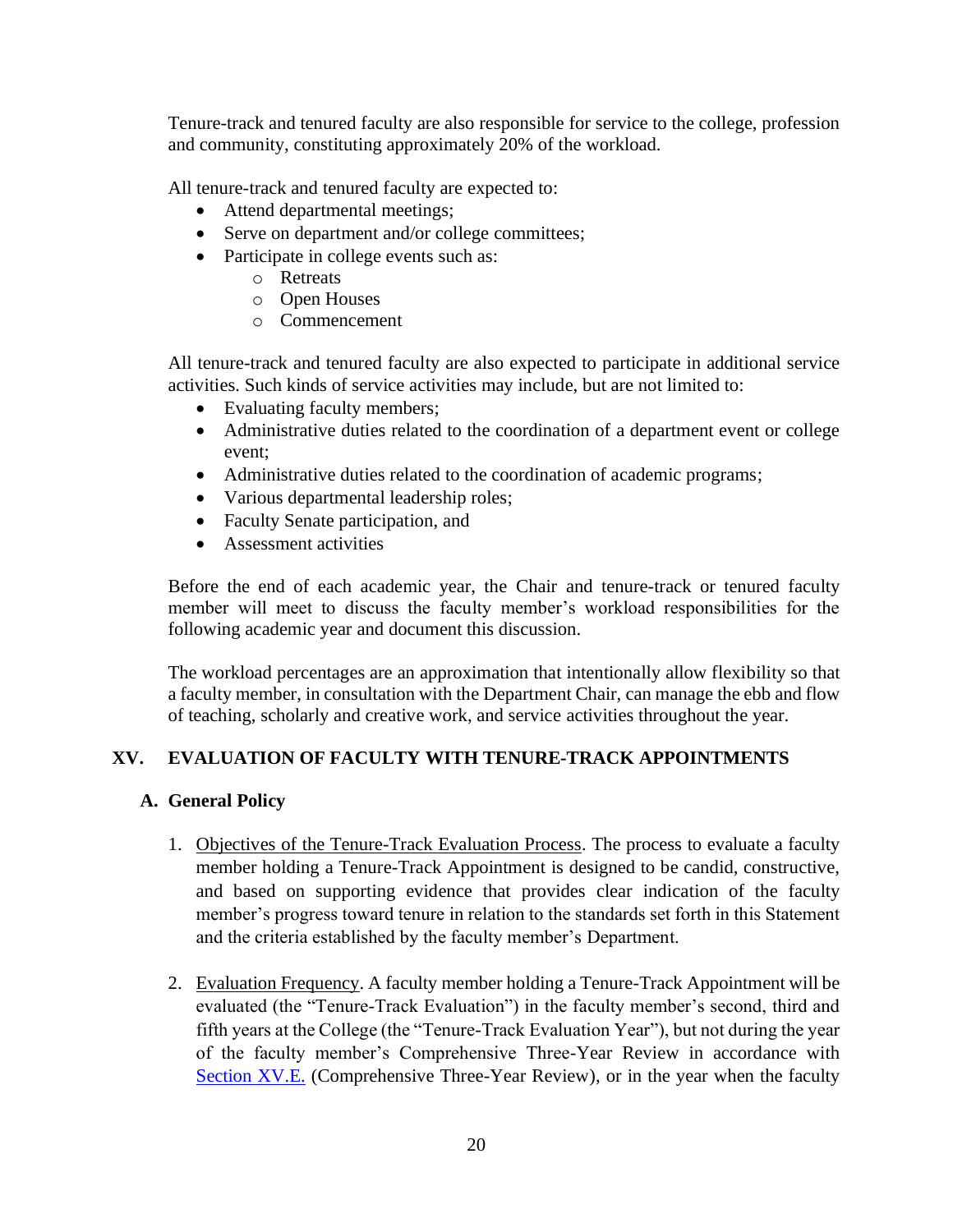member submits an application for tenure in accordance with [Section XVII.A.](#page-33-2) (Tenure Appointment Processes for Faculty Members with Tenure-Track Appointments).

- <span id="page-28-0"></span>3. Faculty Annual Activity Report (The FAAR). Each faculty member with a Tenure-Track Appointment will complete the Faculty Annual Activity Report, which requires that the faculty member itemize and describe all activities from the past academic year in teaching and teaching-related activity; scholarly or creative endeavor; and service to the College, profession, and community (the Evaluation Areas for Tenured Appointments set forth in [Section V.B.\)](#page-13-0) The faculty member will Deliver a completed Faculty Annual Activity Report to the faculty member's Department Chair not later than May 31 of each academic year.
- <span id="page-28-1"></span>**B. Tenure-Track Period.** The Tenure-Track Period is the time during which a faculty member at Columbia College Chicago holds a Tenure-Track Appointment. Throughout the Tenure-Track Period, a Tenure-Track Faculty member's employment at the College continues on a year-to-year basis. In the normal course of events, the Tenure-Track Period will be six years of full-time, continuous employment.

This period may be shorter than six years if such a shorter period has been:

(1) agreed to in writing by the tenure-track faculty member, the faculty member's Department Chair, the faculty member's School Dean, and the Provost at the commencement of the faculty member's Tenure-Track Appointment; or

(2) authorized in writing by the Provost upon the formal recommendation of the tenuretrack faculty member's Department Chair, in consultation with all available members of the tenure-track faculty member's Department who hold Tenured Appointments not including the Department Chair, Acting Chair or Interim Chair (if any) and those who hold administrative appointments outside the department (the "Reviewing Faculty"), and the School Dean. The final year of the Tenure-Track Period for a faculty member with a Tenure-Track Appointment is referred to as the faculty member's "Application Year."

In the case of a faculty member who has a shortened Tenure-Track Period, the Provost in consultation with the School Dean and Department Chair will determine the appropriate evaluation process for the faculty member's first year of employment at the College.

When an Acting Chair is appointed, the School Dean in consultation with the Department Chair, if available, and the Acting Chair will determine which of them will complete the faculty evaluations for the Department Chair in the Department Chair's absence. During each evaluation process, the person who completed the evaluation for the Department Chair will receive copies of any additional evaluation reports.

When a tenured faculty member is serving as Acting or Interim Chair and is completing evaluations for the Department Chair, the Acting or Interim Chair will not participate as a member of the Reviewing Faculty.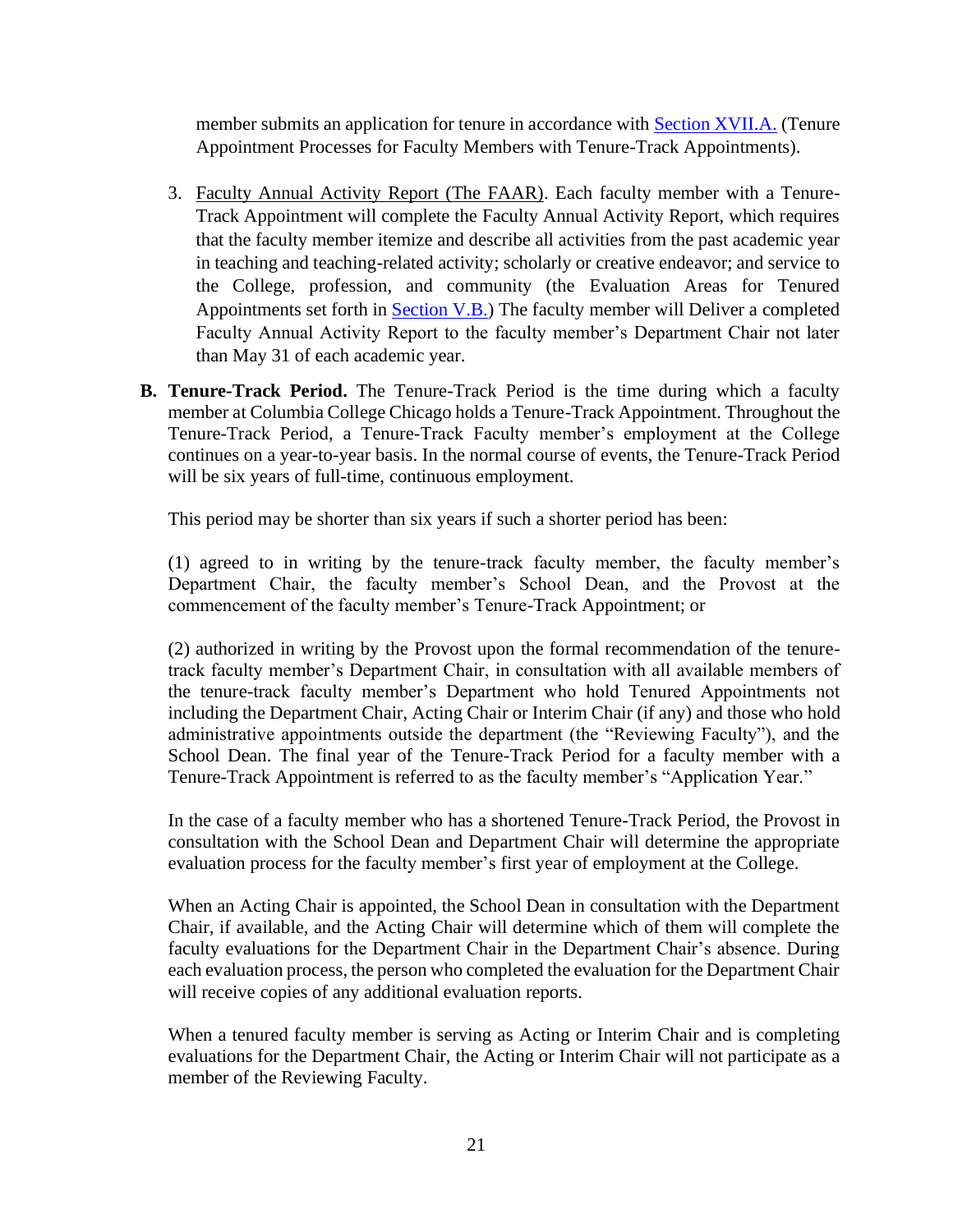## <span id="page-29-1"></span><span id="page-29-0"></span>**C. Extension of the Tenure-Track Period**

- 1. Extending the Tenure-Track Period. The Tenure-Track Period may be extended ("Extension of the Tenure-Track Period") in the following circumstances:
	- a. When a faculty member receives a qualified leave under the Family Medical Leave Act (FMLA) and/or the College's Caregiver Leave Policy (parental or dependent), the faculty member may apply for an extension of the tenure-track period for one year. The faculty member must submit a completed Tenure-Track Period Extension Request Form to the Provost with copies to Human Resources and the Office of Academic Personnel. Such a request will be granted at the discretion of the College.
	- b. When circumstances exist that will significantly interfere with a faculty member's ability to fulfill the requirements necessary to attain tenure, the faculty member may apply for an extension of the tenure-track period for one year. The faculty member must submit a completed Tenure-Track Period Extension Request Form to the Provost, along with information that the faculty member views as supporting the assertion that circumstances exist that significantly interfere with the faculty member's ability to fulfill the requirements of tenure. The submission of a Request Form does not guarantee approval. Such a request will be granted at the discretion of the College. Copies of the Request Form and all supporting materials will be sent to Human Resources and the Office of Academic Personnel.

## <span id="page-29-2"></span>**D. Tenure-Track Evaluation**

*Note: Please review [Section II. General Principles](#page-9-3) before reading the following procedures.*

- <span id="page-29-3"></span>1. Tenure-Track Evaluation. At the beginning of the second, third, and fifth years at the College for a faculty member holding a Tenure-Track Appointment, the faculty member's performance will be evaluated by the Department Chair, one member of the Reviewing Faculty (the "Faculty Evaluator") selected by the Reviewing Faculty, the School Dean and the Provost. The tenure-track faculty member will have the same Faculty Evaluator for each Tenure-Track Evaluation Year, except in cases where the Faculty Evaluator is unavailable, in which case the Reviewing Faculty will select an alternate who will serve until the original Faculty Evaluator becomes available.
- <span id="page-29-4"></span>2. Department Processes. The Faculty Evaluator and Department Chair, acting independently, will review all of the Tenure-Track Faculty member's Faculty Annual Activity Reports, teaching evaluations, and classroom observation reports, and will assess the faculty member's performance in each of the criteria in the Evaluation Areas for Tenured Appointments. The Department Chair and the Faculty Evaluator will each complete the appropriate Tenure-Track Faculty Evaluation Form and make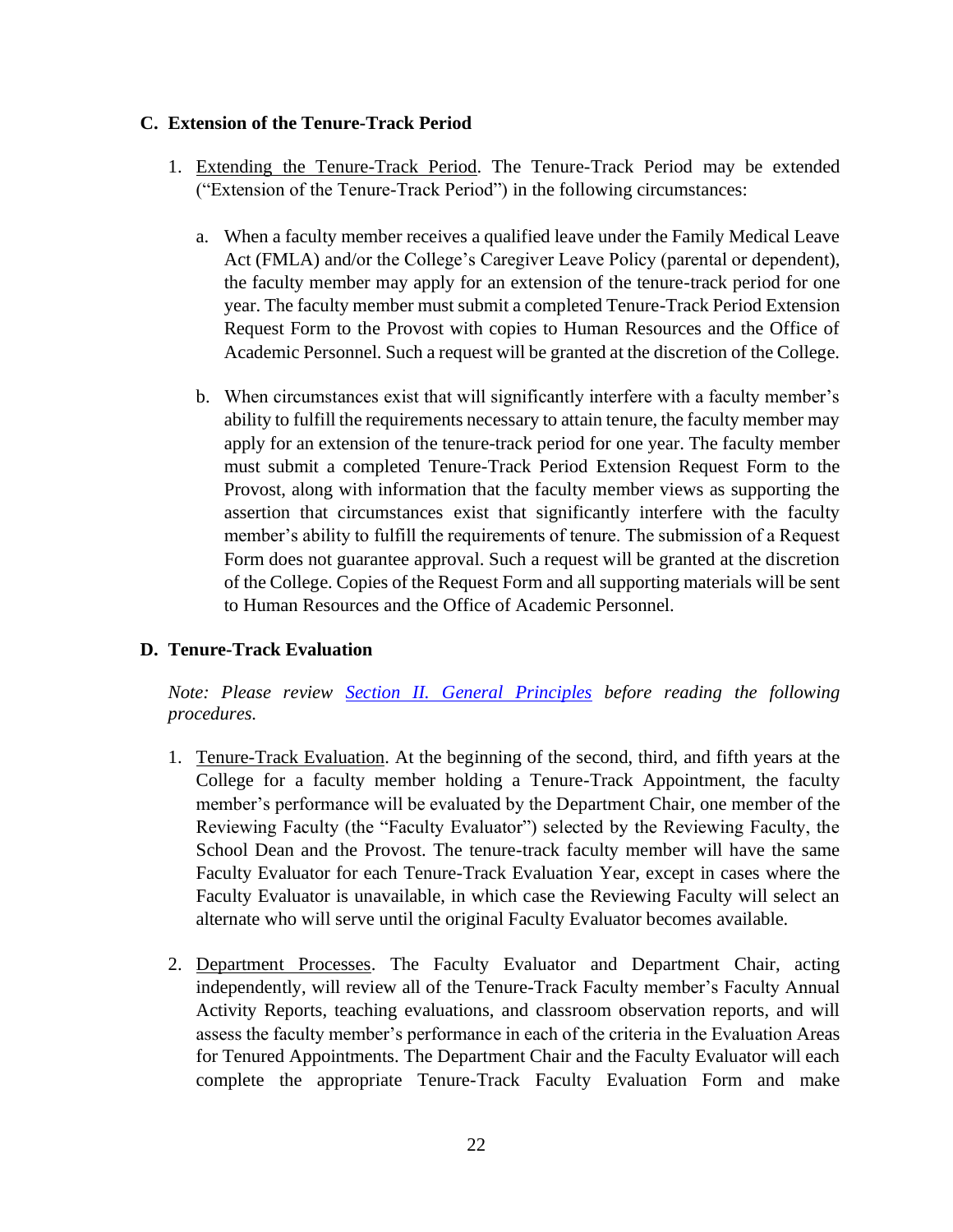recommendations regarding the continuation of the faculty member's Tenure-Track Appointment.

Not later than the second Monday of October, the Faculty Evaluator will Deliver a completed Tenure-Track Faculty Evaluation Form to the Department Chair. On the same day, the Department Chair will Deliver the two Tenure-Track Faculty Evaluation Forms to the tenure-track faculty member being evaluated.

The faculty member will then have an opportunity to submit to the Department Chair and Faculty Evaluator, not later than the third Monday of October, written comments on any aspect of the Tenure-Track Faculty Evaluation Forms. Not later than two business days after the third Monday of October, the Department Chair will Deliver to the School Dean all documents and materials related to the evaluation.

<span id="page-30-0"></span>3. School Dean's Processes. Upon review of all materials related to the evaluation, including the Tenure-Track Evaluation Forms, and the tenure-track faculty member's written comments, if any, the School Dean will determine whether the performance of the tenure-track faculty member meets the standard for continuation of the faculty member's Tenure-Track Appointment.

The School Dean will prepare a written report (the "School Dean's Tenure-Track Report") regarding the faculty member's performance and will make a recommendation regarding the continuation of the faculty member's Tenure-Track Appointment. Not later than the second Monday of November, this Report will be Delivered to the Provost, along with all of the other documents and materials related to the evaluation. On the same date, a copy of this Report will also be Delivered to the tenure-track faculty member and the Department Chair.

<span id="page-30-1"></span>4. Provost's Processes. Upon review of these Reports and materials, the Provost will write a report (the "Provost's Tenure-Track Report") stating the Provost's determination as to whether the performance of the tenure-track faculty member meets the standard for continuation of the faculty member's Tenure-Track Appointment. If the faculty member does not meet the standard for continuation, the Provost will additionally state the criterion or criteria that was/were not met. This Report will be Delivered to the faculty member not later than the second Monday of December. On the same date a copy of the Provost's Tenure-Track Report will also be Delivered to the Department Chair, the Faculty Evaluator, and School Dean. All Tenure-Track Evaluation documents will be placed in the faculty member's file in the Office of Academic Personnel.

## <span id="page-30-2"></span>**E. Comprehensive Three-Year Review**

*Note: Please review* [Section II. General Principles](#page-9-3) *before reading the following procedures.*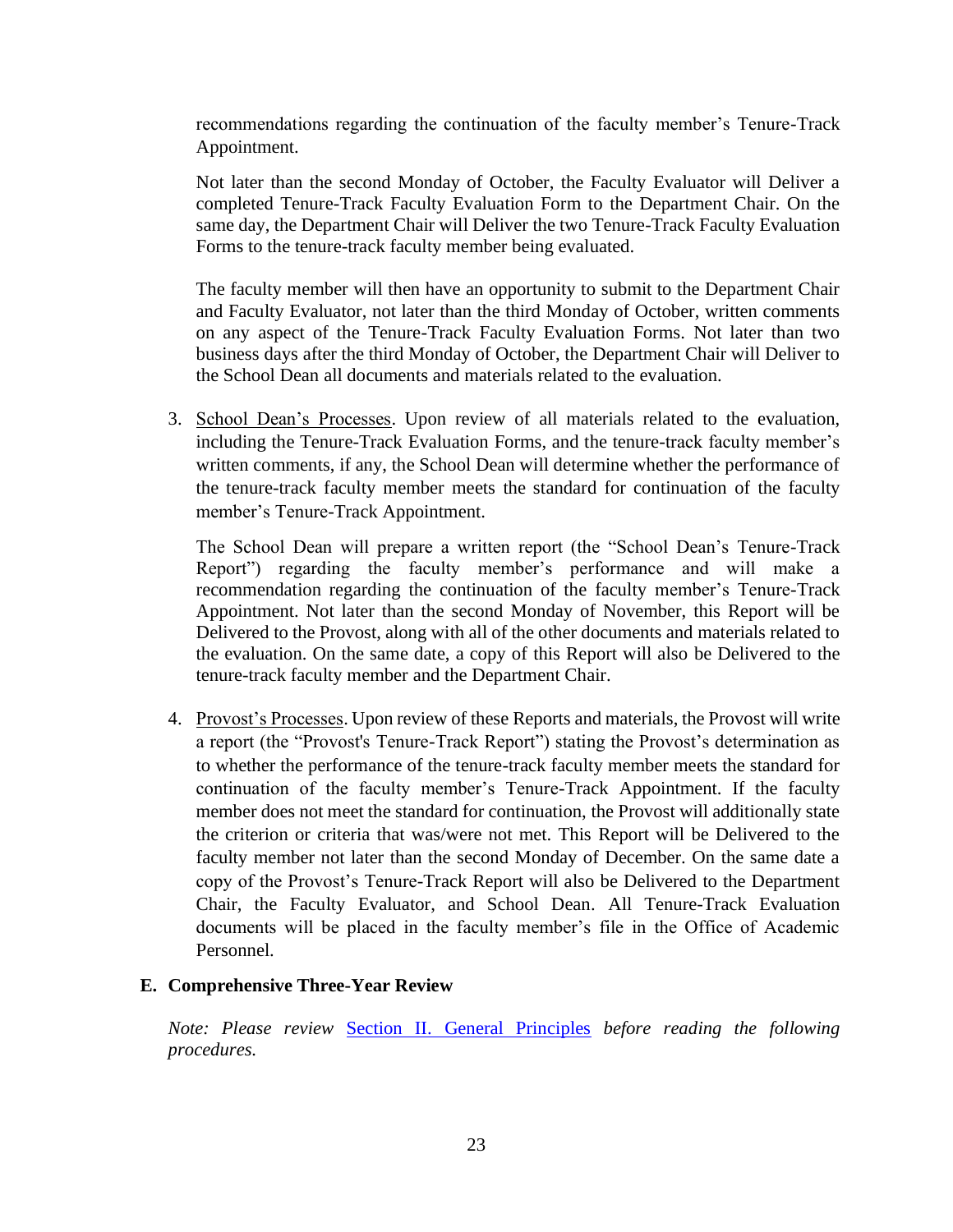<span id="page-31-0"></span>1. Comprehensive Three-Year Review. At the beginning of a Tenure-Track Faculty member's fourth year of the Tenure-Track Appointment, the faculty member will undergo a Comprehensive Three-Year Review. A faculty member who has a Tenure-Track period that was shortened by one or two years will undergo a Comprehensive Three-Year Review. A faculty member who has a Tenure-Track period that was shortened by three or more years will not undergo a Comprehensive Three-Year Review. In such cases, during the faculty member's Application Year, the faculty member will follow the procedures stated in [Section XVII.A.3.a.](#page-36-1) and additionally will undergo an interview by the Reviewing Faculty.

Not later than the third Monday of August, the Tenure-Track Faculty member will Deliver a Three-Year Dossier (see Example A) to the Department Chair.

<span id="page-31-1"></span>2. Department Processes. The Tenure-Track Faculty member's Department Chair and designee selected by the Department Chair from the Reviewing Faculty will manage the Comprehensive Three-Year Review department processes. The department processes will consist of a review of the Tenure-Track Faculty member's Three-Year Dossier by the Department Chair and Reviewing Faculty, independently, and an interview with the faculty member by the Reviewing Faculty.

The Department Chair and the Reviewing Faculty, working independently, will each prepare written reports (the "Department Chair's Three-Year Report" and the "Reviewing Faculty's Three-Year Report"). Both of the Three-Year Reports must include (a) an evaluation of the tenure-track faculty member's performance in relation to the Criteria for Tenured Appointments as stated in Section V, and (b) a recommendation regarding continuation or termination of the faculty member's Tenure-Track Appointment. The Reviewing Faculty's Three-Year Report must also include (c) an outline of the procedures that took place, and (d) the numerical results of their vote.

A faculty member selected by the Reviewing Faculty will write the Reviewing Faculty's Three-Year Report. All members of the Reviewing Faculty will sign the completed Report, indicating only that they have read the Report. Any member of the Reviewing Faculty who disagrees with any conclusion or recommendation in the Reviewing Faculty's Three-Year Report may append to the Report a signed statement setting forth the nature and extent of such disagreement. Each member of the Reviewing Faculty should receive a copy of the appended statement.

Not later than the fourth Monday of September, the writer of the Reviewing Faculty's Three-Year Report will Deliver the Report to the Department Chair. On the same day, the Department will Deliver both Three-Year Reports to the tenure-track faculty member being evaluated. The faculty member will then have an opportunity to submit to the Department Chair and the Reviewing Faculty, not later than the first Monday of October, written comments on any aspect of the Three-Year Reports. Not later than two business days after the first Monday of October, the Department will Deliver to the School Dean all documents and materials related to the Comprehensive Three-Year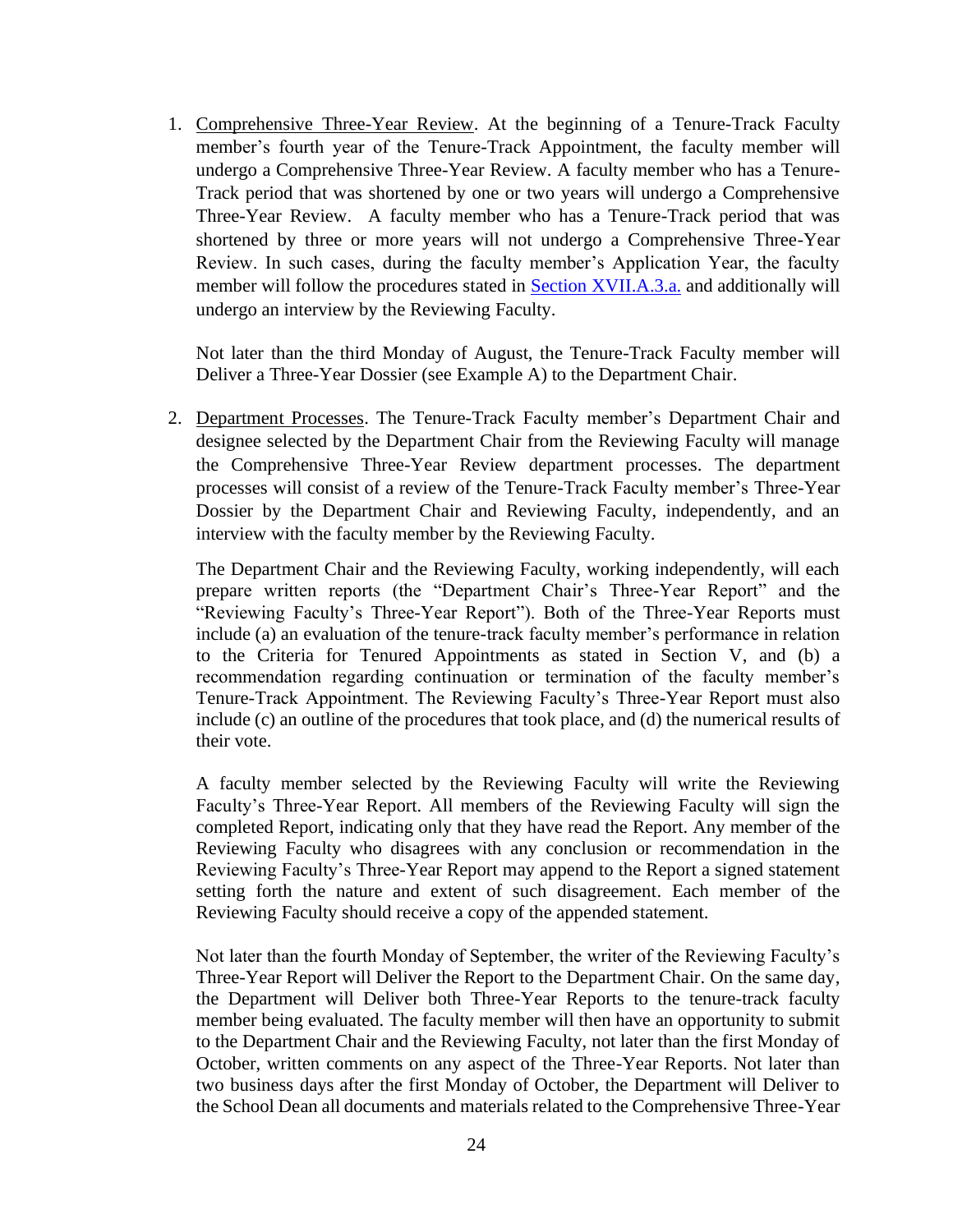Review Process. The School Dean may request additional documentation, as the School Dean deems appropriate.

- <span id="page-32-0"></span>3. School Dean's Processes. Upon review of all materials related to the Comprehensive Three-Year Review process, the School Dean will determine whether the performance of the tenure-track faculty member meets the standard for continuation of the faculty member's Tenure-Track Appointment. The School Dean will then prepare a written report (the "School Dean's Three-Year Report") regarding the tenure-track faculty member's performance and will make a recommendation regarding the continuation of the faculty member's Tenure-Track Appointment. Not later than the first Monday of November, the School will Deliver this report to the Provost, along with all documents and materials related to the Comprehensive Three-Year Review Process. The Provost may request additional documentation, as the Provost deems appropriate. The School will also Deliver a copy of the report to the tenure-track faculty member and the Department Chair.
- <span id="page-32-1"></span>4. Provost's Processes. Upon review of all materials related to the Comprehensive Three-Year Review Process, the Provost will write a report (the "Provost's Three-Year Report") stating the Provost's determination as to whether the performance of the faculty member meets the standard for continuation of the faculty member's Tenure-Track Appointment. If the faculty member does not meet the standard for continuation, the Provost will additionally state the criterion or criteria that was/were not met. This report will be Delivered to the faculty member not later than the first Monday of December. A copy of the Provost's Three-Year Report will also be Delivered to the Department Chair and the School Dean. The faculty member's Three-Year Dossier, including all of the Comprehensive Three-Year Review Process documents, will be placed in the faculty member's file in the Office of Academic Personnel.

#### <span id="page-32-2"></span>**XVI. RENEWAL AND NONRENEWAL OF TENURE-TRACK APPOINTMENTS**

<span id="page-32-4"></span><span id="page-32-3"></span>**A. Renewal and Nonrenewal of Tenure-Track Appointments.** Columbia College Chicago is committed to renewing the Appointments of tenure-track faculty members whose teaching and teaching-related activity, scholarly or creative endeavor, and service to the College, profession, and community will contribute significantly to the College's distinctive mission and academic vision. The renewal of Tenure-Track Appointments occurs only when such renewals are consistent with and appropriate to the College's institutional policies, financial condition and prospects, and curricular needs. Consequently, the College has the utmost latitude, limited only by applicable law, Academic Freedom, and the procedures established by this Statement, in deciding on an annual basis whether or not to renew a faculty member's Tenure-Track Appointment.

A decision not to renew such an Appointment for the forthcoming academic year may be based upon, among other things, the faculty member's failure to demonstrate performance and/or accomplishments in one or more of the Evaluation Areas for Tenured Appointments that meet the standards and expectations reflected in the criteria for full-time faculty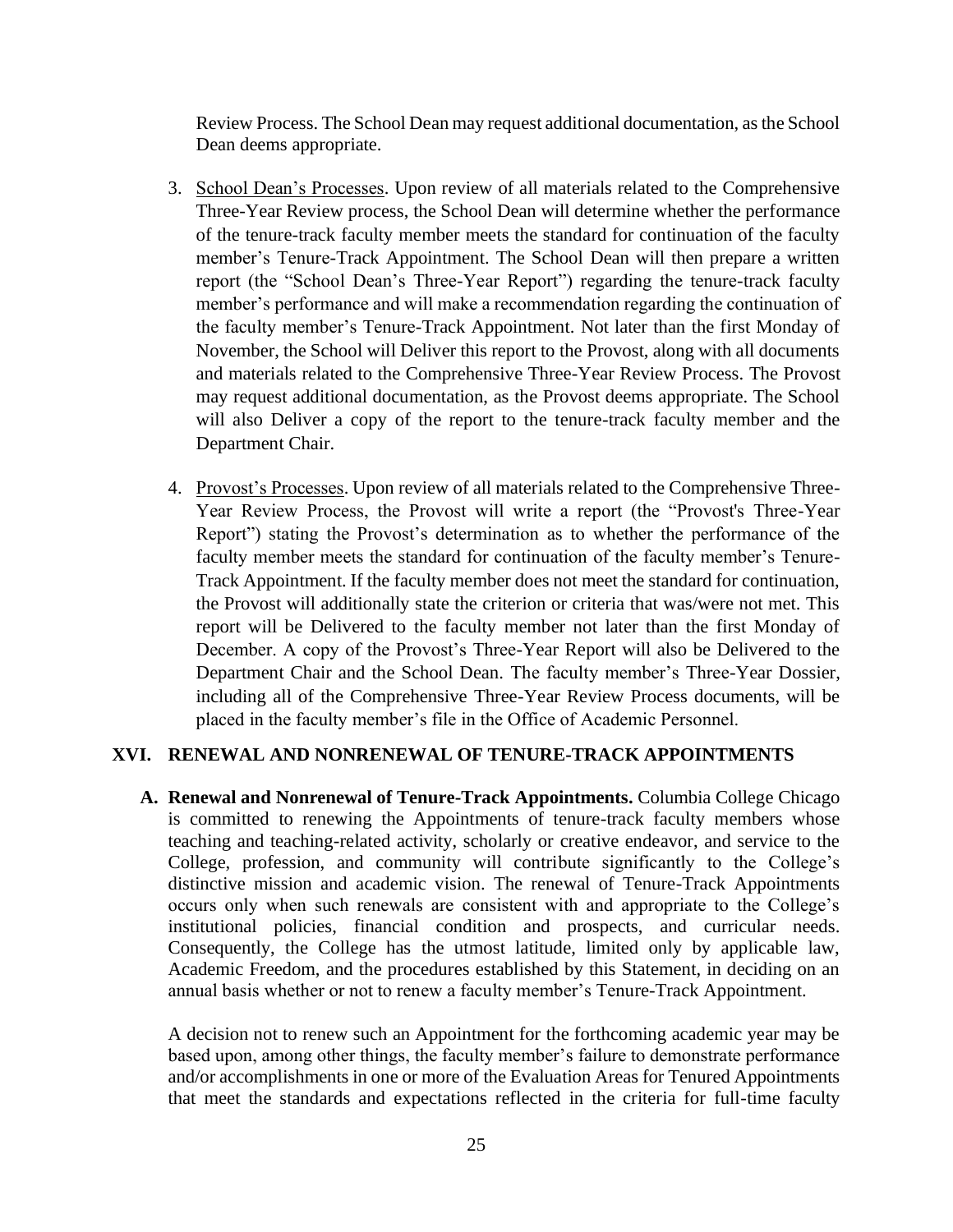appointments. A decision not to renew a Tenure-Track Appointment may also be based upon reasons and circumstances that have little or nothing to do with the individual faculty member's performance and accomplishments, including such matters as academic need, professional comportment and collegiality, institutional policy and objectives, and financial condition and priorities.

Examples of possible reasons and circumstances leading to non-renewal of a faculty member's Tenure-Track Appointment for causes other than performance and accomplishments may include but are not limited to:

(a) a change or contemplated change in the direction, objectives, or content of the curriculum of the College as a whole, or of a specific Department, Program, or School (collectively, an "Area of Academic Focus");

(b) a decline in student enrollment in the College as a whole, or in an Area of Academic Focus; and,

(c) the inappropriateness, as determined at the sole discretion of the College, of further Tenure-Track or Tenured Appointments in the College as a whole or in an Area of Academic Focus.

<span id="page-33-0"></span>**B. Timing and Notice of Renewal or Nonrenewal.** Upon the conclusion of each faculty member's Tenure-Track Evaluation or Comprehensive Three-Year Review, the College will decide whether or not to renew such faculty member's Tenure-Track Appointment for the forthcoming academic year. Not later than the second Monday of December, the faculty member will receive written notice of the Provost's decision. A faculty member whose Tenure-Track Appointment is not renewed may challenge or seek review of that decision solely in accordance with [Section XXII](#page-55-2) (Review of Nonrenewal, Denial of Tenure, or Termination of Faculty Appointments).

#### <span id="page-33-1"></span>**XVII. GRANT OF TENURED APPOINTMENTS**

## <span id="page-33-5"></span><span id="page-33-2"></span>**A. Tenure Appointment Processes for Faculty Members with Tenure-Track Appointments**

*Note: Please review [Section II. General Principles](#page-9-3) before reading the following procedures*

#### <span id="page-33-4"></span><span id="page-33-3"></span>1. External Reviewers' Processes

a. *Selection.* Not later than the end of the fall semester of the year preceding the Application Year, the faculty member applying for tenure and the Reviewing Faculty will each Deliver to the Department Chair a list of five names for consideration as External Reviewers. External Reviewers must be appropriate for the discipline and be external to the College. During the spring semester preceding the faculty member's Application Year, the Department Chair will select three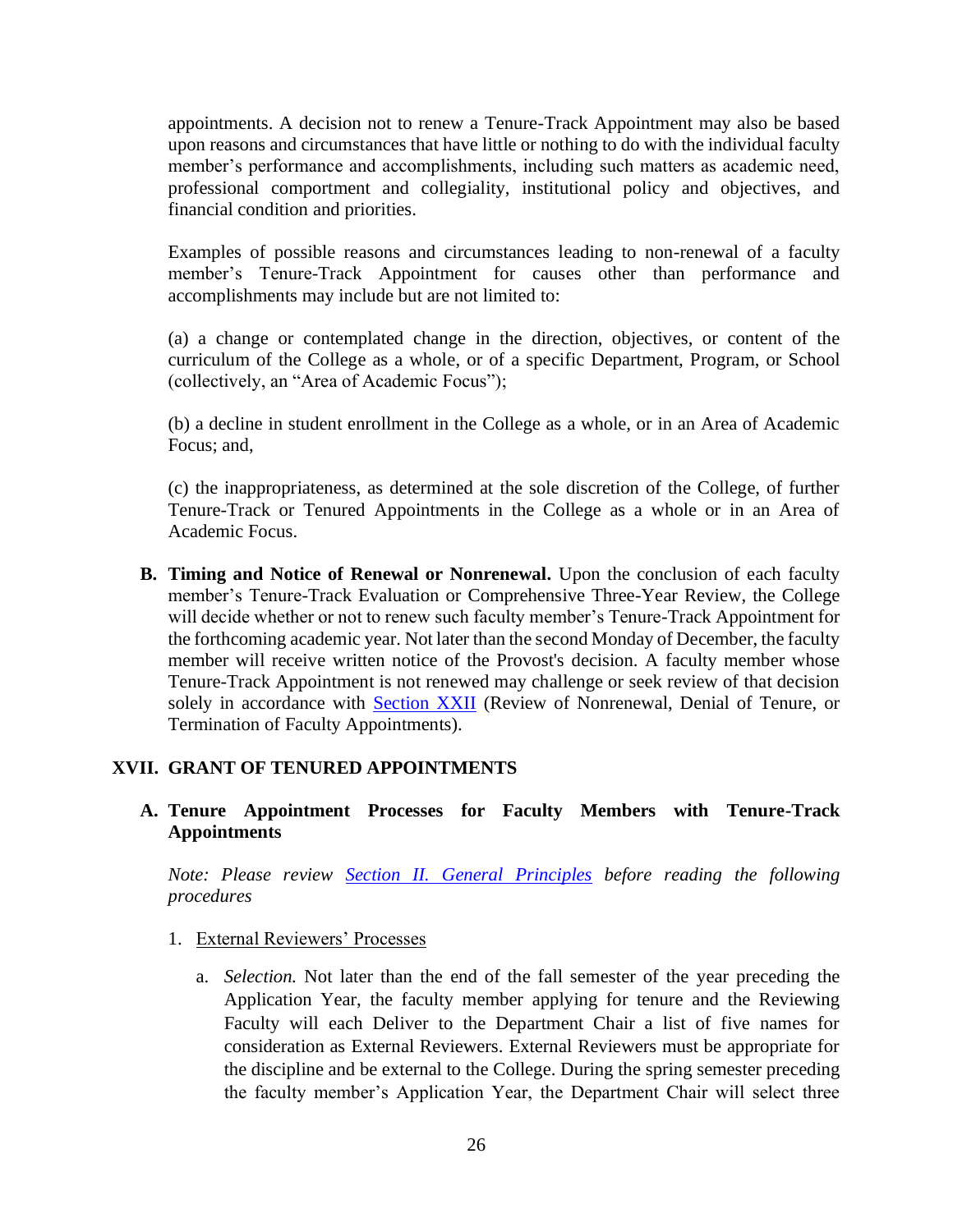names, including at least one from each list and ask these individuals to serve as External Reviewers (see Example B). Should any of the selected individuals decline to serve, the Department Chair will then choose one or more other names from the appropriate list, as needed.

- <span id="page-34-0"></span>b. *Evaluation.* The External Reviewers will evaluate the faculty member's performance in the area of scholarly or creative endeavor (as outlined in Section V). This evaluation will consist of a review of the faculty member's curriculum vitae and evidence that the faculty member has provided to demonstrate the faculty member's activity and performance in scholarly or creative endeavor (see Example C). This evidence must be submitted to the faculty member's Department Chair not later than May 31.
- <span id="page-34-1"></span>c. *Reports.* Upon completion of the External Reviewers' evaluation, each Reviewer will prepare a written report (the "External Reviewer's Tenure Report") that (i) identifies all materials reviewed in the preparation of the Report, and (ii) sets forth conclusions as to the faculty member's past performance in regards to scholarly or creative endeavor.
- <span id="page-34-2"></span>d. *Distribution.* The External Reviewers will each Deliver a signed External Reviewer's Tenure Report to the faculty member's Department Chair not later than August 15.
- <span id="page-34-3"></span>2. Application. Not later than the fourth Monday of September of the Application Year, the faculty member will Deliver to the faculty member's Department Chair an application for tenure (the "Tenure Dossier"—see Example D). The failure of a faculty member to Deliver a Tenure Dossier will be deemed notice of the faculty member's resignation from the College at the end of the Application Year. The Tenure Dossier will contain information and materials that the faculty member believes will assure full and appropriate consideration of (a) the faculty member's performance and accomplishments during the period of the faculty member's tenure-track employment at the College in each of the Evaluation Areas for Tenured Appointments, and (b) the faculty member's short- and long-term professional plans and aspirations, particularly in each of the Evaluation Areas for Tenured Appointments, as described in a written statement of no more than two pages. The Department Chair will append the two lists of names of External Reviewer candidates and the External Reviewer Reports and circulate the Tenure Dossier among the Reviewing Faculty.

#### <span id="page-34-5"></span><span id="page-34-4"></span>3. Department Processes

a. *Evaluation.* The tenure-track faculty member's Department Chair and a designee selected by the Department Chair from the Reviewing Faculty will manage the department processes of the tenure application process. Upon receipt of a faculty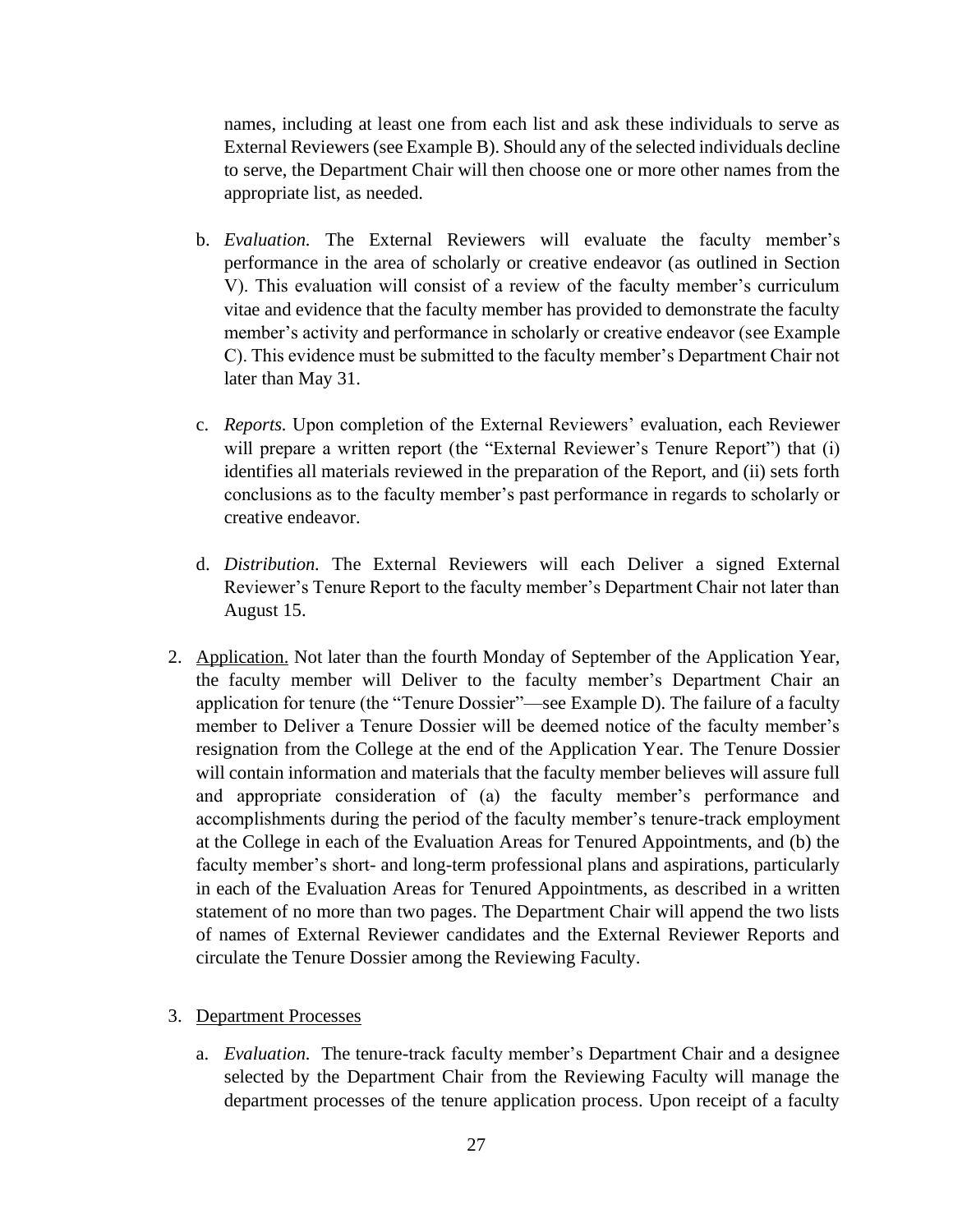member's Tenure Dossier (on the fourth Monday of September), the Department Chair and the Reviewing Faculty will independently evaluate the applicant's performance in each of the criteria in the Evaluation Areas for Tenured Appointments. This evaluation will consist of (i) a review of the Tenure Dossier and materials concerning the applicant's performance and accomplishments during the faculty member's Tenure-Track Period; (ii) a review of the External Reviewers' Tenure Reports; and (iii) a vote of the Reviewing Faculty, recommending whether or not the applicant should be granted a Tenured Appointment. If the tenure applicant did not undergo a Comprehensive Three-Year Review, the evaluation must also include an interview of the tenure applicant by the Reviewing Faculty. (see [Section XV.E.1.\)](#page-30-2)

<span id="page-35-0"></span>b. *Reports.* Upon completion of the Department's evaluation, the Reviewing Faculty and the Department Chair, acting independently, will each prepare written reports (the "Reviewing Faculty's Tenure Report" and the "Department Chair's Tenure Report") that (i) set forth an assessment of the applicant's past performance and planned activities in the criteria in the Evaluation Areas for Tenured Appointments; and (ii) present reasoned recommendations as to whether the applicant should or should not be granted a Tenured Appointment. The Reviewing Faculty's Tenure Report will also (iii) outline the procedures that took place, and (iv) include the numerical results of their vote.

The Reviewing Faculty's Tenure Report will be written by a member of the Reviewing Faculty selected by them for this task. The number of persons among the Reviewing Faculty, if any, who disagree with the conclusions and recommendations in the Reviewing Faculty's Tenure Report will be noted in the Report. All members of the Reviewing Faculty will sign the Report. (A faculty member's signature will affirm only that the faculty member has read such Report.)

Any member of the Reviewing Faculty who disagrees with any conclusion or recommendation in the Reviewing Faculty's Tenure Report may append to the Reviewing Faculty's Tenure Report a signed statement setting forth the nature and extent of such disagreement. Each member of the Reviewing Faculty should receive a copy of the appended statement.

- <span id="page-35-1"></span>c. *Distribution.* Not later than the first Monday of November, the writer of the Reviewing Faculty's Tenure Report will Deliver the Report to the Department Chair. On the same day, the Department will Deliver the Reviewing Faculty's Tenure Report, the signed Department Chair's Tenure Report and the Tenure Dossier to the School Dean. On the same date the Department will Deliver copies of both Reports to the applicant.
- <span id="page-35-2"></span>4. School Dean's Processes. The School Dean, after review of the Tenure Dossier and other such materials as the School Dean deems appropriate, will prepare a written report (the "School Dean's Tenure Report") that (a) evaluates the applicant's past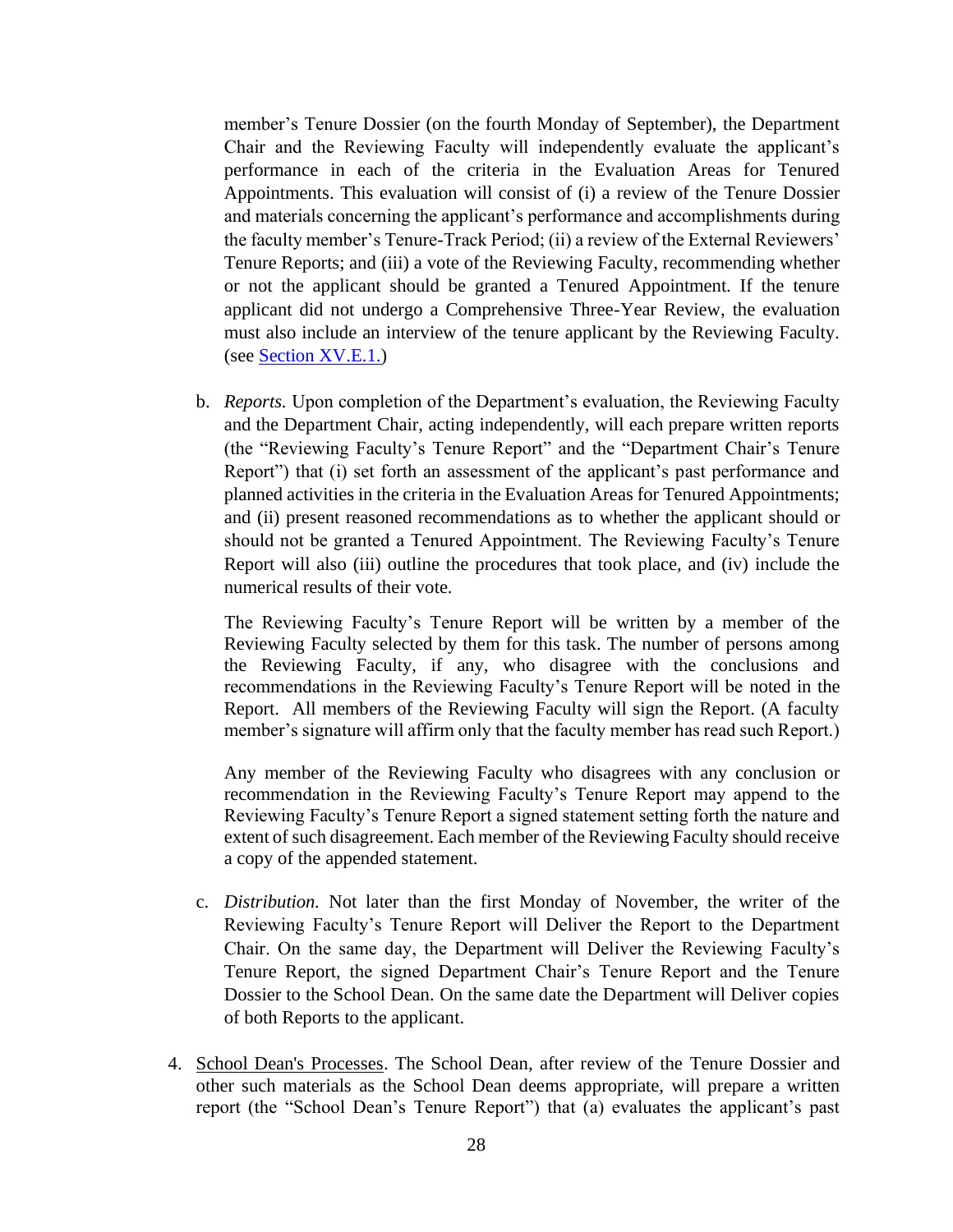performance, and assesses the faculty member's planned activities in each of the criteria in the Evaluation Areas for Tenured Appointments, and (b) presents a reasoned recommendation as to whether the applicant should or should not be granted a Tenured Appointment. The School will Deliver the signed School Dean Tenure Report and the Tenure Dossier to the Chair of the All College Tenure (ACT) Committee, as defined in [Section XXIII](#page-57-0) of this statement, not later than the first Monday of December. On the same date the School will Deliver copies of the report to the applicant and the Department Chair.

<span id="page-36-0"></span>5. Applicant's Response. Not later than the second Monday of December, the applicant will Deliver to the Chair of the All College Tenure (ACT) Committee any written comments the applicant may have on the Reviewing Faculty's Tenure Report, the Department Chair's Tenure Report, and the School Dean's Tenure Report. This is not an opportunity for the applicant to add materials to the applicant's Tenure Dossier. On the same date, the applicant will Deliver copies to the Department Chair and the School Dean.

#### <span id="page-36-2"></span><span id="page-36-1"></span>6. ACT Committee Processes

- a. *Report.* Based solely on the materials in the Tenure Dossier, the ACT Committee will prepare a written report (the "ACT Committee Report") that (i) evaluates the applicant's past performance, and assesses the faculty member's planned activities in each of the criteria in the Evaluation Areas for Tenured Appointments and (ii) presents a reasoned recommendation as to whether the applicant should or should not be granted a Tenured Appointment. The number of persons on the ACT Committee, if any, who disagree with the conclusions and recommendation in the ACT Committee Report will be noted in, and all members of the ACT Committee will sign, such Report. (An ACT Committee member's signature will affirm only that the faculty member has read such Report.) Any member of the ACT Committee who disagrees with any conclusion or recommendation in the ACT Committee Report may submit to the ACT Committee Chair a signed statement setting forth the nature and extent of such disagreement. The Chair will append any statement to, and make such statement a part of, the ACT Committee Report.
- <span id="page-36-3"></span>b. *Distribution.* The ACT Committee Chair will Deliver the ACT Committee Report and the Tenure Dossier to the Provost not later than the second Monday of February. On the same date the ACT Committee Chair will Deliver copies of the Report to the applicant, the Department Chair and the School Dean.
- <span id="page-36-4"></span>7. Provost's Processes. Upon receipt of the Tenure Dossier, the Provost will decide, based on the Provost's independent evaluation of the best interests of the College and in light of the recommendations and all materials then available, whether or not to grant the applicant a Tenured Appointment. In making this decision, the Provost may consult about the qualifications of the applicant with any person who (a) participated in the formulation of a recommendation as to whether or not to grant such faculty member a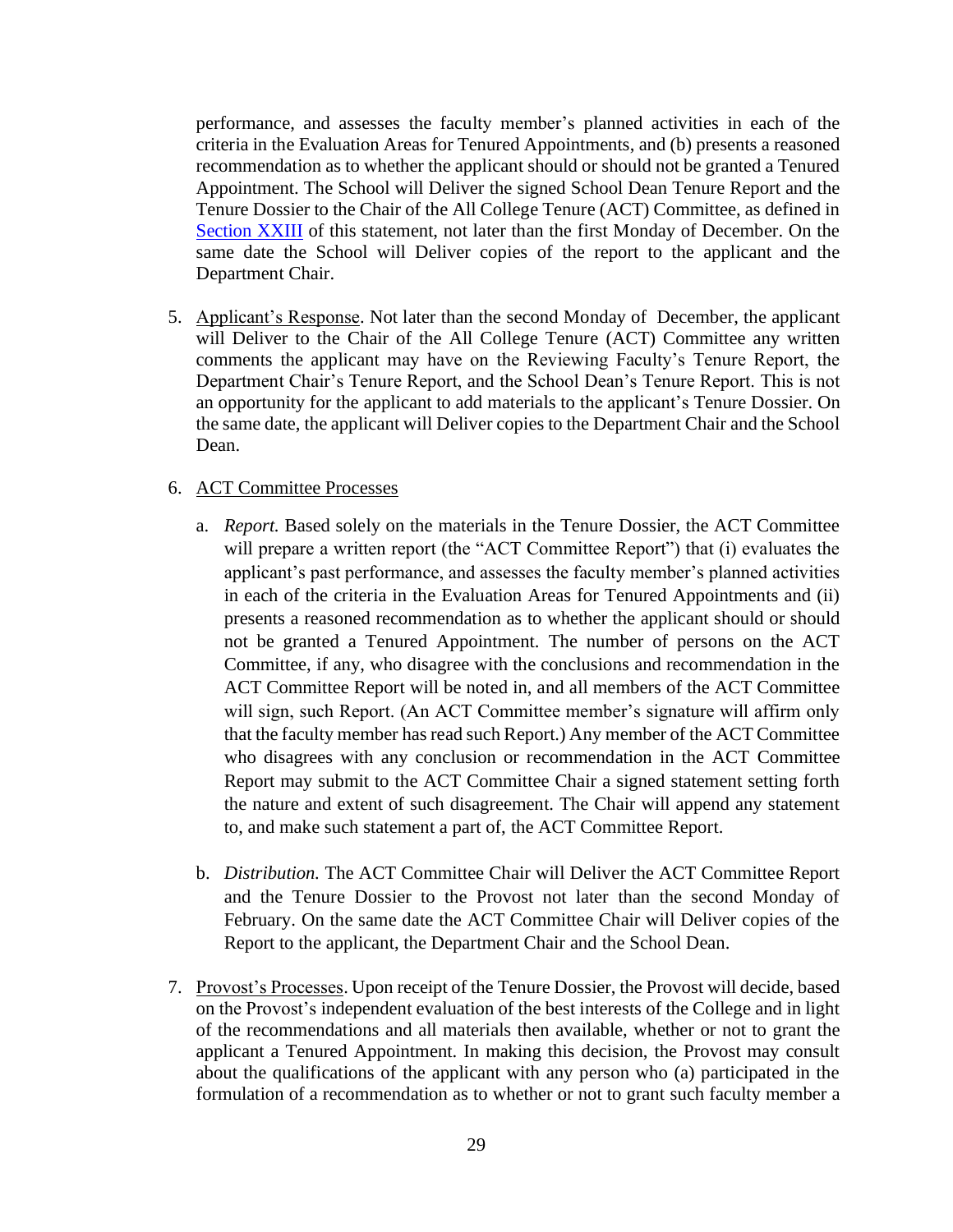Tenured Appointment or (b) is from the Office of the General Counsel. The Provost may also consult with any person who is a member of (a) the President's Cabinet or (b) the College's Board of Trustees. Not later than the third Monday of March, written notice of the Provost's decision will be Delivered to the applicant, with copies to the Department Chair and School Dean.

In the event the applicant is not granted a Tenured Appointment, the Provost will additionally state the criterion or criteria that was/were not met. The applicant's Tenure-Track Appointment will not be renewed, and a non-renewable, one-year appointment at current rank will be offered to the applicant for the following academic year. The applicant may challenge or seek review of the Provost's decision solely in accordance with [Section XXII](#page-55-2) (Review of Nonrenewal, Denial of Tenure, or Termination of Faculty Appointments).

<span id="page-37-0"></span>8. Record Retention. All materials developed in the course of the Tenured Appointment process will be retained in the Office of Academic Personnel.

#### <span id="page-37-1"></span>**B. Expedited Process for Granting Rank and Tenure to Faculty Members at the Point of Hiring**

- <span id="page-37-2"></span>1. Granting a Tenured Appointment to a Candidate Who Already Holds a Tenured Appointment or Its Equivalent at Another Institution of Higher Learning. Circumstances may arise in which the College seeks to hire as a full-time faculty member a candidate who already has tenure or its equivalent at another institution of higher learning. In such circumstances, the search committee may include, as part of its written recommendation to the School Dean, a recommendation that the candidate be hired with tenure. Upon review of the recommendation from the search committee, the School Dean will prepare a written report stating whether or not the School Dean supports the recommendation of the search committee. The School will Deliver the signed report to the Provost. Upon receipt of such a recommendation from the School Dean, the Provost is authorized, at the Provost's sole discretion, to approve the offer of a Tenured Appointment at the Associate Professor or Professor rank to the candidate. The Provost's decision not to extend such an offer is not subject to challenge or review on any basis.
- <span id="page-37-3"></span>2. Granting a Tenured Appointment to a Candidate Who Does Not Hold Tenure or Its Equivalent at Another Institution. Circumstances may arise in which the College seeks to hire and grant tenure to a candidate for a full-time faculty position who does not hold tenure or its equivalent at another institution of higher learning but who has clearly demonstrated superior performance and accomplishments in relation to the criteria in the Evaluation Areas for Tenured Appointments. In such circumstances, the Provost may commence an expedited process for the granting of a Tenured Appointment and enforce the appropriate deadlines. The candidate's application for expedited granting of a Tenured Appointment (the "Expedited Tenure Application") will be Delivered to the appropriate Department Chair. The Department Chair will circulate the Expedited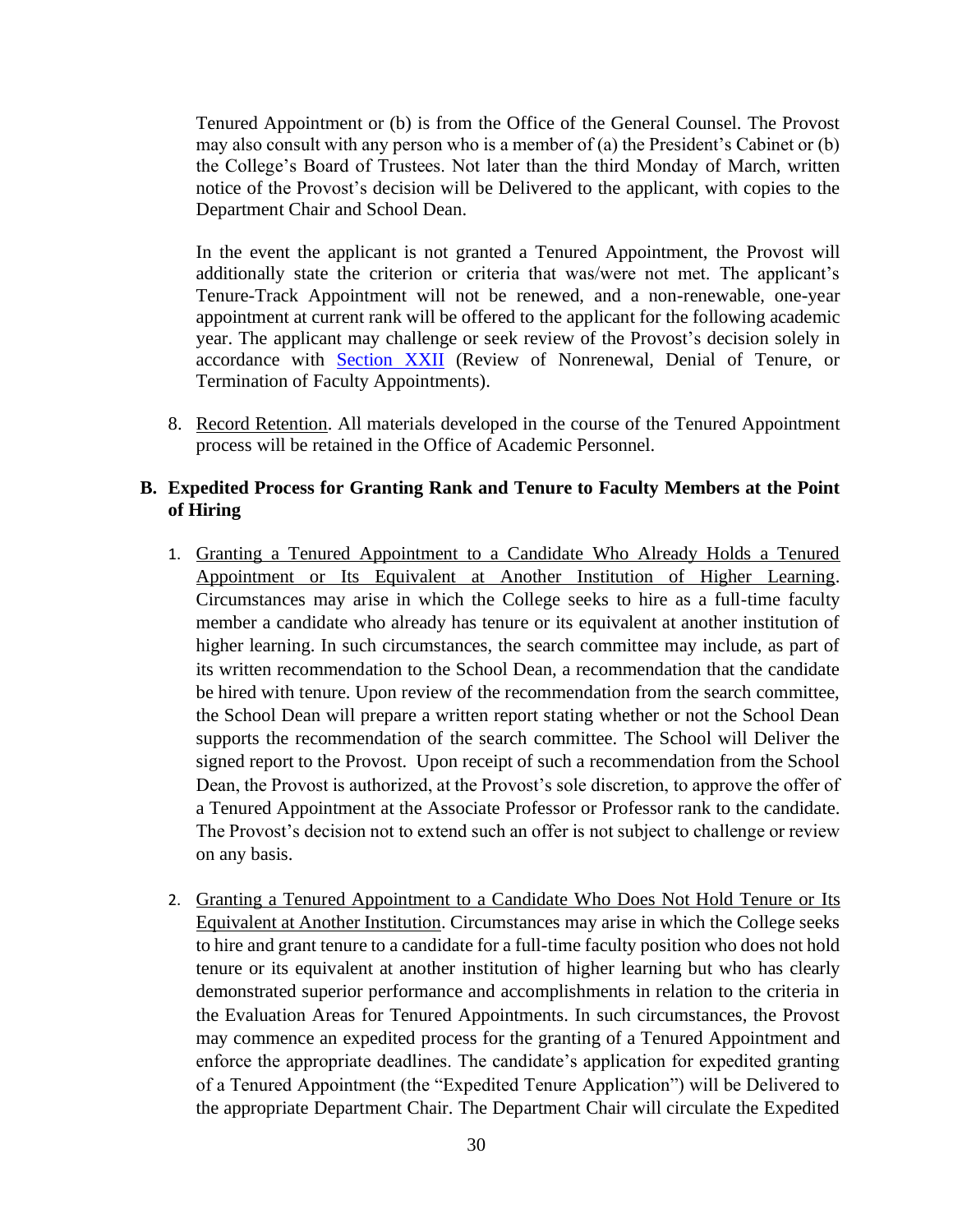Tenure Application to the appropriate Reviewing Faculty and the appropriate School Dean. Such an application will contain materials that the candidate believes will ensure full consideration of the candidate's performance and accomplishments in the criteria in each of the Evaluation Areas for Tenured Appointments. Support letters that address the candidate's scholarly or creative endeavors that were provided for the position search will be used in lieu of external letters.

After receipt of the Expedited Tenure Application, (a) the Reviewing Faculty, (b) the Department Chair, and (c) the School Dean will each prepare written reports with reasoned recommendations as to whether the candidate should or should not be granted a Tenured Appointment on an expedited basis. Not later than ten business days after receipt of the Expedited Tenure Application, the three reports and the Expedited Tenure Application will be Delivered to the ACT Committee Chair.

The ACT Committee will then prepare a written report with reasoned recommendations as to whether the candidate should or should not be granted a Tenured Appointment on an expedited basis. Not later than ten days after receipt of the Expedited Tenure Application and reports, the ACT Committee Chair will Deliver the Expedited Tenure Application and the four reports to the Provost.

The Provost is authorized, at the Provost's sole discretion, to approve or deny the offer of a Tenured Appointment to the candidate. In making this decision, the Provost may consult about the qualifications of the applicant with any person who (a) participated in the formulation of a recommendation as to whether or not to grant such faculty member a Tenured Appointment or (b) is from the Office of the General Counsel. The Provost may also consult with any person who is a member of (a) the President's Cabinet or (b) the College's Board of Trustees. Not later than ten business days after receipt of the Expedited Tenure Application and reports, the Provost will notify the candidate in writing of the Provost's decision. Copies of the decision will be Delivered to the Department Chair and the School Dean. The Expedited Tenure Application will be returned to the candidate. The letters of support and all of the reports generated during the process, including the Provost's decision, will be Delivered to the Office of Academic Personnel. The Provost's decision to approve or deny such an offer is not subject to challenge or review on any basis.

#### <span id="page-38-0"></span>**C. Expedited Process for Granting Rank and Tenure to Persons Whom the College Employs in Senior Academic Administrative Positions**

<span id="page-38-1"></span>1. Appropriate Circumstances. Given circumstances in which the College seeks to hire a senior academic administrator at the level of School Dean or higher, the College may grant a Tenured Professor Appointment to the individual on the basis of a review of the candidate's credentials by the Provost and the President. In such cases, these candidates will have held rank and tenure or its equivalent at another institution, or will have clearly demonstrated superior performance and accomplishments in relation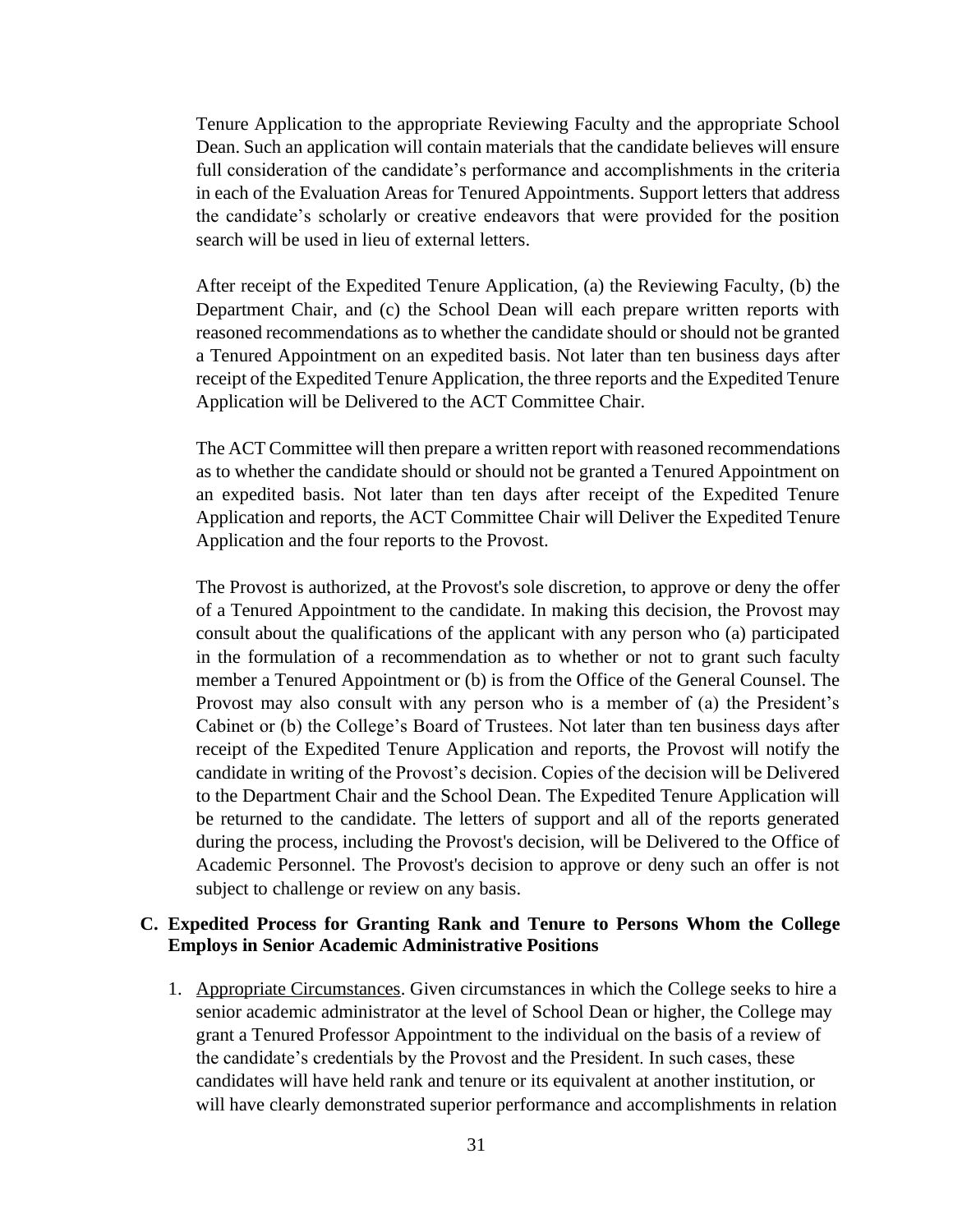to the criteria in the Evaluation Areas for Tenured Appointments or in positions of senior academic administration. In such circumstances the Provost may commence an expedited process. The Provost's written recommendation for expedited grant of a Tenured Professor Appointment (an "Expedited Rank and Tenure Recommendation") will be Delivered to the President.

<span id="page-39-0"></span>2. President's Decision. Upon receipt of such a Recommendation from the Provost, the President is authorized, at the President's sole discretion, to extend such an offer to the candidate. The President's decision not to extend such an offer is not subject to challenge or review on any basis.

#### <span id="page-39-2"></span><span id="page-39-1"></span>**D. Expedited Process for Granting Rank and Tenure to the Provost**

- 1. Appropriate Circumstances. Given circumstances in which the College seeks to hire a senior academic administrator at the level of Provost, the College may grant a Tenured Professor Appointment to the individual on the basis of a review of the candidate's credentials by the President. In such a case, the candidate will have held rank and tenure or its equivalent at another institution, or will have clearly demonstrated superior performance and accomplishments in relation to the criteria in the Evaluation Areas for Tenured Appointments or in positions of senior academic administration.
- <span id="page-39-7"></span><span id="page-39-3"></span>2. President's Decision. Upon review of the candidate's credentials, the President is authorized, at the President's sole discretion, to extend such an offer to the candidate. The President's decision not to extend such an offer is not subject to challenge or review on any basis.

# <span id="page-39-4"></span>**XVIII.REVIEW AND EVALUATION OF FACULTY MEMBERS WITH TENURED APPOINTMENTS**

<span id="page-39-5"></span>**A. Rationale for Review and Evaluation of Faculty Members with Tenured Appointments**. Columbia College Chicago is committed to encouraging its faculty to excel as teachers, artists/scholars, and engaged members of the College, civic, and professional communities, and it recognizes such excellence may manifest in various and diverse ways. That said, the College expects its already tenured faculty members—who are afforded broad freedoms regarding the nature and style of their pedagogical, artistic/scholarly, and professional engagement—to demonstrate a deep and ongoing commitment to excellence in the criteria in all three Evaluation Areas for Tenured Appointments as expressed in Section V of this Statement.

## <span id="page-39-6"></span>**B. Post-Tenure Review: Level One**

*Note: Please review [Section II. General Principles](#page-9-3) before reading the following procedures*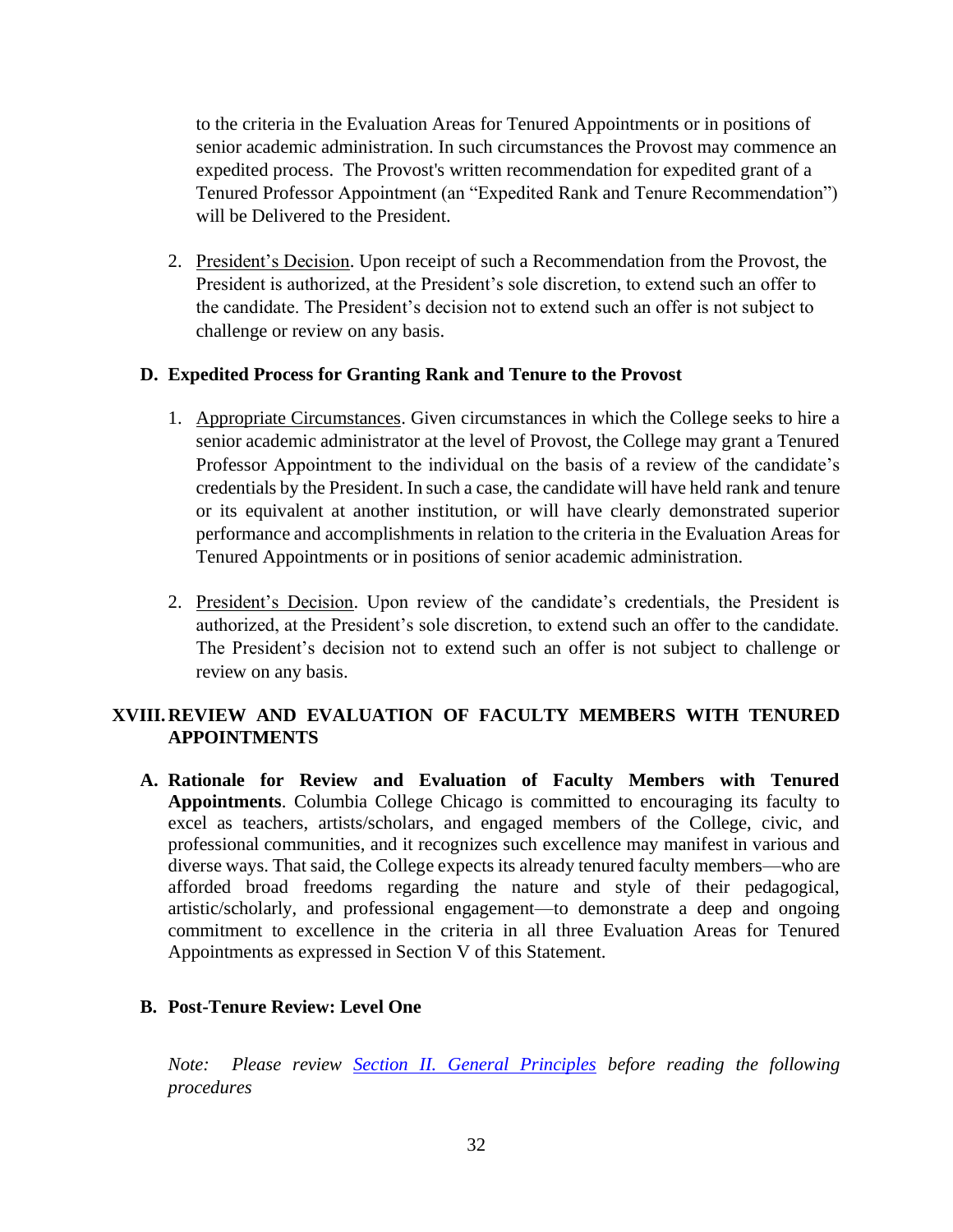<span id="page-40-0"></span>1. Faculty Annual Activity Report (The FAAR). Each tenured faculty member will complete the Faculty Annual Activity Report, which requires that the faculty member itemize and describe all activities from the past academic year in teaching and teaching-related activity; scholarly or creative endeavor; and service to the College, profession, and community (the Evaluation Areas for Tenured Appointments set forth in [Section V.](#page-13-0)) The faculty member will Deliver a completed Faculty Annual Activity Report to the faculty member's Department Chair not later than May 31 of each academic year.

A faculty member who is serving as Department Chair will be required to complete the Faculty Annual Activity Report.

A faculty member who is on sabbatical will be required to complete the Faculty Annual Activity Report.

<span id="page-40-1"></span>2. Three-Year Activity Statement. Every third year from the commencement of the faculty member's Tenured Appointment, each faculty member will submit a current curriculum vitae and a "Three-Year Activity Statement," a written self-assessment informed by, but not limited to, the information in the faculty member's three most recent FAARs. The Three-Year Activity Statement will be no more than three pages in length. Not later than the first Tuesday in September of the fourth year the faculty member will Deliver the Three-Year Activity Statement to the Department Chair.

A faculty member who is serving as Department Chair will not be required to complete a Three-Year Activity Statement. When the faculty member completes service as a Department Chair, the faculty member will submit a Three-Year Activity Statement every third year from the point of returning to a tenured faculty role.

A faculty member who is serving as Acting or Interim Chair will hold the three-year cycle in abeyance until returning to a tenured faculty role. When the postponed review commences, the faculty member's Three-Year Activity Statement will document the three most recent years of activity, not including the faculty member's term as Acting or Interim Chair.

A faculty member who is on sabbatical will be required to complete a Three-Year Activity Statement on schedule. A faculty member who has been granted a leave of absence may request that the three-year review cycle be held in abeyance until the faculty member returns. Such a request must be approved by the Chair and Dean and reported to the Office of Academic Personnel.

<span id="page-40-2"></span>3. Department Chair's Level One Review. The Department Chair will review the Three-Year Activity Statement, the curriculum vitae and the faculty member's three most recent FAARs and make a recommendation with a rationale as to whether the faculty member's performance during the period under review meets or does not meet the expectations of a faculty member with a Tenured Appointment. Not later than the third Monday in September the Department Chair will Deliver the recommendation and rationale to the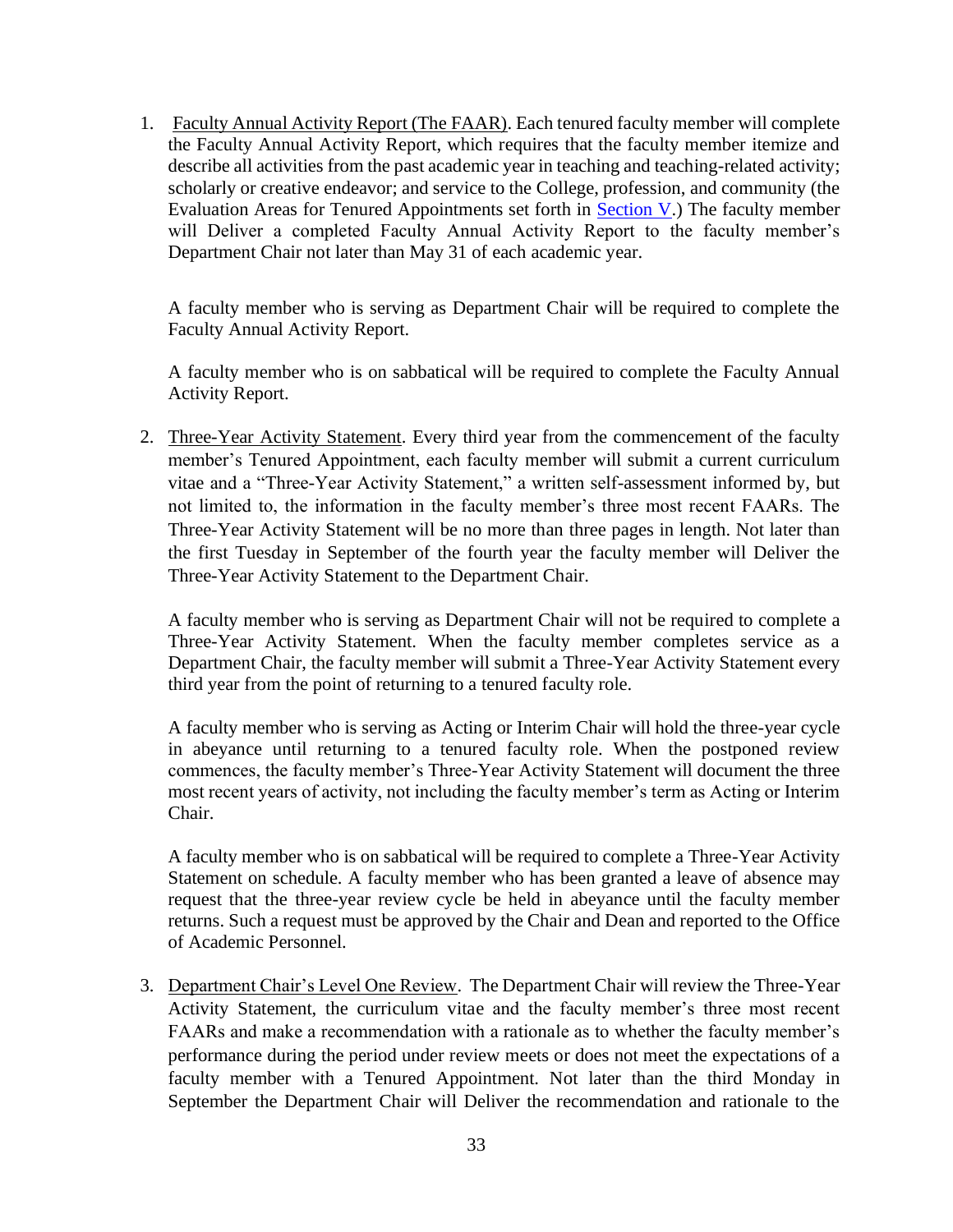School Dean and the tenured faculty member. Not later than the fourth Monday of September, the tenured faculty member may provide a written response to the Department Chair and School Dean.

<span id="page-41-0"></span>4. School Dean's Level One Review. The School Dean will review the Three-Year Activity Statement, the curriculum vitae and the faculty member's three most recent FAARs, the Department Chair's recommendation and rationale, as well as the tenured faculty member's response (if any), and determine whether the faculty member has met the expectations of a faculty member with a Tenured Appointment, or whether a School Dean's Interview is required. Not later than the third Monday in October the School Dean will Deliver a determination and rationale to the faculty member, the Department Chair and the Office of Academic Personnel.

If the School Dean concludes that the faculty member has met the expectations of a faculty member with a Tenured Appointment, no further action will be taken.

If the tenured faculty member is undergoing Post-Tenure Review: Level Two and the School Dean concludes that an interview is required, see [Section XVIII.C.2.](#page-43-3) for the next steps.

<span id="page-41-1"></span>5. School Dean's Level One Interview. If the School Dean, as a result of the School Dean's Level One Review (outlined in **Section XVIII.B.4.**), determines that an interview with a tenured faculty member is required, the School Dean will conduct an interview ("the School Dean's Level One Interview") with the faculty member and the Department Chair, in order to determine whether or not the tenured faculty member's performance during the period under review meets the expectations of a faculty member with a Tenured Appointment. The Interview will take place not later than the first Monday of November.

As part of the School Dean's Interview, the School Dean will describe the evaluation process and provide the faculty member the opportunity to ask questions or offer additional information. The School Dean may also address a deficient area of performance and discuss steps for improvement in that area.

Upon completion of the School Dean's Interview, the School Dean will draft the "School Dean's Level One Post-Tenure Report", articulating the School Dean's findings.

Not later than two business days after the first Monday of November, copies of the Dean's Report will be Delivered to the faculty member, the Department Chair, the Provost, and the Office of Academic Personnel.

If the School Dean concludes that the faculty member has met the expectations of a faculty member with a Tenured Appointment, no further action will be taken.

If the School Dean finds that the faculty member is not meeting expectations, the report will provide criteria and expectations for the faculty member's performance over the next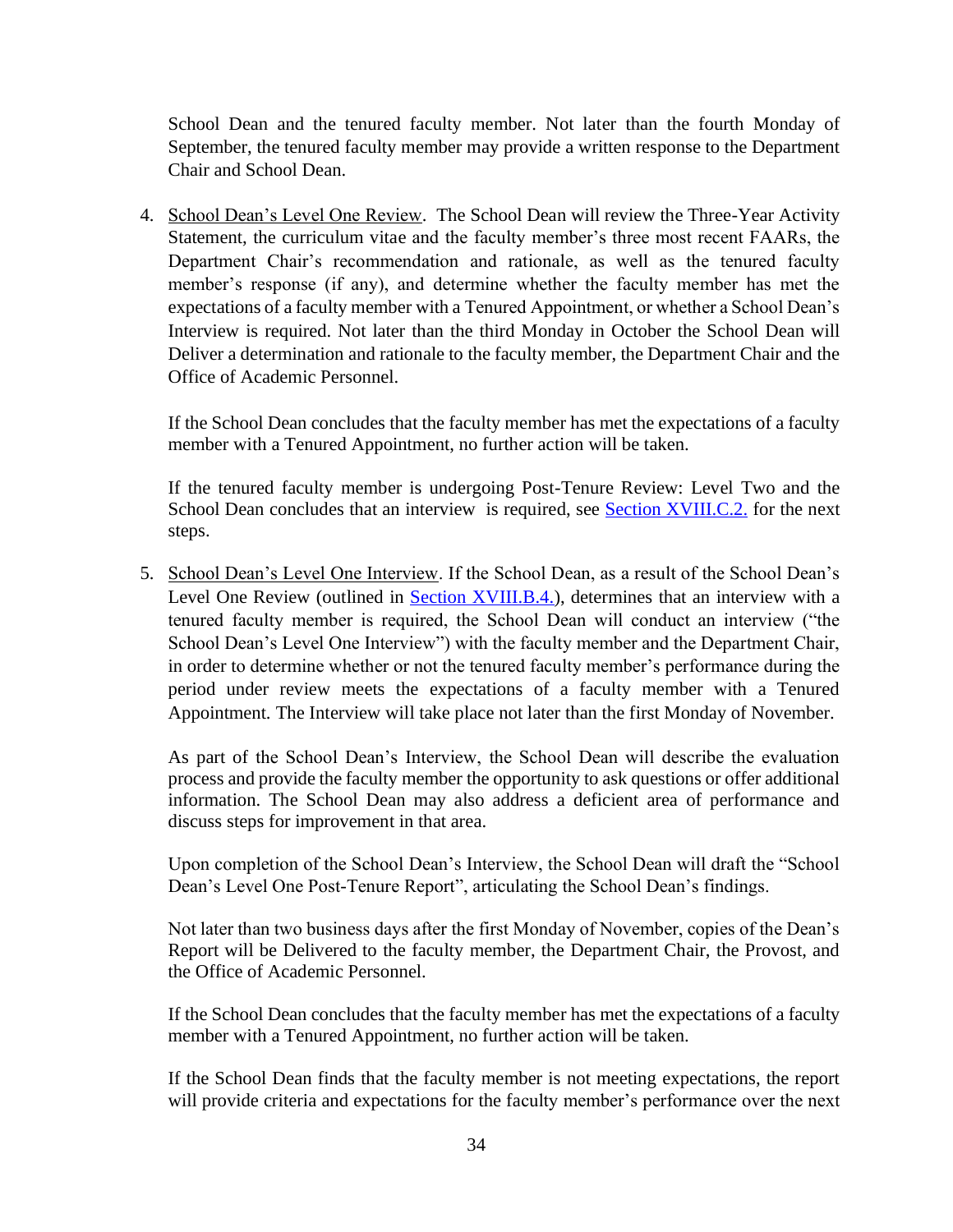three years. The report will also indicate that the faculty member will be subject to "Post-Tenure Review: Level Two" as outlined in [Section XVIII.C.](#page-39-7)

If the tenured faculty member disagrees with the Dean's conclusion as articulated in the School Dean's Level One Post-Tenure Report, the faculty member may request Further Review. The faculty member must submit a request for Further Review to the Dean, not later than the second Monday of November.

- <span id="page-42-2"></span><span id="page-42-1"></span><span id="page-42-0"></span>6. Further Review
	- a. *Faculty Member's Level One Post-Tenure Report*. If the tenured faculty member requests Further Review, the faculty member will prepare a formal report (the "Faculty Member's Level One Post-Tenure Report"). The Faculty Member's Level One Post-Tenure Report will provide (a) evidence that the faculty member has met or exceeded the performance standards expected of a faculty member with a Tenured Appointment; and (b) a detailed plan enumerating and describing anticipated activities and accomplishments over the next three years in each of the Evaluation Areas for Tenured Appointments. Not later than the fourth Monday of November, the faculty member will Deliver the signed Report to the faculty member's Department Chair and School Dean.
	- b. *Consultation with Department Faculty*. When a tenured faculty member requests Further Review, the School Dean will direct the Department Chair and the Department's tenured faculty to select two tenured faculty members to serve as the Post-Tenure Reviewing Faculty (the "Post-Tenure Reviewing Faculty"). Additionally, the School Dean will request that the Provost select one tenured faculty member with the rank of Professor from a different department within the same school to serve as a member of the Post-Tenure Reviewing Faculty. In Departments with small numbers of tenured faculty members, the Department Chair and the Department's tenured faculty will recommend to the School Dean tenured faculty members from within the School to serve as members of the Post-Tenure Reviewing Faculty.

All materials from the review process outlined in [Section XVIII.B. 1-5.](#page-43-3) and the faculty member's Post-Tenure Level One Report will be made available to the Post-Tenure Reviewing Faculty. The School Dean will then schedule a meeting or series of meetings with the Post-Tenure Reviewing Faculty and the Department Chair for the purpose of (a) discussing all review materials and the Faculty Member's Post-Tenure Report with the Post-Tenure Reviewing Faculty and the Department Chair; and (b) holding a vote as to whether the faculty member under Post-Tenure Evaluation has or has not met the performance standards for a faculty member with a Tenured Appointment.

<span id="page-42-3"></span>c. *School's Post-Tenure Report*. The School Dean will draft a report ("School's Post-Tenure Report") articulating the decision, outlining the procedures that took place and the numerical results of the vote. Not later than the third Monday of December, copies of the signed Report will be Delivered to the faculty member, the Post-Tenure Reviewing Faculty, the Department Chair and the Provost. Copies of the Report, along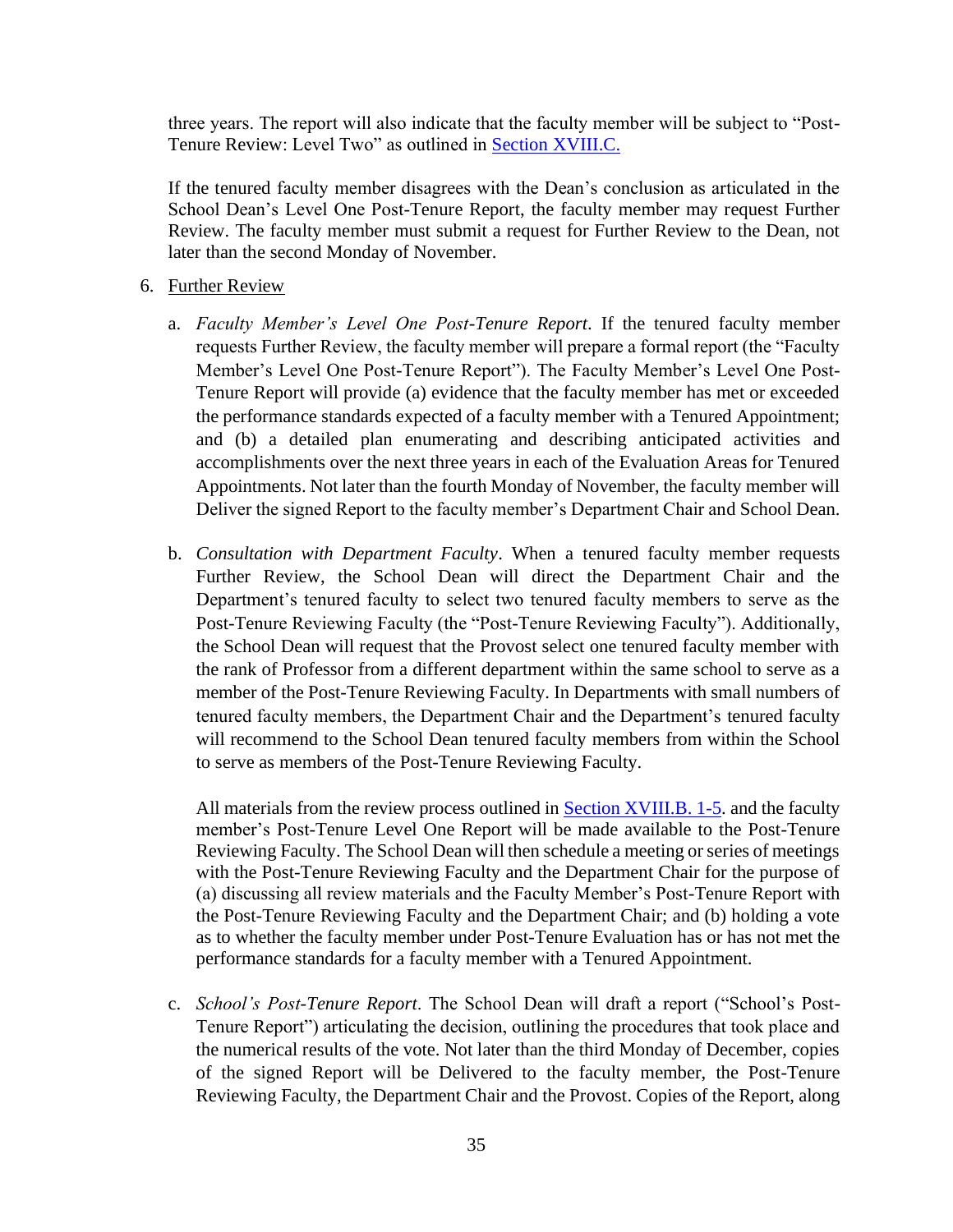with the Faculty Member's Post-Tenure Report, will also be Delivered to the Office of Academic Personnel.

- i. If the School's Post-Tenure Report states that the faculty member's performance meets the standards of a faculty member with a Tenured Appointment, no further action will be taken.
- <span id="page-43-3"></span>ii. If the School's Post-Tenure Report states that the faculty member's performance does not meet the standards of a faculty member with a Tenured Appointment, the report will provide criteria and expectations for the faculty member's performance over the next three years. The report will also indicate that the faculty member will be subject to "Post-Tenure Review: Level Two" as outlined in [Section XVIII.C.](#page-43-3)

## <span id="page-43-1"></span><span id="page-43-0"></span>**C. Post-Tenure Review: Level Two**

- 1. Post-Tenure Review: Level Two. If, as a result of the Post-Tenure Review: Level One, it is determined that a faculty member with a Tenured Appointment must undergo Post-Tenure Review: Level Two, the faculty member will again undergo the review process described in **Section XVIII.B.1.-4.** of this Statement during the third academic year following the Post-Tenure Review. All of the corresponding reports will be identified as part of the Post-Tenure Review: Level Two.
- <span id="page-43-2"></span>2. School Dean's Level Two Interview. If the School Dean, as a result of the School Dean's Level Two Review (outlined in [Section XVIII.B.4.\)](#page-41-0), determines that an interview with a tenured faculty member is required, the School Dean will conduct an interview ("School Dean's Level Two Interview") with the faculty member and the Department Chair, in order to determine whether or not the tenured faculty member's performance during the period under review meets the expectations of a faculty member with a Tenured Appointment. The Interview will take place not later than the first Monday of November.

As part of the School Dean's Level Two Interview, the School Dean will describe the evaluation process and provide the faculty member the opportunity to ask questions or offer additional information.

Upon completion of the School Dean's Level Two Interview, the School Dean will draft the "School Dean's Post-Tenure Level Two Report," articulating the School Dean's findings.

Not later than two business days after the first Monday of November, copies of the Dean's Report will be Delivered to the faculty member, the Department Chair, the Provost, and the Office of Academic Personnel.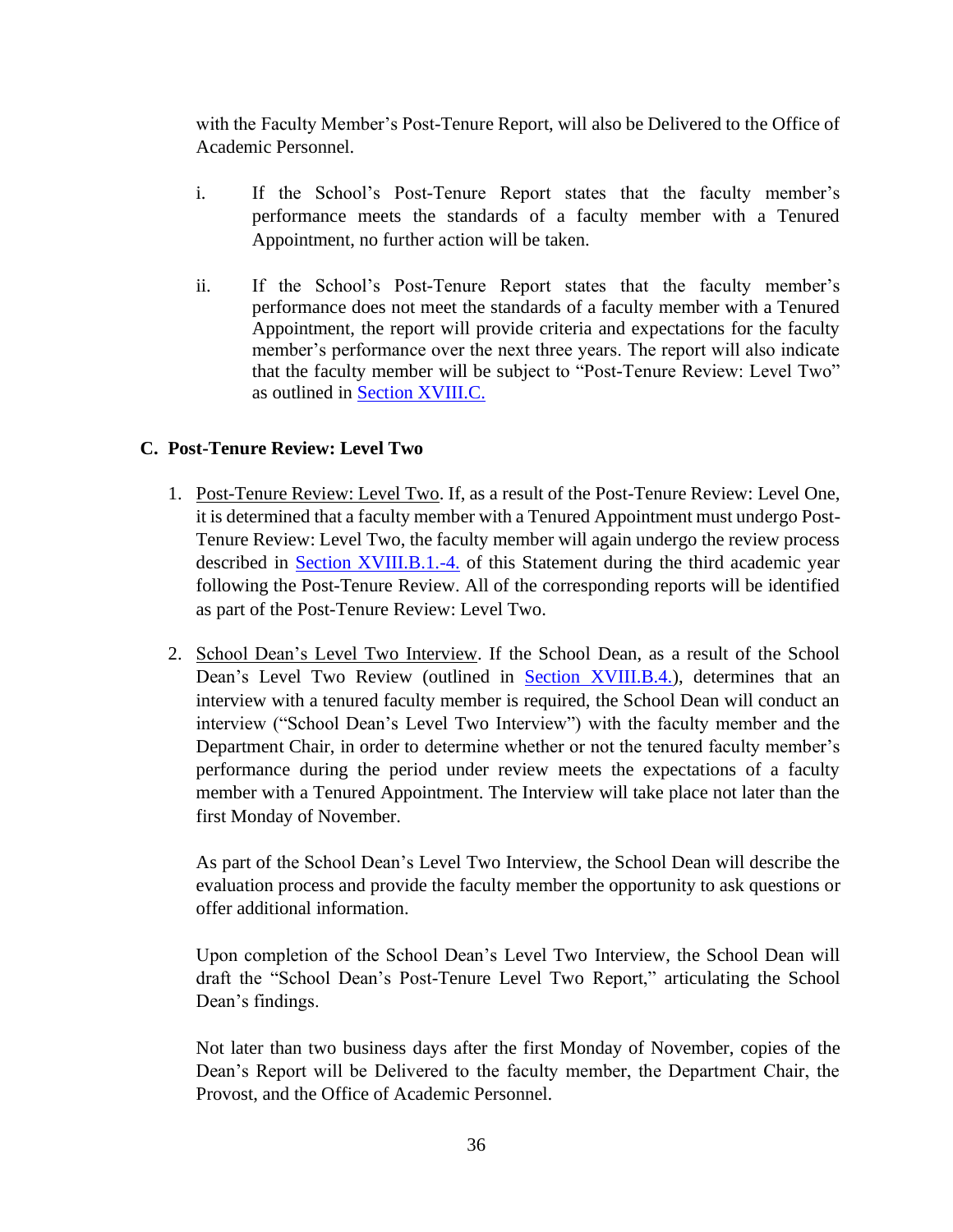If the School Dean concludes that the faculty member has met the expectations of a faculty member with a Tenured Appointment, no further action will be taken.

If the School Dean finds that the faculty member is not meeting expectations, the faculty member will prepare a formal report (the "Faculty Member's Level Two Post-Tenure Report"). The Faculty Member's Level Two Post-Tenure Report will provide (a) evidence that the faculty member met the criteria and expectations established at the Post-Tenure Review: Level One; (b) evidence that the faculty member has met or exceeded the performance standards expected of a faculty member with a Tenured Appointment; and (c) a detailed plan enumerating and describing anticipated activities and accomplishments over the next three years in each of the Evaluation Areas for Tenured Appointments. Not later than the fourth Monday of November, the faculty member will Deliver the signed Report to the faculty member's Department Chair and School Dean.

<span id="page-44-0"></span>3. All-College Tenure Committee Review. All materials from the review process outlined in [Section XVIII.C.1.-2.](#page-43-3) will be made available to the All College Tenure Committee. The ACT Committee will then schedule a meeting for the purpose of (a) discussing all materials from the Post Tenure Review: Level Two; and (b) holding a vote as to whether the faculty member under Post-Tenure Review: Level Two has or has not met the performance standards for a faculty member with a Tenured Appointment.

The ACT Committee will draft a report ("ACT Committee's Level Two Post-Tenure Report") articulating the decision, outlining the procedures that took place and the numerical results of the vote. The number of persons on the ACT Committee, if any, who disagree with the conclusions and recommendation in the ACT Committee Report will be noted in, and all members of the ACT Committee will sign, such Report. (An ACT Committee member's signature will affirm only that the faculty member has read such Report.) Any member of the ACT Committee who disagrees with any conclusion or recommendation in the ACT Committee Report may submit to the ACT Committee Chair a signed statement setting forth the nature and extent of such disagreement. The Chair will append any statement to, and make such statement a part of, the ACT Committee Report.

Not later than the third Monday of December, the signed report and all materials from the Post Tenure Review: Level Two will be Delivered to the Provost for further evaluation. Copies of the Report will be Delivered to the faculty member, the Department Chair and the School Dean.

<span id="page-44-1"></span>4. Provost's Processes. The Provost will make an evaluation of the performance of the faculty member based on the Reports identified in [Section XVIII.C.1.-3.](#page-43-3) and any other relevant materials, persons, and resources available.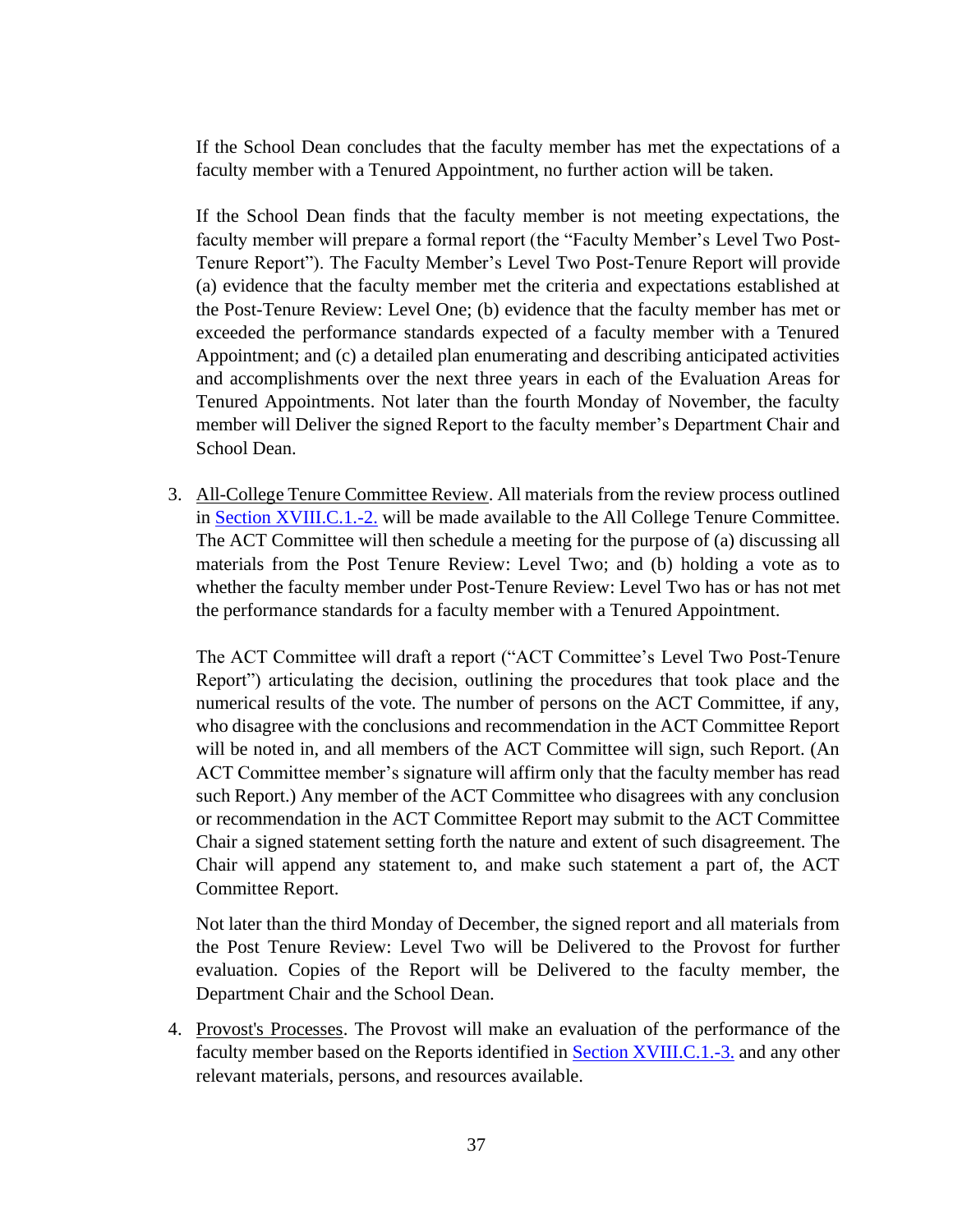The Provost will draft a report (the "Provost's Level Two Post-Tenure Report") articulating whether the faculty member under review has or has not met the performance standards of a faculty member with a Tenured Appointment. Not later than the third Tuesday of January, copies of the signed Report will be Delivered to the faculty member, the Department Chair, and the School Dean. A copy of the Report, along with the Faculty Member's Post-Tenure Level Two Report, and the ACT Committee's Post-Tenure Level Two Report will be Delivered to the Office of Academic Personnel.

- a. If the Provost's Level Two Post-Tenure Report indicates that the faculty member's performance meets the standards of a faculty member with a Tenured Appointment, no further action will be taken.
- b. *Professional Incompetence*. A faculty member with a Tenured Appointment whose performance is determined by the Provost to fall below the standards of a faculty member with a Tenured Appointment will be deemed to have exhibited "Professional Incompetence" for purposes of **Section XX** (Sanction and Dismissal of Full-Time Faculty Members).

In the event the Provost finds that a faculty member's performance falls below the standards of a faculty member with a Tenured Appointment, the faculty member will be offered a one-year appointment in his or her current rank for the following academic year. At the conclusion of the one-year appointment, the faculty member's tenured appointment will terminate.

Alternatively, in consultation with the faculty member's dean with input from the chair, and subject to the applicable academic department's needs and any relevant limitations in the Collective Bargaining Agreement between Columbia College Chicago and the Columbia Faculty Union, the Provost, in his or her discretion, may offer the faculty member a non-tenured teaching-track appointment at an appropriate rank and salary to begin the following academic year. Such an appointment will not be offered to a faculty member who has not met expectations in teaching and teaching-related activity. If the faculty member accepts such teaching-track appointment, the faculty member's tenured appointment will terminate at the conclusion of the current academic year.

<span id="page-45-0"></span>5. Review. The Provost's determination as to whether the faculty member's performance does not meet the expectations of a faculty member with a Tenured Appointment is subject to review only under the provisions in [Section XX.](#page-46-0)E. (Review of Post-Tenure Review: Level Two Determination, Sanction or Dismissal of Faculty Members).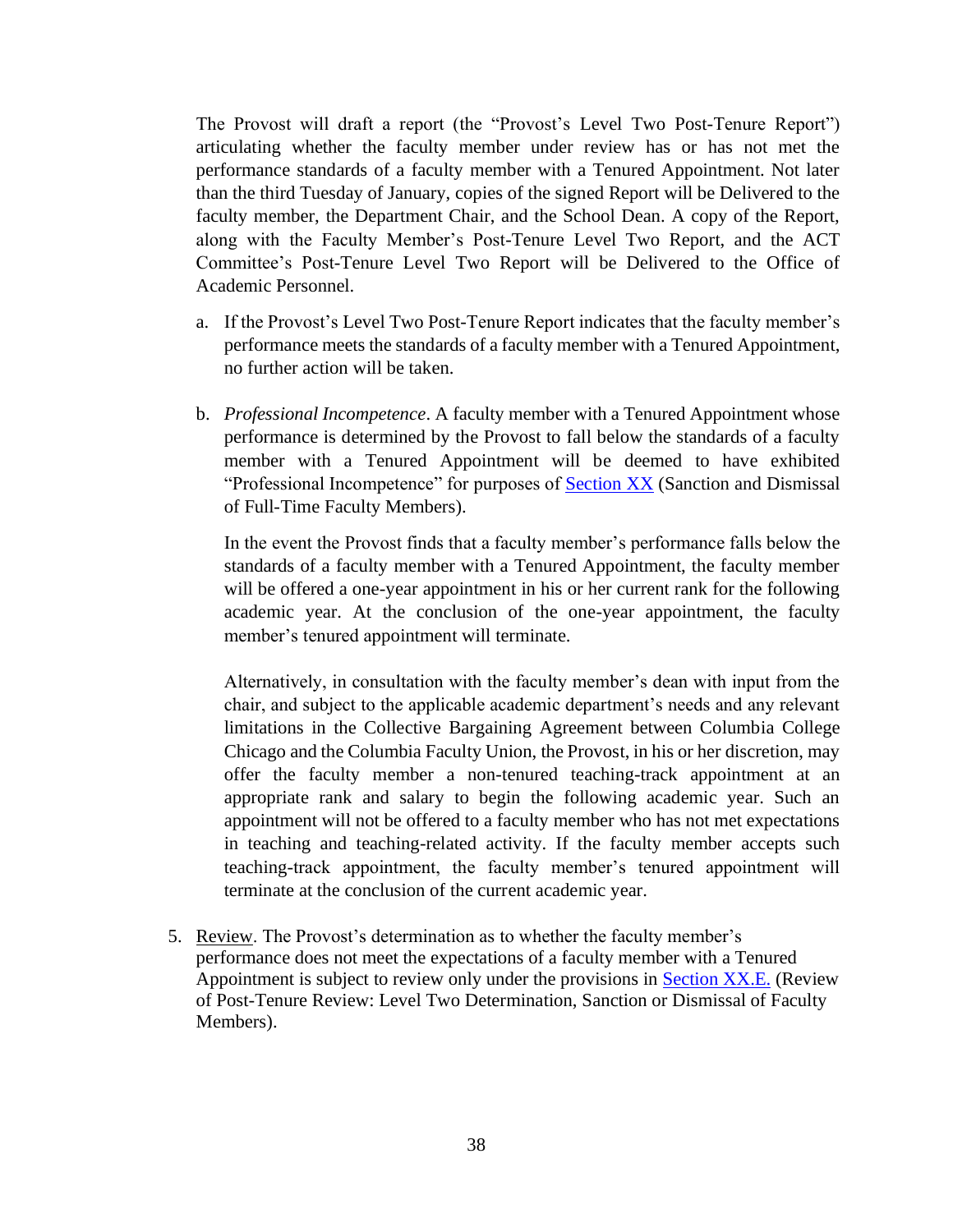## <span id="page-46-0"></span>**XIX. GRANTING THE RANK OF PROFESSOR TO FACULTY WITH TENURED APPOINTMENTS**

#### <span id="page-46-2"></span><span id="page-46-1"></span>**Standards**

- 1. College Standards. The rank of Professor will be granted to those members of the tenured faculty who, in the Provost's assessment and after completion of the process specified in this Statement, have met the requirements for tenure and the ongoing expectations for performance of a tenured faculty member and have, in addition, distinguished themselves through academic careers of leadership and exceptional accomplishment in teaching and teaching-related activities; scholarly or creative endeavor; and service to the College, profession and community ("College Standards"). Demonstration of such leadership and accomplishment requires strong evidence of sustained distinction at the national level, as affirmed by relevant members of the College and by qualified colleagues at other institutions. Faculty members with tenured appointments with the rank of Professor embrace the responsibility to maintain the highest level of academic citizenship and leadership.
- <span id="page-46-3"></span>2. Department Standards. Because the College Standards set forth in Section XIX.A.1. are of necessity general, they do not fully reflect the standards that the College's various Departments set for their tenured faculty members with the rank of Professor.

Therefore, the Tenured members with the rank of Professor of each of the Departments of the College develop—in consultation with the appropriate School Dean—a written statement that articulates the standards that their Department will use to evaluate whether a full-time faculty member has met the applicable College Standards set forth in [Section](#page-13-0) XIX.A.1. Each Department's written statement of such standards ("Department Standards") must both conform to the College Standards and go beyond them by making clear how the Department will apply the College Standards in the context of its specific subject matter, programs, needs, and aspirations.

Each statement of Department Standards must specify the evidence necessary to document a faculty member's performance and accomplishments that a full-time faculty member with the rank of Professor should develop and preserve.

<span id="page-46-4"></span>3. Approval. To ensure that they conform to the College Standards in [Section](#page-13-0) XIX.A.1. and facilitate achievement of the objectives of this Statement, Department Standards will periodically be reviewed and approved by the appropriate School Dean, then delivered to the Provost for review and final approval. Such review and approval will take place on the following occasions: a) upon the initial formulation of the Department Standards, b) on the occasion of significant changes in a Department's programs, c) when a program review requires changes, and d) in every year thereafter that corresponds with the review of the *Statement of Policy on Academic Freedom, Faculty Status, Tenure, and Due Process*.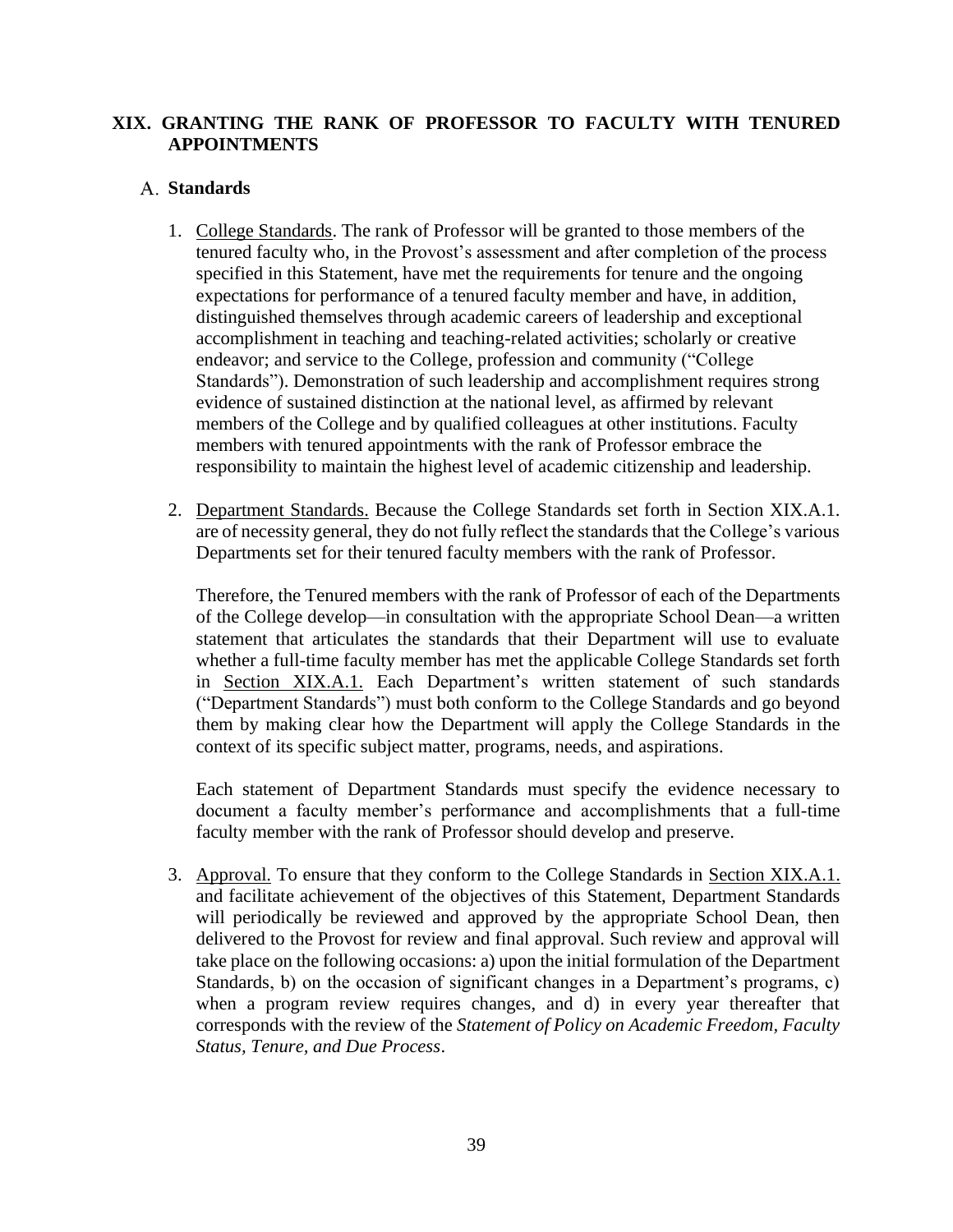- <span id="page-47-0"></span>4. Distribution. The Office of the Provost will post the Department Standards on the College's web site.
- <span id="page-47-1"></span>**Eligibility.** Upon holding a Tenured Appointment with the rank of Associate Professor for a minimum of five years, Columbia College Chicago faculty members will be eligible to apply for the rank of Professor. The decision to apply (or withdraw at any stage of review) rests entirely with the applicant.

## <span id="page-47-2"></span>**Application Process**

*Note: Please review Section II: General Principles before reading the following procedures*.

<span id="page-47-3"></span>1. Declaration of Intent to Apply. No later than May 31 or the nearest prior business day, an applicant must submit to the respective Department Chair, with copy to the School Dean and the Provost, a letter declaring intent to apply for the rank of Professor during the following academic year. This letter will list the names and contact information of five persons whom the applicant recommends as External Reviewers. The School Dean may, in consultation with the Department Chair, add names to the list.

#### <span id="page-47-5"></span><span id="page-47-4"></span>2. External Reviewer Processes.

- a. *Selection.* No later than the first Friday in September, the School Dean, in consultation with the Department Chair, will contact the persons on the list of potential External Reviewers and secure a commitment from no fewer than three but no more than five individuals (see Example E). At least two of the confirmed External Reviewers should be from the applicant's list. The External Reviewers will evaluate the faculty member's performance in the areas of scholarly or creative endeavor and service to the profession.
- <span id="page-47-6"></span>b. *Evaluation.* No later than the fourth Monday of November, the applicant must submit to the School Dean evidence of scholarly or creative endeavor and service to the profession in the years since the applicant was tenured, as well as a current curriculum vitae. No later than the second Friday of December, the School Dean will send each applicant's evidence of scholarly or creative endeavor and service to the profession to the appropriate External Reviewers with instructions that will include the College Standards and respective Department Standards and a deadline to complete and return the evaluation, along with the Reviewer's curriculum vitae, no later than the fourth Monday in January.
- <span id="page-47-7"></span>3. The Application. No later than the fourth Monday in November, the applicant must submit to the Department Chair the evidence provided to the External Reviewers plus evidence demonstrating exceptional accomplishment in the applicant's teaching and teaching-related activities, and service to the College and community in the years since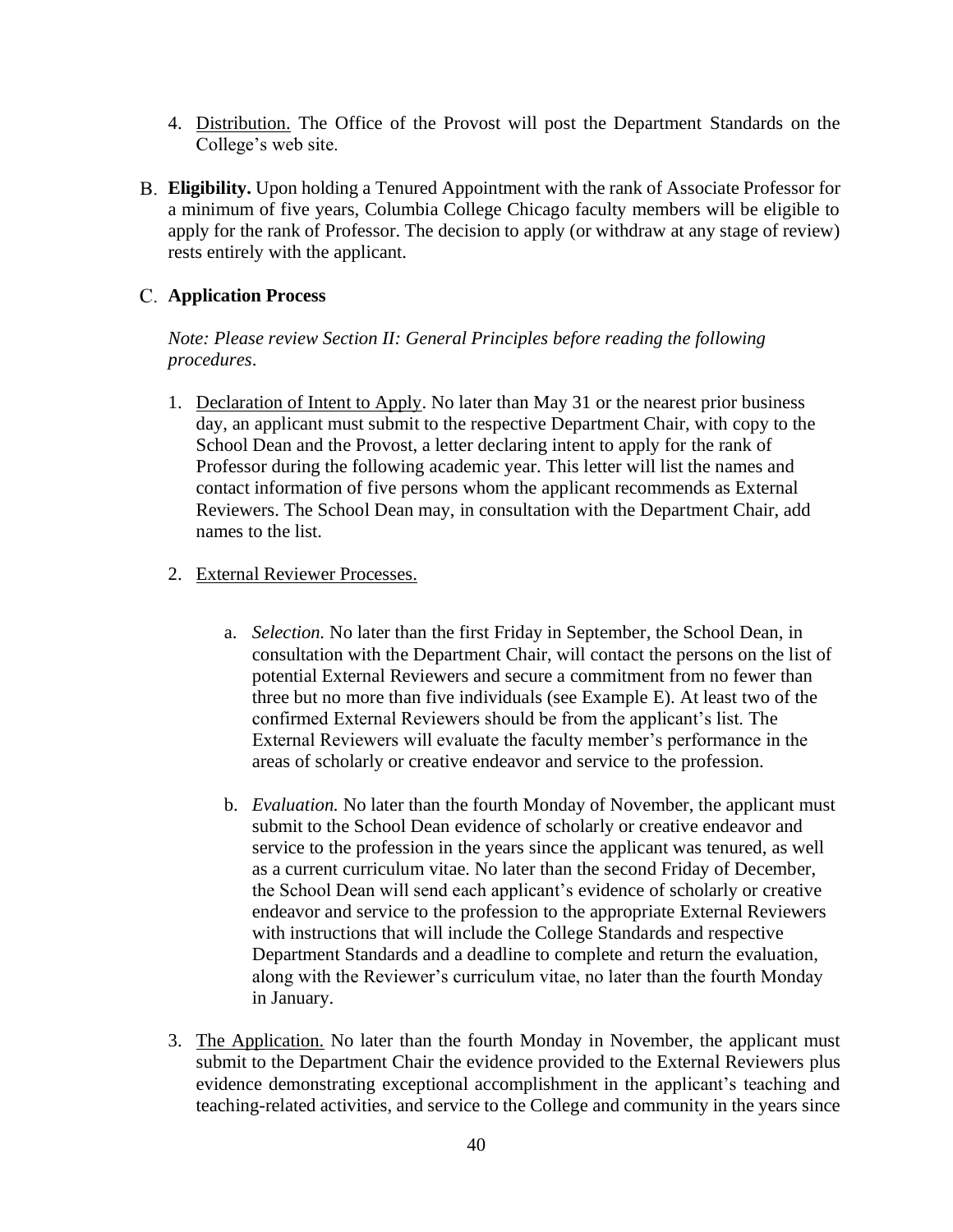the applicant was tenured (the "Application"). The Department Chair will ensure that the external evaluations, the External Reviewers' curricula vitae and the applicant's list of names are added to the Application.

- <span id="page-48-1"></span><span id="page-48-0"></span>4. Departmental Committee Processes.
	- a. *Selection.* No later than the second Friday of December, Department Chairs will identify the persons who will serve on the respective Departmental Committees and ensure that they are acquainted with the responsibilities of Departmental Committee service in accordance with the following guidelines:
		- i. All persons within an applicant's department holding a tenured appointment with the rank of Professor are obligated to serve on the applicant's Departmental Committee. The Department Chair, regardless of rank, will not serve on this Departmental Committee since the Department Chair represents a separate level of review.
		- ii. In departments with three or more Professors (excluding the Department Chair), the departmental Professoriate will constitute the full membership of the Committee.
	- iii. In departments with 0, 1, or 2 Professors (excluding the Department Chair), the School Dean (in consultation with the Department Chair) will select Departmental Committee members from among those holding tenured appointments with the rank of Professor in other departments in whatever number is necessary to bring the Departmental Committee's membership to three persons. In most cases, these Professors will be drawn from within the department's school; however, where appropriate, Committee members may be selected from another school in consultation with that School Dean. In all cases, School Deans and Department Chairs will use their best efforts to convene a Departmental Committee with disciplinary expertise as close as possible to that of the applicant.
	- b. *Evaluation*. No later than the second Friday of February, the Departmental Committee will review the Application, and each member will vote to recommend its approval or denial based on the College Standards and appropriate Departmental Standards. A tie vote in the Departmental Committee will be treated in the same manner as a recommendation to approve.

<span id="page-48-2"></span>Upon reaching a recommendation, the Departmental Committee will Deliver that recommendation and supporting rationale reflecting the vote taken to the Department Chair. A copy will be made available to the applicant.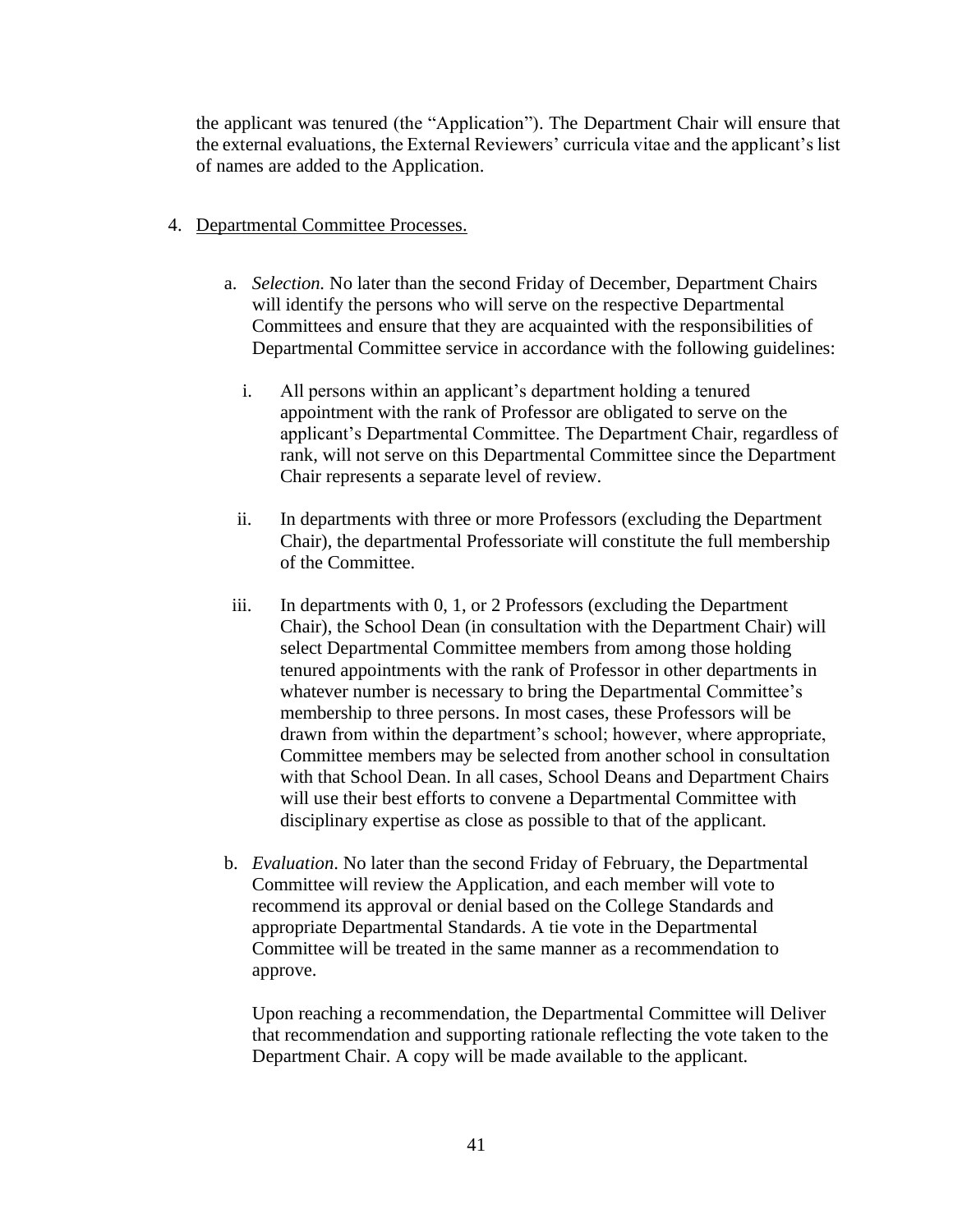<span id="page-49-0"></span>5. Department Chair. No later than the fourth Friday of February, the Department Chair will review the Application and recommend its approval or denial based on the College Standards and appropriate Department Standards.

The Department Chair will Deliver that recommendation and supporting rationale to the School Dean. A copy will be made available to the applicant.

<span id="page-49-1"></span>6. School Dean. No later than the third Friday of March, the School Dean will review the Application and recommend its approval or denial based on the College Standards and appropriate Department Standards.

The School Dean will Deliver the recommendation and supporting rationale to the All College Promotion Committee. Copies will be made available to the Department Chair and the applicant.

<span id="page-49-2"></span>7. All College Promotion Committee. No later than the first Friday of April, the CPC will review the Application, and each member will vote to recommend its approval or denial based on the College Standards and appropriate Department Standards. A tie will be treated in the same manner as a recommendation to approve.

The CPC will Deliver that recommendation and supporting rationale reflecting the vote taken to the Provost. Copies will be made available to the School Dean, the Department Chair, and the applicant.

<span id="page-49-3"></span>8. Provost. No later than the fourth Friday of April, the Provost will review the Application, approve or deny it, and Deliver a letter informing the applicant of the decision, with copies to the School Dean, the Department Chair, and the associate provost. The associate provost will inform the members of the College Committee, and the Department Chair will inform the members of the Departmental Committee.

If the Application is approved, the applicant's tenured appointment with the rank of Professor will take effect at the beginning of the subsequent academic year.

<span id="page-49-4"></span>9. Record Retention. All materials developed in the course of the promotion process will be retained in the Office of Academic Personnel.

#### <span id="page-49-5"></span>**Effect on Post-Tenure Review Schedule**

If a faculty member declares an intent to apply for promotion to the rank of Full Professor in an academic year when the faculty member is scheduled to undergo a Post-Tenure Review, the Post-Tenure Review will be held in abeyance. If the faculty member withdraws his or her intent to apply for promotion to the rank of Full Professor prior to August 16, the Post-Tenure Review will resume as previously scheduled.

Any faculty member who withdraws his or her intent to apply or application materials after August 16 may not apply for promotion to the rank of Full Professor the following academic year. If the faculty member's Post-Tenure Review was postponed pending the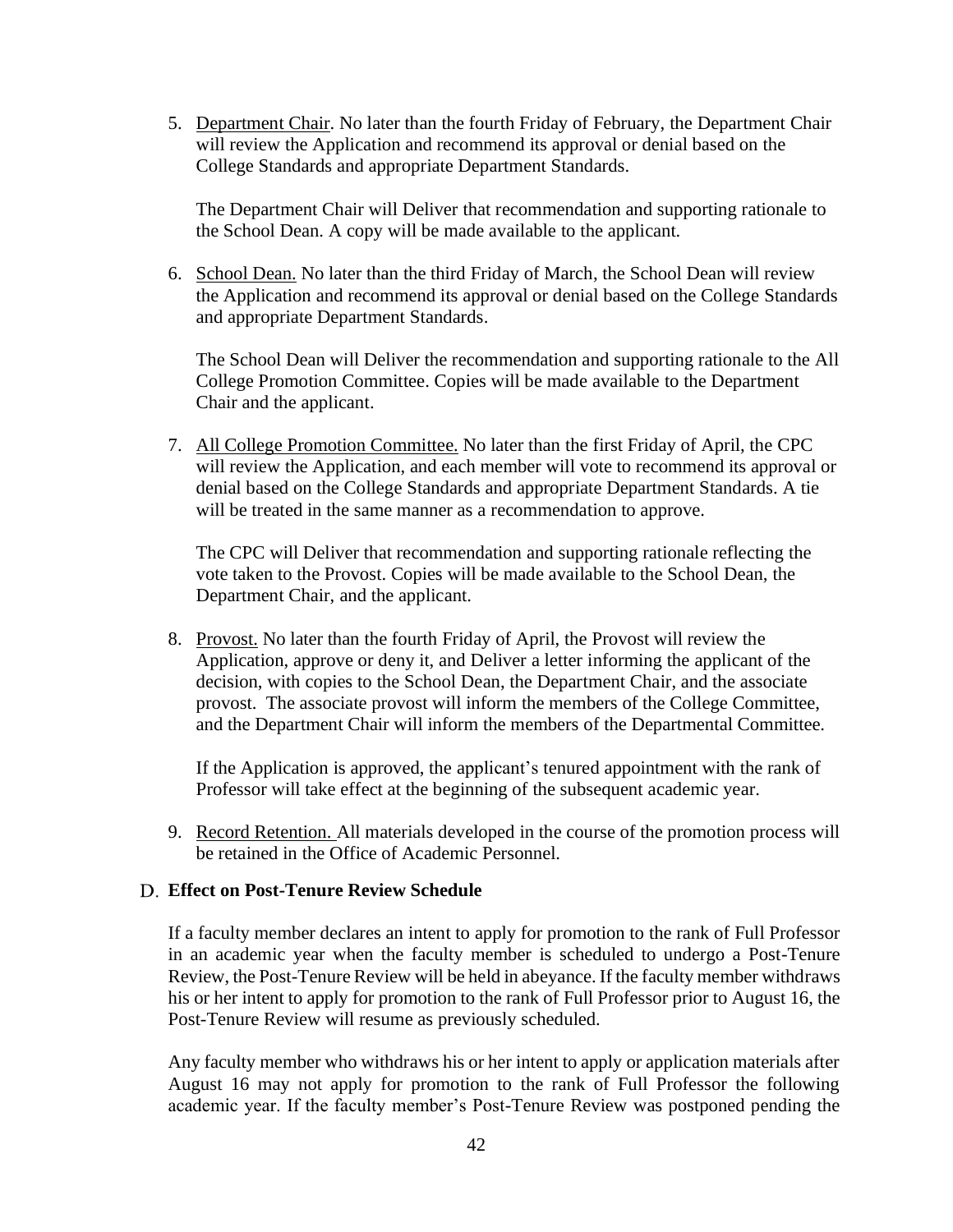application for promotion, the Post-Tenure Review will be conducted the following academic year.

If a faculty member is denied promotion to the rank of Full Professor, his or her Post-Tenure Review clock resumes and the faculty member may not apply for promotion to the rank of Full Professor for the following two academic years.

A faculty member who is granted the rank of Full Professor will undergo his or her Post-Tenure Review every third year from the point of his or her appointment to Full Professor.

# <span id="page-50-0"></span>**XX. SANCTION AND DISMISSAL OF FULL-TIME FACULTY MEMBERS**

<span id="page-50-1"></span>**A. General Principles:** The College is committed, consistent with its obligation of responsible management, to investigating and addressing faculty misconduct or neglect of professional responsibilities (1) that rises to the level of Cause or (2) that, while possibly not rising to the level of Cause, nevertheless violates College policies or is fundamentally inconsistent with an individual's position or responsibilities as a member of the College's faculty. (Any such misconduct or neglect of professional responsibilities is referred to as "Sanctionable Conduct.") The College will investigate promptly all allegations of Sanctionable Conduct and respond through appropriate disciplinary actions when such conduct is found to have occurred.

## <span id="page-50-2"></span>**B. Cause**

For purposes of this Statement, "Cause" includes:

- 1. Professional Incompetence;
- 2. Dishonesty in teaching, creative endeavors, research, representation of credentials, or other professional activity relevant to the performance of College responsibilities;
- 3. Sustained refusal or failure (a) to perform in an appropriate manner reasonably assigned College responsibilities or (b) to comply with established College policies;
- 4. Egregious or repeated misuse of the powers of the faculty member's professional position to solicit personal benefits or favors;
- 5. Harassment, discrimination, or other conduct that is destructive of the human rights or Academic Freedom of other members of the College community;
- 6. Violation of Law or College policies with respect to the possession, use, and distribution of alcohol, illegal drugs, and controlled substances, or
- 7. Other criminal, grave, or egregious conduct manifestly inconsistent with continued faculty appointment.

## <span id="page-50-4"></span><span id="page-50-3"></span>**C. Sanctions**

1. Authority. The College is authorized, in accordance with the procedures specified in Section XX.C.2., to sanction for Cause a faculty member not covered by a collective bargaining agreement. For the purposes of the preceding sentence, "to sanction" means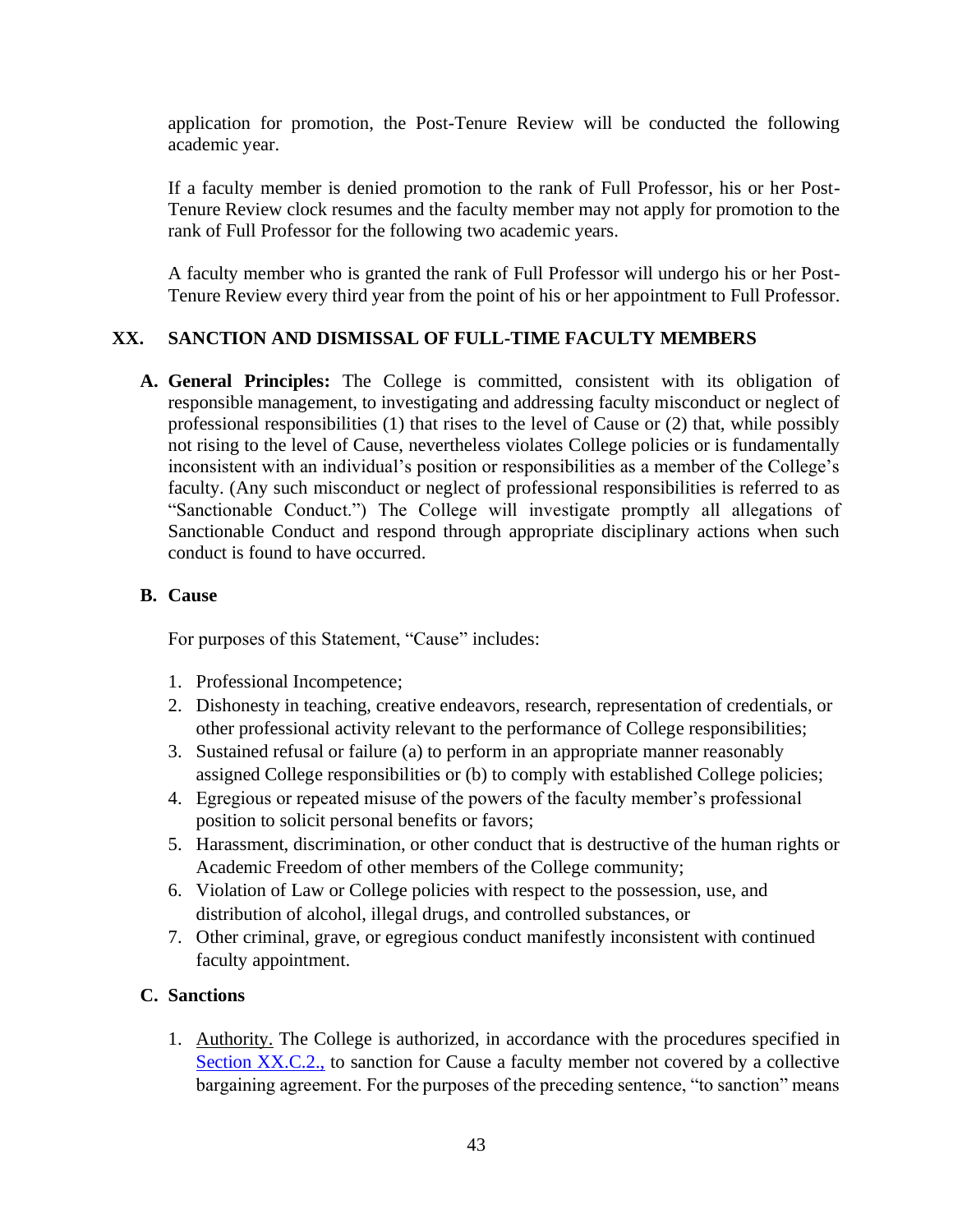to take any disciplinary action against a faculty member (except dismissal of a faculty member with a Tenured Appointment).

- <span id="page-51-2"></span><span id="page-51-1"></span><span id="page-51-0"></span>2. Types.
	- a. *Discrimination and Harassment*. The Department Chair, School Dean, or Provost may sanction a faculty member who is found to have engaged in conduct that violates the College's Anti-Discrimination and Harassment Policy. Except in the case of a faculty member with a Tenured Appointment, a sanction so imposed by the Department Chair, School Dean, or Provost may not be grieved or otherwise challenged or reviewed. In the case of a faculty member with a Tenured Appointment, a sanction so imposed by the Department Chair, School Dean, or Provost may be challenged or reviewed solely in accordance with the procedures outlined in Section XX.E.
	- b. *Other Conduct*. The Provost may sanction, after such investigation and in accordance with such procedures as the Provost believes to be appropriate, a faculty member not covered by a collective bargaining agreement who is found to have engaged in conduct prohibited by [Section XX.A.](#page-50-1) In such cases, the Provost may undertake such investigation, comply with such procedures, and impose sanctions under this **Section XX.C**, with respect to such conduct. Prior to imposing any such sanction, the Provost's written statement setting forth the nature of, and reasons for, the proposed sanction will be Delivered to the faculty member. The faculty member will have ten Business Days to respond in writing to the Provost. Within ten Business Days after the faculty member's response is received or was due, a further written statement from the Provost containing a decision as to whether the sanction should be imposed will be Delivered to the faculty member. If the Provost decides the sanction should be imposed, a faculty member may challenge or seek review of the Provost's decision solely in accordance with the procedures outlined in Section XX.E.

#### <span id="page-51-6"></span><span id="page-51-3"></span>**D. Dismissal of Tenured Faculty Members for Cause**

- <span id="page-51-4"></span>1. Authority. The College is authorized, in accordance with the procedure in Section XX.D.2., to dismiss a faculty member with a Tenured Appointment for Cause. Prior to dismissing such a faculty member, the College will, in ordinary circumstances, attempt to correct the conduct giving rise to Cause by other less severe action. Dismissal is appropriate if such action has failed to end such conduct within a specified period of time or other less severe action is inappropriate and contrary to the best interests of the College because of the nature or seriousness of the conduct.
- <span id="page-51-5"></span>2. Process. In cases of alleged discrimination or harassment, the Provost will rely on the investigation conducted according to the Anti-Discrimination and Harassment Policy. In addition, the Provost may seek additional information as the Provost deems appropriate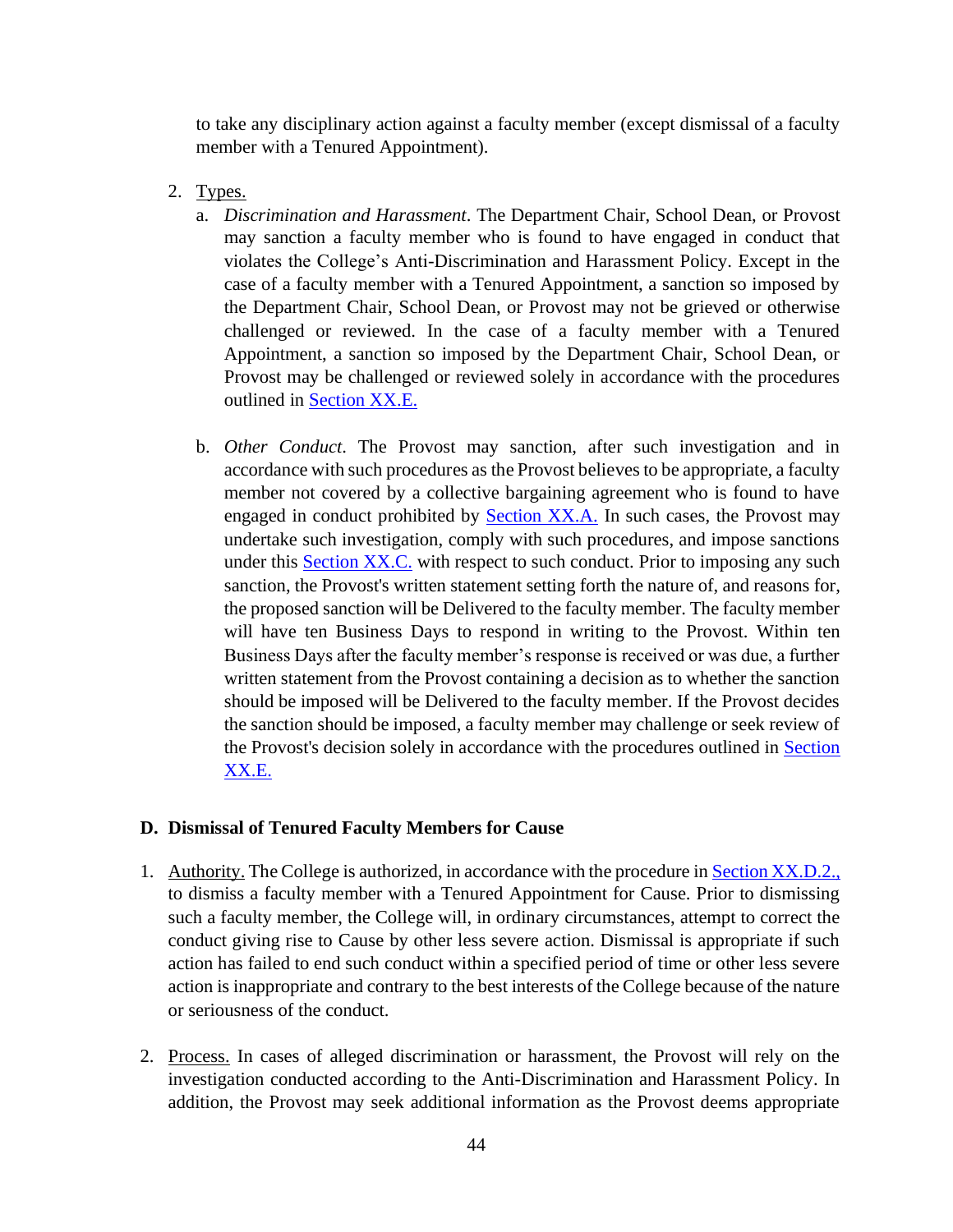and commence the dismissal process in this [Section XX.D.](#page-51-6) In cases of conduct that is not, or is separate from, conduct that involves discrimination or harassment, the Provost will undertake such investigation and comply with such procedures as the Provost believes appropriate.

In such cases, the Provost may undertake such investigation, comply with such procedures, and commence the dismissal process in this [Section XX.D.](#page-51-6) After completion of either such investigations and procedures, the Provost may commence the process for dismissing a faculty member. A written statement from the Provost setting forth the nature of the Cause involved, the reasons dismissal is appropriate, and the effective date of dismissal ("Notice of Dismissal") will be Delivered to the faculty member. Notwithstanding the faculty member's right to seek review of the decision of dismissal in accordance with Section XX.E., the Provost may, immediately upon Delivery of the Notice of Dismissal, suspend the faculty member (with, without, or at reduced pay) if the Notice of Dismissal contains a reasoned finding that (i) the continued participation of the faculty member in the affairs of the College is likely to be detrimental for, to be disruptive of, or to cause academic, psychological, or physical harm to the College, its students, or other members of its community; or (ii) the faculty member is refusing or failing to perform reasonably assigned College responsibilities. Any such suspension pending dismissal is not subject to challenge or review on any basis.

#### <span id="page-52-0"></span>**Review of Post-Tenure Review: Level Two Determination, Sanction or Dismissal of Faculty Member.**

A faculty member who wishes to challenge or seek review of the Provost's Post-Tenure Review: Level Two determination pursuant to Section XVIII, or the Provost's decision to sanction or dismiss the faculty member pursuant to Sections XX.C. or XX.D. may do so solely in accordance with the following provisions of this Section XX.E. allowing for a review by the Procedural Review Committee ("PRC"). If a faculty member challenges or seeks review of a Notice of Dismissal pursuant to Section XX.D., the effective termination date will be stayed pending the outcome of the review.

- <span id="page-52-1"></span>1. Appropriate Bases for Review. Under no circumstances is the PRC authorized to consider, pass on, or comment concerning the merits or substantive justification for the Provost's Post-Tenure Review: Level Two determination or the sanction or dismissal of a faculty member with a Tenured Appointment. The PRC's authority is limited to reviewing and commenting on allegations that the Post-Tenure Review: Level Two determination or the sanction or dismissal of a particular faculty member was based in significant degree on any of the following: (a) material, prejudicial mistakes of fact concerning the conduct the faculty member is alleged to have engaged in; or (b) material, prejudicial deviations from the procedures established by this Statement.
- <span id="page-52-2"></span>2. Commencement of Review Process. Within ten Business Days after the receipt of a notification of the Post-Tenure Review: Level Two determination, sanction, or the Notice of Dismissal, the faculty member may, by written application filed with the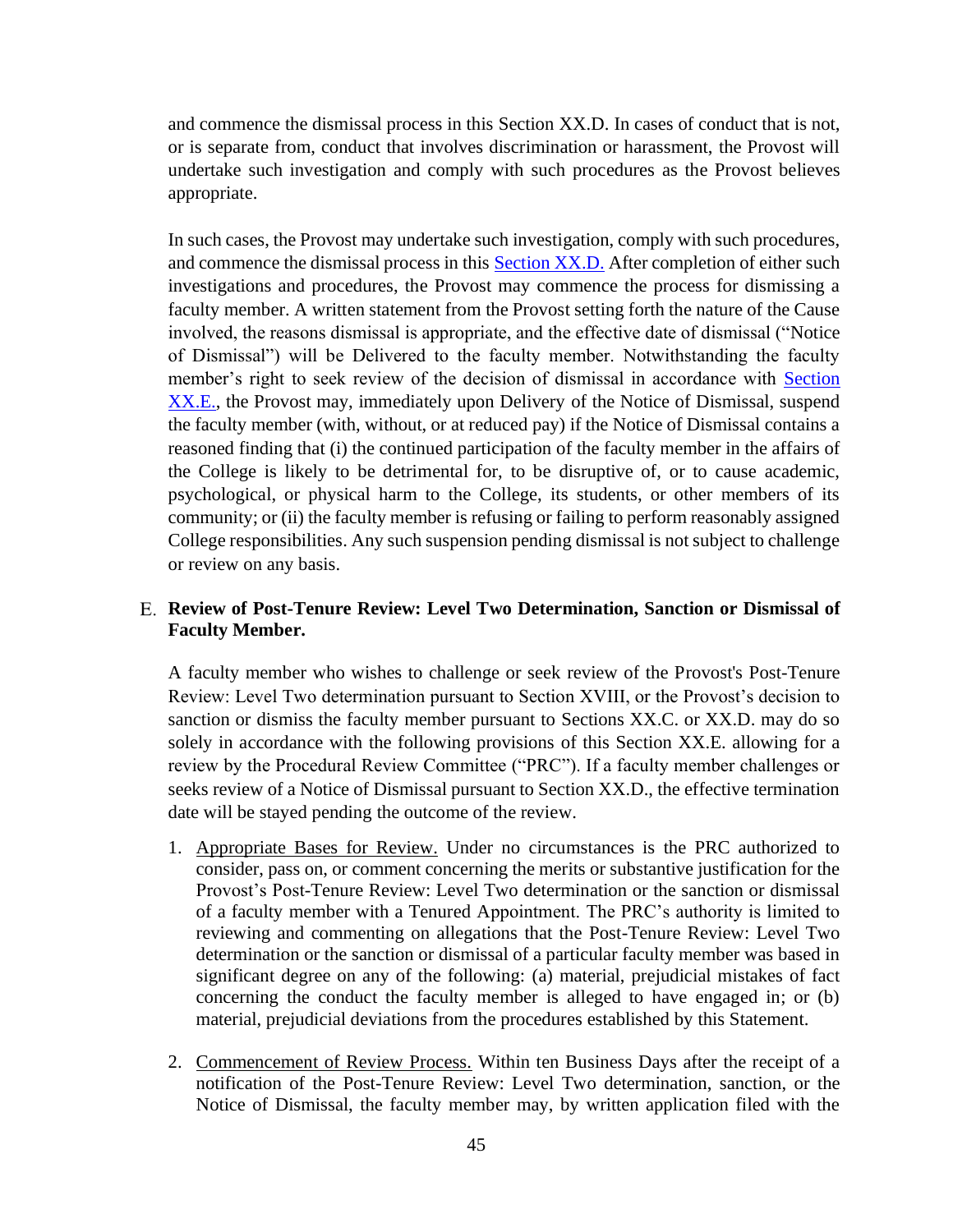Office of the Provost, request review of the Provost's decision by the PRC. Within fifteen Business Days after the receipt of such an application, the Provost will convene the PRC to consider the Provost's decision.

<span id="page-53-0"></span>3. Proceeding. The PRC will utilize such procedures as it believes are appropriate to ensure a careful and complete review of all relevant facts. In all cases, the Provost will be responsible for presenting to the PRC the reasons for the decision to sanction or dismiss the faculty member and may do so in such manner, including the presentation of witnesses, as the Provost believes appropriate. The faculty member will have the right to make written and oral statements on his or her own behalf, to present witnesses and written statements by other persons with relevant information as determined by the PRC, and to be accompanied by an adviser of the faculty member's choice who will have only such rights to participate in the proceeding as the PRC determines.

The PRC will complete its proceeding within forty-five Business Days. After consideration of all matters it deems relevant, the PRC, by majority vote, will render a written decision as to whether the Post-Tenure Review: Level Two determination or the decision to sanction or dismiss the faculty member was based to a significant degree on either of the two factors listed in Section XX.E. The written decision of the PRC will be promptly Delivered to the President, the Provost, and the faculty member. Not later than fifteen Business Days after receipt of the PRC's decision, the faculty member and Provost may submit written comments on the PRC's decision to the President.

<span id="page-53-1"></span>4. President's Decision. Not later than fifteen Business Days after the comments of the faculty member and Provost are received or were due, the President will render a final decision on the matter. The President's decision will be made in writing and will not be subject to further challenge or review. In the event the President affirms the decision to dismiss a faculty member pursuant to Section XX.D., the faculty member's appointment will terminate either immediately or on the effective termination date in the Notice of Dismissal, whichever is later. In the case of a dismissal pursuant to Section XX.D., the faculty member's compensation and benefits may be terminated immediately or continued for a stated period after his or her appointment has been terminated as the President specifies in his or her written decision.

#### <span id="page-53-2"></span>**XXI. TERMINATION OF FACULTY MEMBERS WITH TENURED APPOINTMENTS FOR REASONS OTHER THAN CAUSE**

<span id="page-53-3"></span>**A. General Principles.** The Board of Trustees is ultimately responsible for the vibrancy of Columbia College Chicago's mission, the appropriateness of the areas of its academic focus, and the strength of its financial condition. When a serious problem exists in any of these areas, the Board of Trustees has a fiduciary responsibility to use its full authority to preserve the health and vitality of the College. In particular, the Board of Trustees may act if, at any time, it believes one or more of the following circumstances exists: (1) the College as a whole or a specific Area of Academic Focus faces imminent, serious financial difficulty, (2) a specific Area of Academic Focus no longer materially contributes to the mission or purposes of the College, or (3) a reallocation of resources is necessary or prudent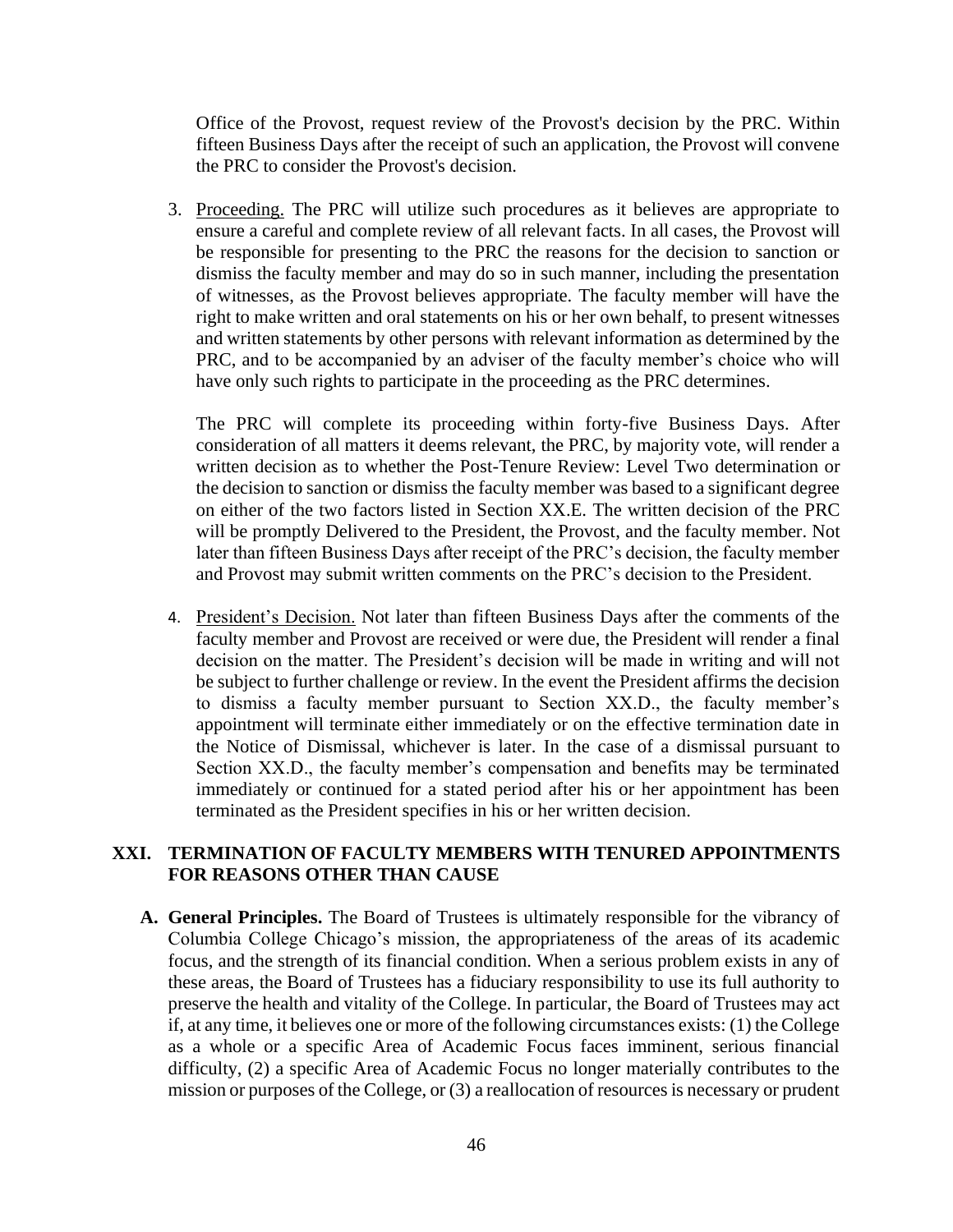for the continued educational or financial vitality of the College as a whole or a specific Area of Academic Focus. (Any such circumstance is referred to as an "Adverse Circumstance.") In the event the Board determines, in accordance with the provisions of [Section XXI.E.,](#page-54-3) that an Adverse Circumstance exists, the Board will direct the President to take such steps as it deems appropriate, which steps may include the termination of faculty members with Tenured Appointments. The authority of the Board of Trustees to make such a determination and to direct that such steps be taken is not subject to challenge or review.

- <span id="page-54-0"></span>**B. Advisory Report.** In the event the Board believes that a situation, condition, or development at the College ("Questioned Situation") may be or may become an Adverse Circumstance, it will direct the President to prepare, within a specified period of time, a written report ("Advisory Report") with respect to the Questioned Situation. In the Advisory Report, the President will (1) evaluate the nature, seriousness, and reasonably anticipated adverse effects of the Questioned Situation, (2) describe the steps that have been taken to address the situation, and (3) recommend the further steps that should be taken to address the situation, which further steps may include the termination of faculty members with Tenured Appointments. In the case of a Questioned Situation relating solely to a specific Area of Academic Focus, the President will include in the Advisory Report an evaluation of the availability of economically and academically reasonable measures for retaining all faculty members with Tenured Appointments, whether through reassignment or otherwise.
- <span id="page-54-1"></span>**C. Faculty Consultation.** Prior to presenting the Advisory Report to the Board of Trustees, the President's Advisory Report will be Delivered in draft form to all members of the Executive Committee ("Committee") of the Faculty Senate. The Chair of the Committee will then call a special meeting or meetings of the Committee for the purpose of discussing the draft Report, formulating comments on it, and developing recommendations as to the steps that should be taken to address the Questioned Situation. Within thirty Business Days after receipt of the draft Advisory Report, the Chair of the Committee will Deliver to the President the Committee's written comments and recommendations.
- <span id="page-54-2"></span>**D. President's and Committee's Recommendations.** Within ten Business Days of receipt of the Committee's comments and recommendations, but in no event later than the end of the period specified by the Board of Trustees, the final version of the President's Advisory Report and the Committee's written comments and recommendations will be Delivered to the Chair of the Board of Trustees.
- <span id="page-54-3"></span>**E. Board of Trustees' Determination.** Based on the President's Advisory Report, the Committee's written comments and recommendations, and such other information as it deems relevant, the Board of Trustees will determine whether the Questioned Situation constitutes an Adverse Circumstance. In the event it determines that an Adverse Circumstance exists, the Board will direct the President to take such steps as it specifies. Such steps may include the termination of faculty members with Tenured Appointments only if the Board has considered the appropriateness, likely effectiveness, and availability of other means for addressing the Adverse Circumstance. In the case of an Adverse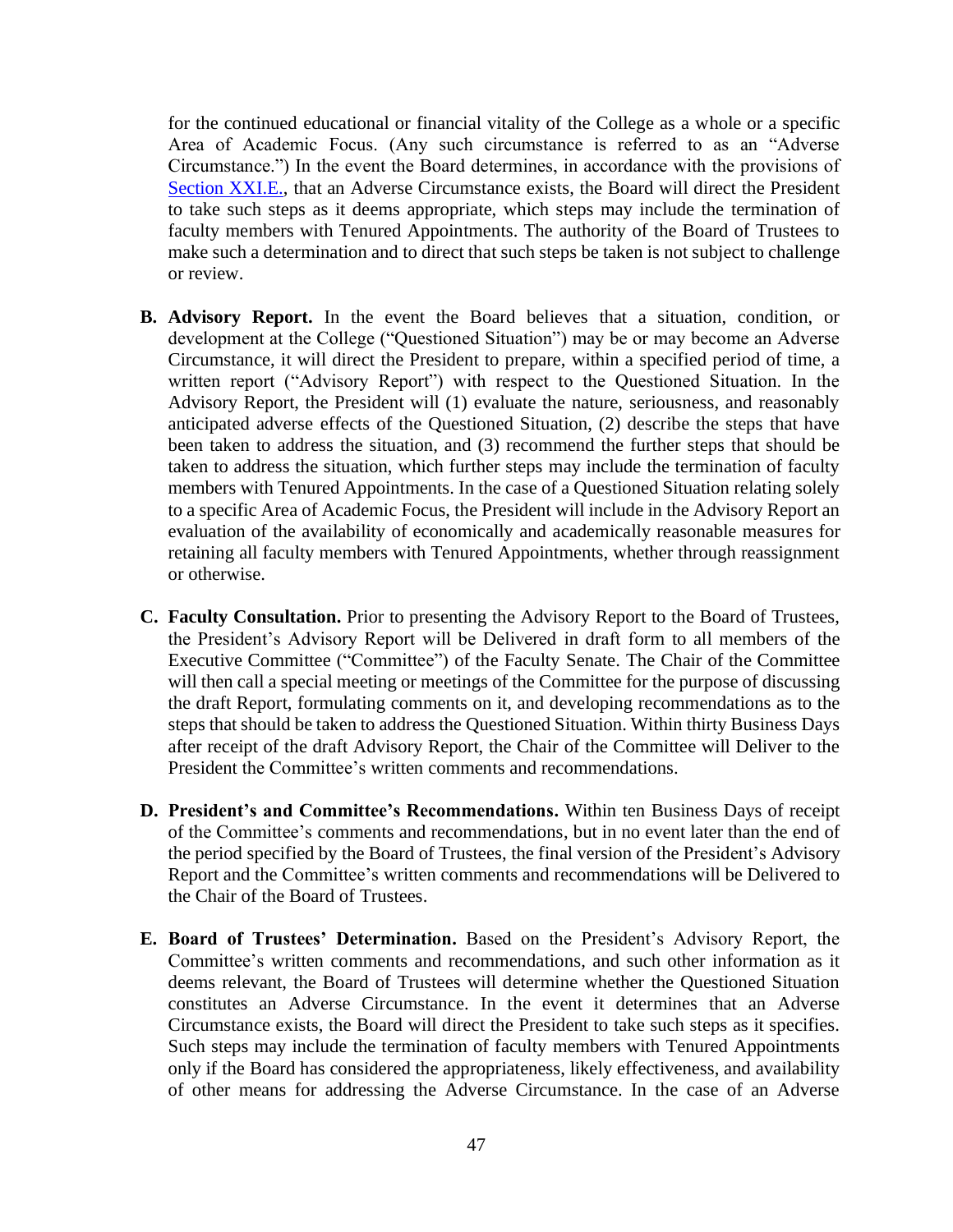Circumstance relating solely to a specific Area of Academic Focus, such other means will include any economically and academically reasonable measures recommended by the President or the Committee for retaining all faculty members with Tenured Appointments. In the case of any Adverse Circumstance, such other means will include reduction or cessation of programs or activities not directly related to the instruction of students, termination of faculty members with non-Tenured Appointments, the reduction of faculty and administrative compensation, and the reassignment of faculty responsibilities. The Board's authority, in the event of an Adverse Circumstance, to direct the President to take such steps as it specifies, including the termination of faculty members with Tenured Appointments, is not limited in any way by this Statement except to the extent of its obligation, in the specified circumstances, to consider the foregoing enumerated factors.

- <span id="page-55-0"></span>**F. Faculty Terminations and Review.** If the steps specified by the Board of Trustees to address an Adverse Circumstance include the termination of faculty members with Tenured Appointments, whether on a College-wide basis or in a specific Area of Academic Focus, the President will direct the Provost, after consulting with the School Deans, the Chairs' Council, and the officers of the Senate and giving due consideration to the College's needs and unique faculty situations, promptly to identify the faculty members whose Tenured Appointments are to be terminated and to notify such faculty members that their Appointments will be terminated at the end of the final year of the teach-out plan for the program as determined by the Office of the Provost. A faculty member may challenge or seek review of the determination to terminate the faculty member's Tenured Appointment solely in accordance with **[Section XXII](#page-55-2)** (Review of Nonrenewal, Denial of Tenure, or Termination of Faculty Appointments).
- <span id="page-55-1"></span>**G. Compensation.** Any faculty member whose Tenured Appointment is terminated in accordance with the provisions of this [Section XXI](#page-53-2) will be entitled to receive full compensation and benefits for the academic year following the year in which the faculty member's Tenured Appointment was terminated but otherwise will cease, as of the end of the academic year in which his or her Tenured Appointment was terminated, to have any privileges or obligations associated with a faculty appointment at the College.

#### <span id="page-55-4"></span><span id="page-55-2"></span>**XXII. REVIEW OF NONRENEWAL, DENIAL OF TENURE, OR TERMINATION OF FACULTY APPOINTMENTS**

<span id="page-55-3"></span>A. Scope. The review process and standards established by this [Section XXII](#page-55-4) will be the exclusive means and bases for a faculty member to challenge or seek review of a determination (1) not to renew the faculty member's Associate Professor of Instruction or Professor of Instruction Appointment, (2) to terminate the faculty member's Associate Professor of Instruction or Professor of Instruction Appointment, (3) not to renew the faculty member's Tenure-Track Appointment, (4) not to grant the faculty member a Tenured Appointment, (5) to terminate the faculty member's Tenured Appointment for reasons other than Cause. Such a determination is referred to as "Nonrenewal, Denial of Tenure, or Termination."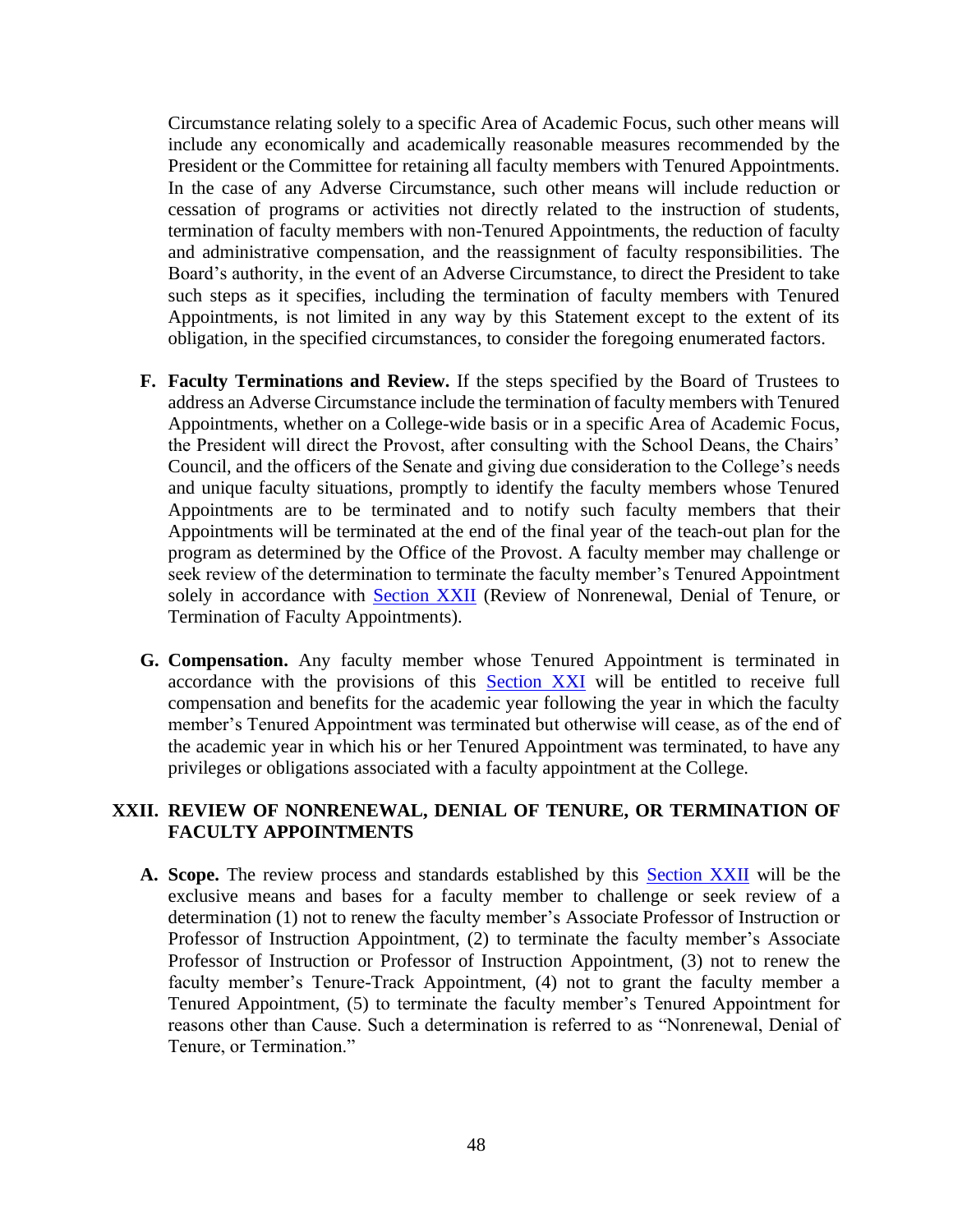- <span id="page-56-0"></span>**B. Commencement of Review Process**. A faculty member who has been given written notice of Nonrenewal, Denial of Tenure, or Termination may appeal that determination by filing with the Office of the Provost a written request for review within twenty Business Days of receipt of such written notice. Within fifteen Business Days after receipt of a written request for review, the Provost will convene the PRC to consider the Nonrenewal, Denial of Tenure, or Termination.
- <span id="page-56-1"></span>**C. Appropriate Bases for Review.** Under no circumstances is the PRC authorized to consider, pass on, or comment concerning the merits or substantive justification for the Nonrenewal, Denial of Tenure, or Termination. Issues such as the faculty member's performance or accomplishments or the justification for the Board of Trustees' determination that a Material Adverse Circumstance exists are outside of the PRC's authority. The PRC's authority is limited to reviewing and commenting on allegations that the Nonrenewal, Denial of Tenure, or Termination of a particular faculty member was based in significant degree on any of the following:
	- 1. Personal beliefs, opinions, conduct, or artistic or other expressions that are protected by Academic Freedom;
	- 2. Material, prejudicial mistakes of fact concerning the faculty member's performance or accomplishments, or
	- 3. Material, prejudicial deviations from the procedures established by this Statement.
- <span id="page-56-2"></span>**D. Proceeding.** In considering the appeal, the PRC will utilize such procedures as it believes will ensure a careful and complete review of all appropriate allegations including consultation with and obtaining advice from the Office of the General Counsel. The faculty member seeking review will have the right to make a statement on the faculty member's own behalf, to present witnesses and written statements by other persons who have relevant information as determined by the PRC, and to be accompanied by an adviser of the faculty member's choice who will have only such rights to participate in the proceeding as the PRC determines.

The PRC will attempt to complete its proceeding within forty-five Business Days. After consideration of all relevant matters, the PRC, by majority vote, will render a written decision containing a reasoned conclusion as to whether the Nonrenewal, Denial of Tenure, or Termination was based in significant degree on any of the three factors outlined above. The written decision of the PRC will be promptly Delivered to the President and the affected faculty member. Not later than fifteen Business Days after receipt of the PRC's decision, the affected faculty member may submit written comments on the PRC's decision to the President.

<span id="page-56-3"></span>**E. President's Decision.** Not later than fifteen Business Days after the faculty member's written comments are received or were due, the President's final written decision as to whether the determination of Nonrenewal, Denial of Tenure, or Termination is affirmed or will be reconsidered in accordance with a process specified in the President's decision will be Delivered to the faculty member. The President's decision is not subject to challenge or review on any basis.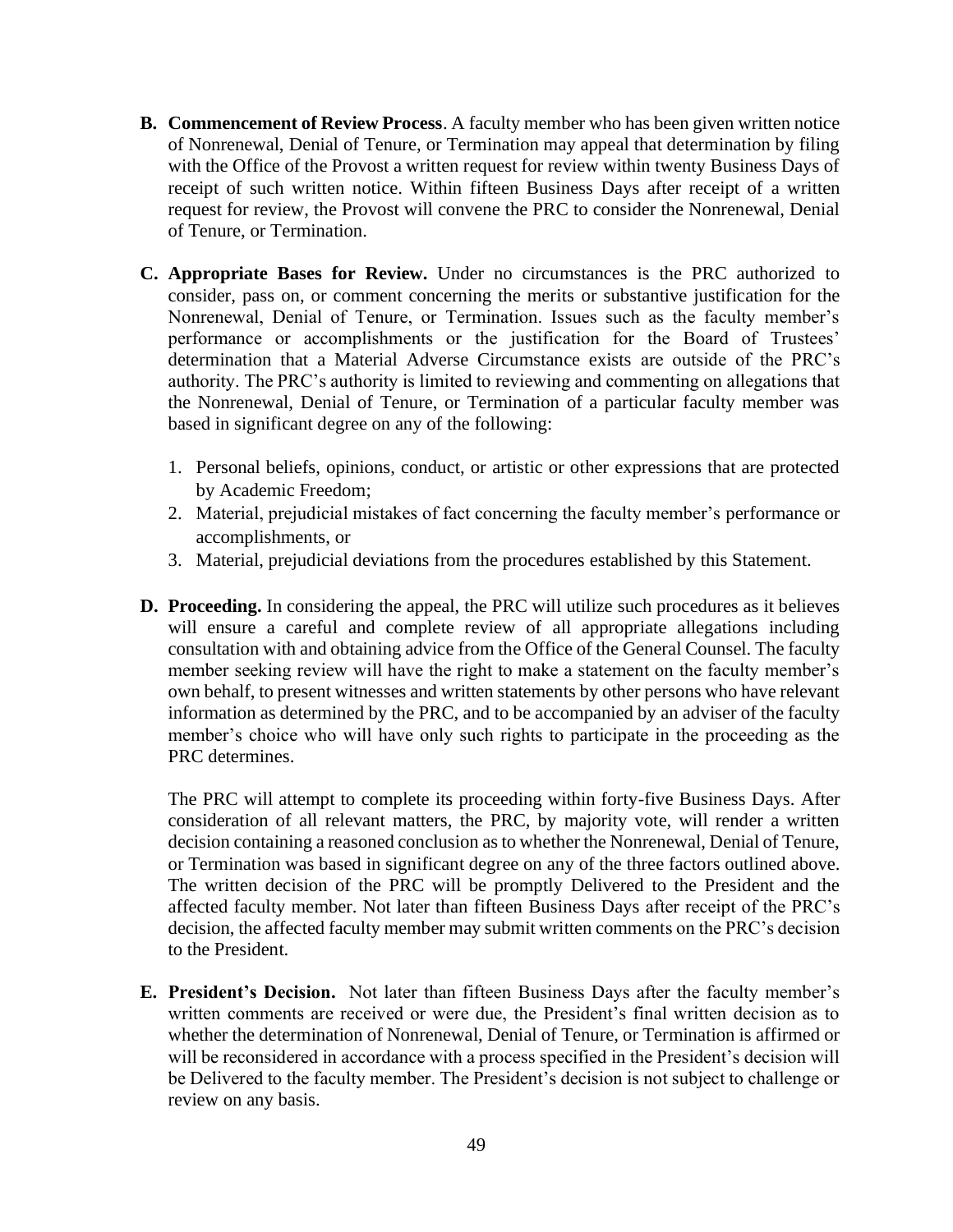## <span id="page-57-0"></span>**XXIII. ALL COLLEGE TENURE COMMITTEE**

- <span id="page-57-1"></span>**A. Purpose.** The All College Tenure Committee ("ACT Committee") will be convened in order to participate in the procedures outlined in [Section XVII](#page-33-5) (Grant of Tenured Appointments) and in [Section XVIII.C.](#page-43-3) (Post-Tenure Review: Level Two). ACT Committee members should review Section II (General Principles) prior to participating.
- <span id="page-57-2"></span>**B. Composition and Term.** The ACT Committee will be composed of nine faculty members with Tenured Appointments. No two members of the ACT Committee will be from the same Department. Members of the ACT Committee will serve for terms of two years beginning on May 31 in the year in which they are selected. A member of the ACT Committee may serve for no more than two consecutive terms; there will be no limitation upon the total number of terms a member of the ACT Committee may serve.
- <span id="page-57-3"></span>**C. Selection of Members.** Six members of the ACT Committee will be elected by vote of faculty members with Tenured Appointments in an election conducted by the Senate. One member of the ACT Committee will be the Chair of a Department elected by the Chairs' Council. Two members of the ACT Committee will be appointed by the Provost.
- <span id="page-57-4"></span>**D. Deliberations.** No member of the ACT Committee will participate in the evaluation of an applicant for a Tenured Appointment pursuant to [Section XVII](#page-33-1) (Grant of Tenured Appointments) if that applicant or faculty member is, has been or will be in the same Department as the ACT Committee member or the ACT Committee member has served.
- <span id="page-57-5"></span>**E. Officers.** At the end of each academic year, the members of the ACT Committee will select a Chair and a Recorder from among themselves to serve for the next academic year.

## <span id="page-57-6"></span>**XXIV. ALL COLLEGE PROMOTION COMMITTEE**

- <span id="page-57-7"></span>**A. Purpose.** The All College Promotion Committee ("CPC") will be convened in order to participate in the procedures outlined in Section XIX (Granting the Rank of Professor to Faculty with Tenured Appointments). CPC members should review Section II (General Principles) prior to participating.
- <span id="page-57-8"></span>**B. Composition and Term.** The All College Promotion Committee ("CPC") will be composed of nine faculty members holding Tenured Appointments with the rank of Professor. No two members of the ACT Committee will be from the same Department. Members of the CPC will serve for terms of two years beginning on May 31 in the year in which they are selected. A member of the CPC may serve for no more than two consecutive terms; there will be no limitation upon the total number of terms a member of the CPC may serve.
- <span id="page-57-9"></span>**C. Selection of Members.** Six members of the CPC will be elected by vote of faculty members holding Tenured Appointments with the rank of Professor in an election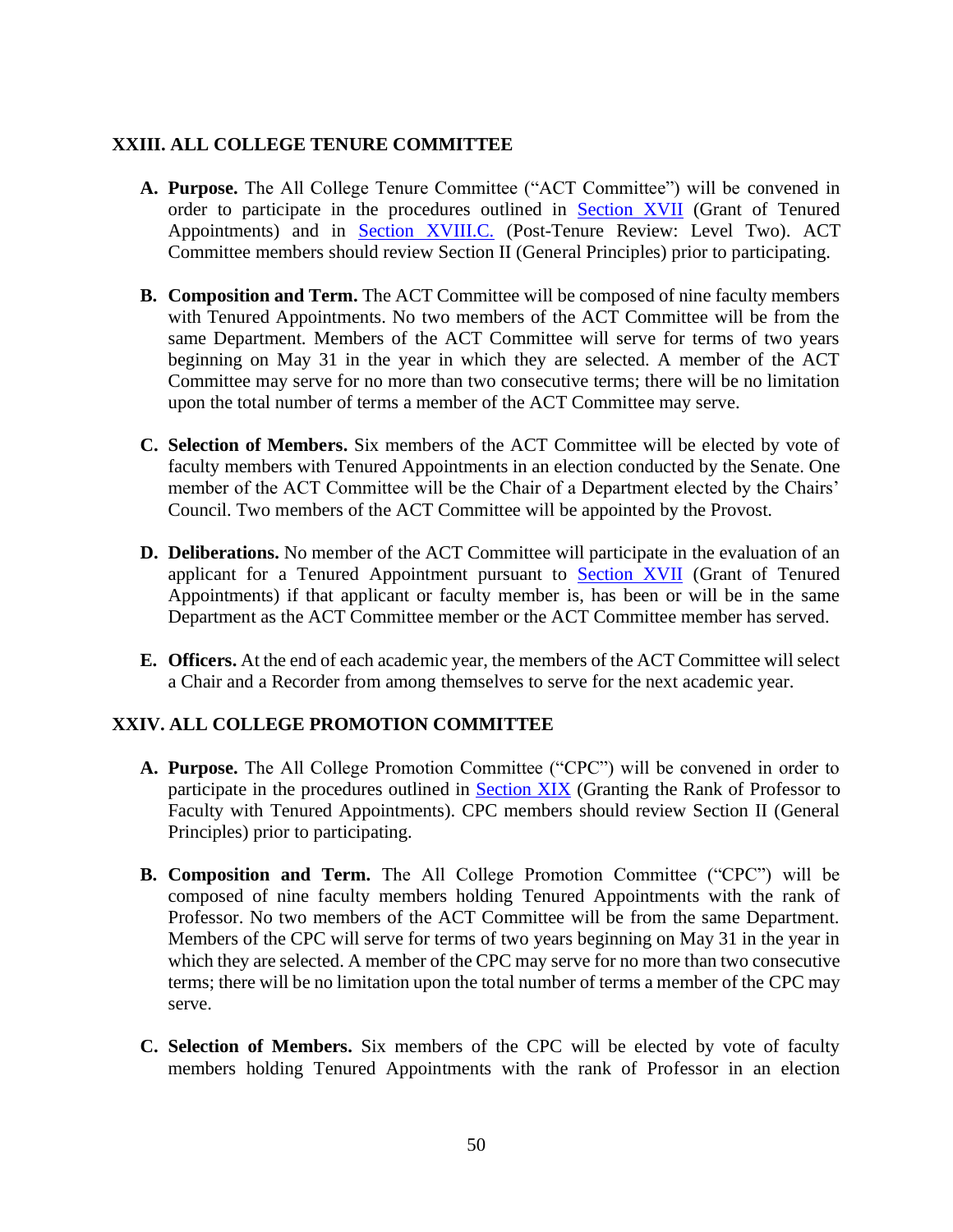conducted by the Senate. One member of the CPC will be the Chair of a Department elected by the Chairs' Council. Two members of the CPC will be appointed by the Provost.

- <span id="page-58-0"></span>**D. Deliberations.** No member of the CPC will participate in the evaluation of an applicant for promotion to Professor pursuant to **Section XIX** (Granting the Rank of Professor to Faculty with Tenured Appointments) if that applicant or faculty member is, has been or will be in the same Department as the CPC member or the CPC member has served.
- <span id="page-58-1"></span>**E. Officers.** At the end of each academic year, the members of the CPC will select a Chair and a Recorder from among themselves to serve for the next academic year.

## <span id="page-58-2"></span>**XXV. PROCEDURAL REVIEW COMMITTEE**

- <span id="page-58-3"></span>**A. Purpose.** The Procedural Review Committee (PRC) will be convened in order to participate in the procedures outlined in **Section XX** (Sanction and Dismissal of Full-Time Faculty Members) and [Section XXI](#page-53-2) (Termination of Faculty Members with Tenured Appointments for Reasons Other than Cause). PRC members should review [Section II](#page-9-3) (General Principles) prior to participating.
- <span id="page-58-4"></span>**B. Composition and Term.** The Procedural Review Committee (PRC) will be composed of seven faculty members with Tenured Appointments. No two members will be from the same Department. Once elected, the PRC will select a member to serve as Chair of the PRC.

A member presumptively will be considered to have a conflict of interest if that member has brought a matter before the PRC within the last three years.

PRC members will serve staggered terms of two years beginning October 1. In the event the PRC is considering matters on October 1, the terms will be extended until the PRC is able to complete consideration of the case in progress. All cases that arise on or after October 1 will be considered by the newly formed PRC.

- <span id="page-58-5"></span>**C. Selection of Members.** Three faculty members with Tenured Appointments, one from each school, will be identified in an election conducted by the Faculty Senate, along with three alternates, one from each school. A fourth faculty member with a Tenured Appointment will be elected from the membership of the Faculty Senate, along with one alternate. Three Department Chairs will be elected by the Chairs' Council, one from each school, along with three alternates, one from each school. The Faculty Senate and the Chairs' Council will nominate faculty members with Tenured Appointments by whatever process each of the memberships agrees upon. The Faculty Senate elections will precede that of the Chairs' Council.
- <span id="page-58-6"></span>**D. Deliberations.** In the event any member of the PRC has a conflict of interest with a pending matter, that member shall be replaced by the alternate. A conflict of interest is defined in Section II.A. of this Statement. The ultimate determination of whether a conflict of interest exists is reserved to the discretion of the PRC.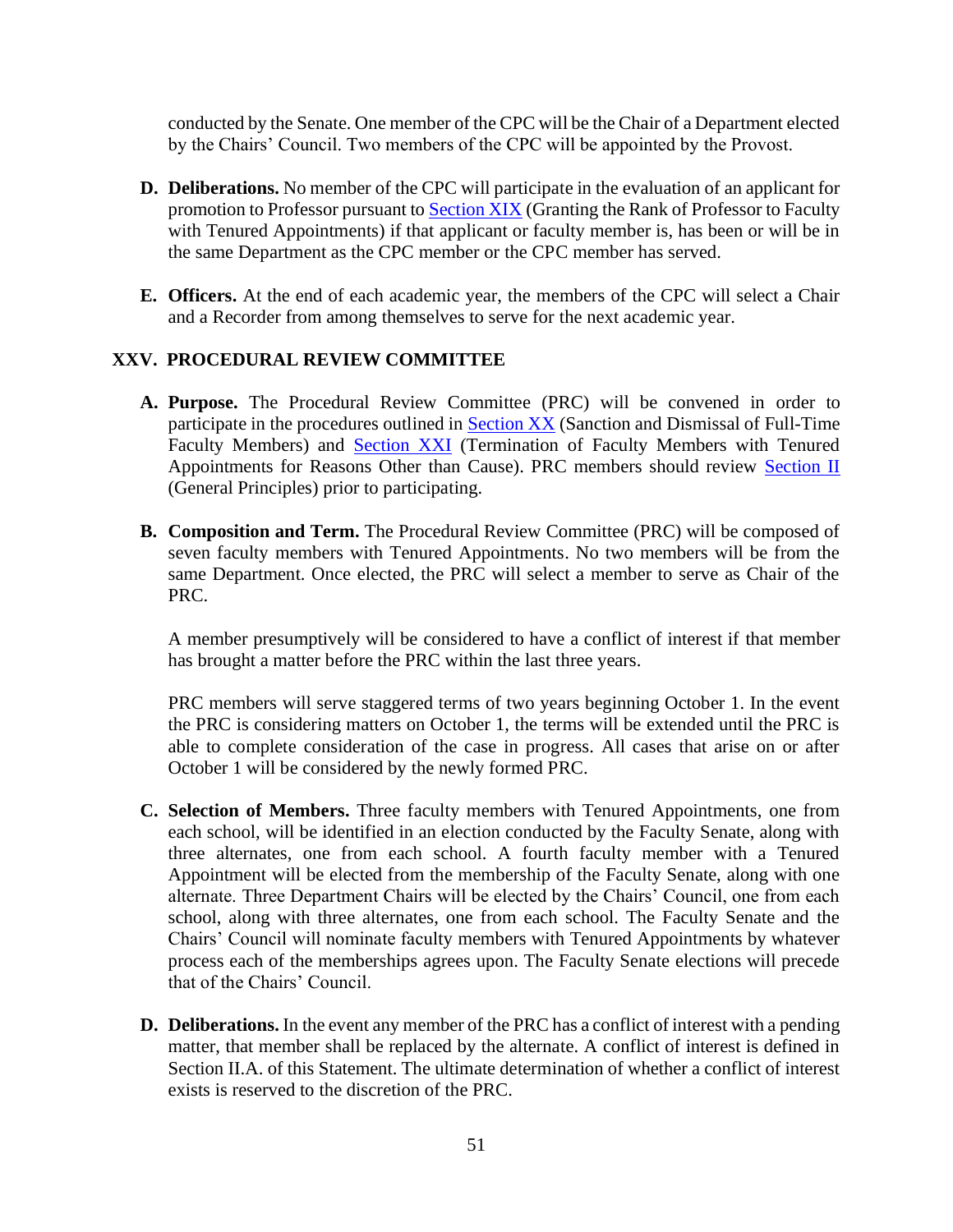Each member of the PRC shall have one vote of equal weight in any decision the PRC is called upon to make. In the event that the alternate likewise has a conflict of interest or is not available to fill a vacancy, then for the conflicted or unavailable proceeding only, the vacancy shall be filled by another of equal rank in the case of faculty, appointed by the Faculty Senate Executive Committee. In the case of a Department Chair, the officers of the Chairs' Council shall appoint a Department Chair. All alternate appointments shall be approved by the other PRC members. No member of the PRC shall serve a concurrent term on the ACT Committee.

#### <span id="page-59-0"></span>**XXVI. ACADEMIC PERSONNEL FILE**

<span id="page-59-1"></span>**A. Maintenance.** All materials in the possession of the College concerning the performance and accomplishments of a faculty member, including all materials developed in the course of the evaluation or promotion of a faculty member with a Teaching-Track Appointment, the annual evaluations of a faculty member with a Tenure-Track Appointment, the tenure application process, and Post-Tenure Evaluation, will be maintained in a file located in the Office of Academic Personnel, and subject to the control of the Office of the Provost. The faculty member will have access to the materials in this file during business hours according to the Illinois Personnel Records Review Act.

Persons other than the faculty member will have access to a faculty member's Academic Personnel File during business hours only with the approval of the Provost and only for purposes specified in **Section XXVI.B.** (Use of Materials in the Academic Personnel File).

<span id="page-59-2"></span>**B. Use of Materials in the Academic Personnel File.** Materials in a faculty member's Academic Personnel File may be reviewed and used solely for purposes germane to the faculty member's status as an employee of the College, including, but not limited to, such matters as salary adjustment, professional counseling and development, renewal and nonrenewal of a Teaching-Track Appointment or Tenure-Track Appointment, denial of a Tenured Appointment, evaluation of the appropriateness of the grant of a Tenured Appointment, consideration of the performance and accomplishments of a faculty member with a Tenured Appointment, and evaluation of matters related to possible disciplinary action.

#### <span id="page-59-3"></span>**XXVII. REVIEW OF STATEMENT OF POLICY**

- <span id="page-59-4"></span>**A. Periodic.** In the third full academic year after the amendment of this Statement, effective May 11, 2017, and at least every three years thereafter, the Provost will convene and chair a Statement Review Committee that will evaluate the implementation, reception, and effectiveness of this Statement and report to the Board of Trustees its findings and recommendations, if any, for modifications to this Statement.
- <span id="page-59-5"></span>**B. Composition.** The Statement Review Committee ("Statement Review Committee") will be composed of: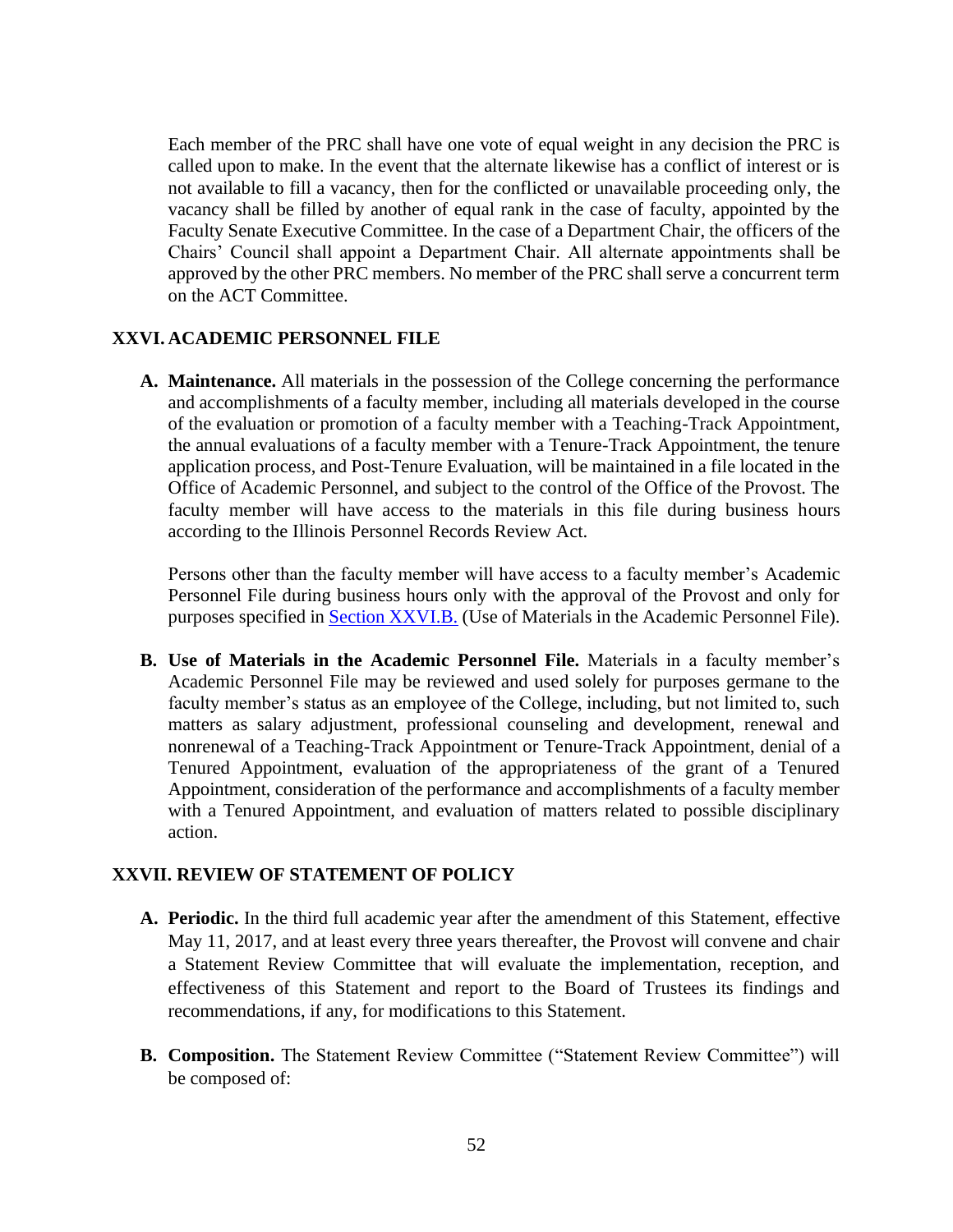- The Provost:
- The General Counsel:
- The Associate Vice President of Human Resources:
- The Associate Provost for Academic Personnel:
- All Academic Deans;
- Three department chairs selected by the Chairs' Council;
- The President of the Faculty Senate;
- One faculty representative from the Faculty Affairs Committee of the Senate;
- One Tenured faculty member elected by the Senate, and
- One Teaching-Track faculty member elected by the Senate.

# <span id="page-60-0"></span>**XXVIII. DEFINITIONS**

# <span id="page-60-1"></span>**A. Terms Defined in Previous Sections**

- 1. "Academic Freedom" will have the meaning specified in Section I.A.
- 2. "Academic Personnel File" will have the meaning specified in Section XXVI.
- 3. "ACT Committee Report" will have the meaning specified in Section XVII.A.6.a.
- 4. "ACT Committee's Level Two Post-Tenure Report" will have the meaning specified in Section XVIII.C.3.
- 5. "Adverse Circumstance" will have the meaning specified in Section XXI.A.
- 6. "Advisory Report" will have the meaning specified in Section XXI.B.
- 7. "All College Promotion Committee (CPC)" will have the meaning specified in Section XXIV.A.
- 8. "All College Tenure (ACT) Committee" will have the meaning specified in Section XXIII.A.
- 9. "Application" will have the meaning specified in Section XIX.C.3.
- 10. "Application Year" will have the meaning specified in Section XV.B.
- 11. "Area of Academic Focus" will have the meaning specified in Section X.B.
- 12. "Assistant Professor of Instruction" will have the meaning specified in Section VI.A.
- 13. "Associate Professor of Instruction" will have the meaning specified in Section VI.B.
- 14. "Cause" will have the meaning specified in Section XX.B.
- 15. "College Policies" will have the meaning specified in footnote 2.
- 16. "College Standards" will have the meaning specified in XIX.A.1.
- 17. "Committee" will have the meaning specified in Section XXI.C.
- 18. "Comprehensive Three-Year Review" will have the meaning specified in Section XV.E.1.
- 19. "Criteria for Full-Time Faculty Appointments" will have the meaning specified in Section V.
- 20. "Department Chair's Level One Review" will have the meaning specified in Section XVIII.B.3.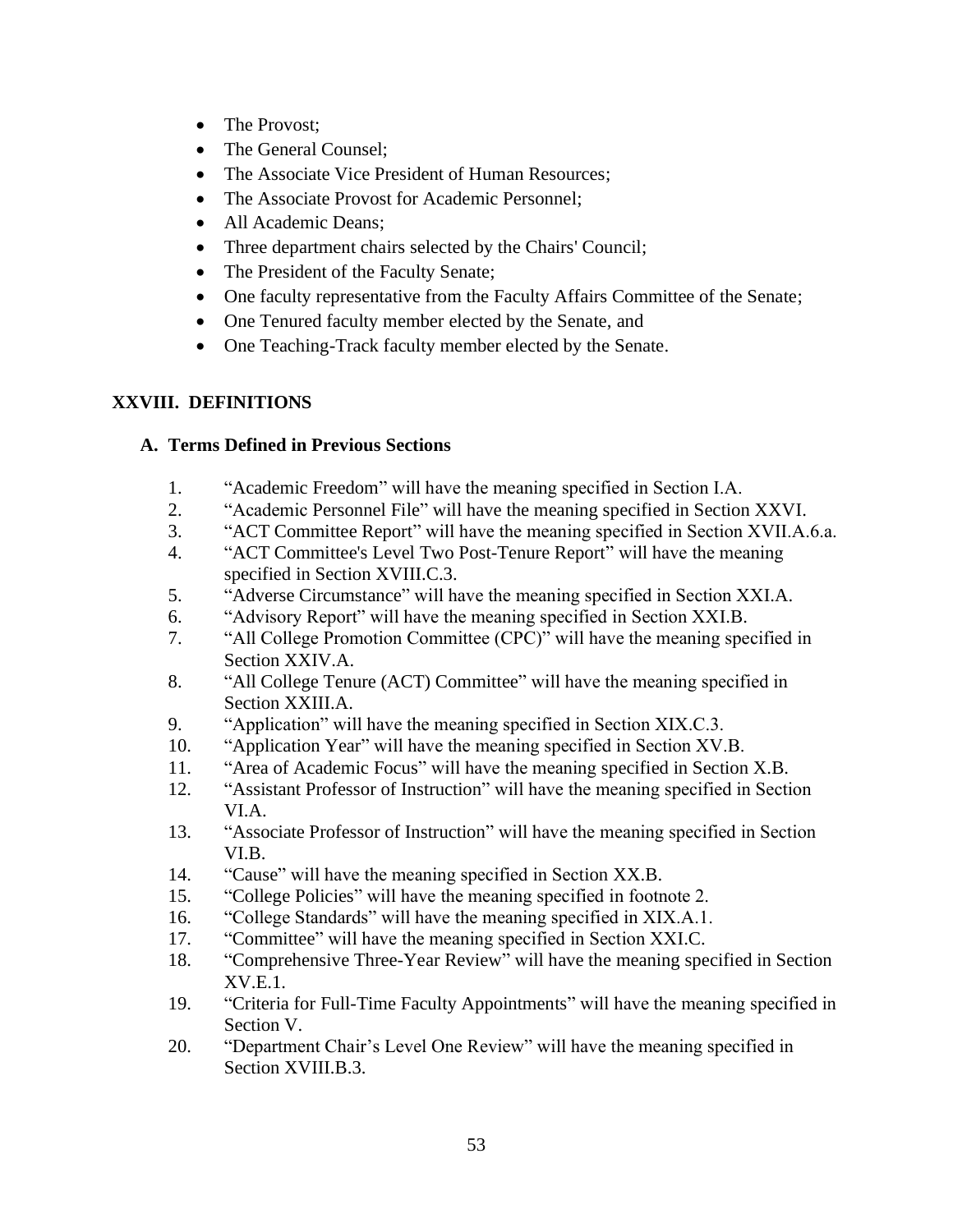- 21. "Department Chair's Tenure Report" will have the meaning specified in Section XVII.A.3.b.
- 22. "Department Chair's Three-Year Report" will have the meaning specified in Section XV.E.2.
- 23. "Department Criteria" will have the meaning specified in Section V.D.
- 24. "Department Standards" will have the meaning specified in Section XIX.A.2.
- 25. "Dismissal of Tenured Faculty Members for Cause" will have the meaning specified in Section XX.D.
- 26. "Evaluation Areas for Teaching-Track Appointments" will have the meaning specified in Section V.A.
- 27. "Evaluation Areas for Tenured Appointments" will have the meaning specified in Section V.B.
- 28. "Evaluation of Faculty Members with Teaching-Track Appointments" will have the meaning specified in Section IX.
- 29. "Evaluation of Faculty Members with Tenured Appointments" will have the meaning specified in Section XVIII.A.
- 30. "Expedited Tenure Application" will have the meaning specified in Section XVII.B.2.
- 31. "Expedited Tenure Recommendation" will have the meaning specified in Section XVII.C.1.
- 32. "Extension of the Tenure-Track Period" will have the meaning specified in Section XV.C.1.
- 33. "External Reviewers" will have the meaning specified in Section XVII.A.1.a.
- 34. "External Reviewer's Tenure Report" will have the meaning specified in Section XVII.A.1.c.
- 35. "Faculty Annual Activity Report" will have the meaning specified in Section IX.
- 36. "Faculty Evaluator" will have the meaning specified in Section XV.D.1.
- 37. "Faculty Member's Level One Post-Tenure Report" will have the meaning specified in Section XVIII.B.6.a.
- 38. "Faculty Member's Level Two Post-Tenure Report" will have the meaning specified in Section XVIII.C.2.
- 39. "Further Review" will have the meaning specified in Section XVIII.B.6.
- 40. "Nonrenewal, Denial of Tenure, or Termination" will have the meaning specified in Section XXII.A.
- 41. "Nonrenewal of Teaching-Track Appointments" will have the meaning specified in Section X.B.
- 42. "Nonrenewal of Tenure-Track Appointments" will have the meaning specified in Section XVI.A.
- 43. "Notice of Dismissal" will have the meaning specified in Section XX.D.2.a.
- 44. "Part-Time Faculty Appointment" will have the meaning specified in Section IV.A.
- 45. "Post-Tenure Review: Level One" will have the meaning specified in Section XVIII.B.
- 46. "Post-Tenure Review: Level Two" will have the meaning specified in Section XVIII.C.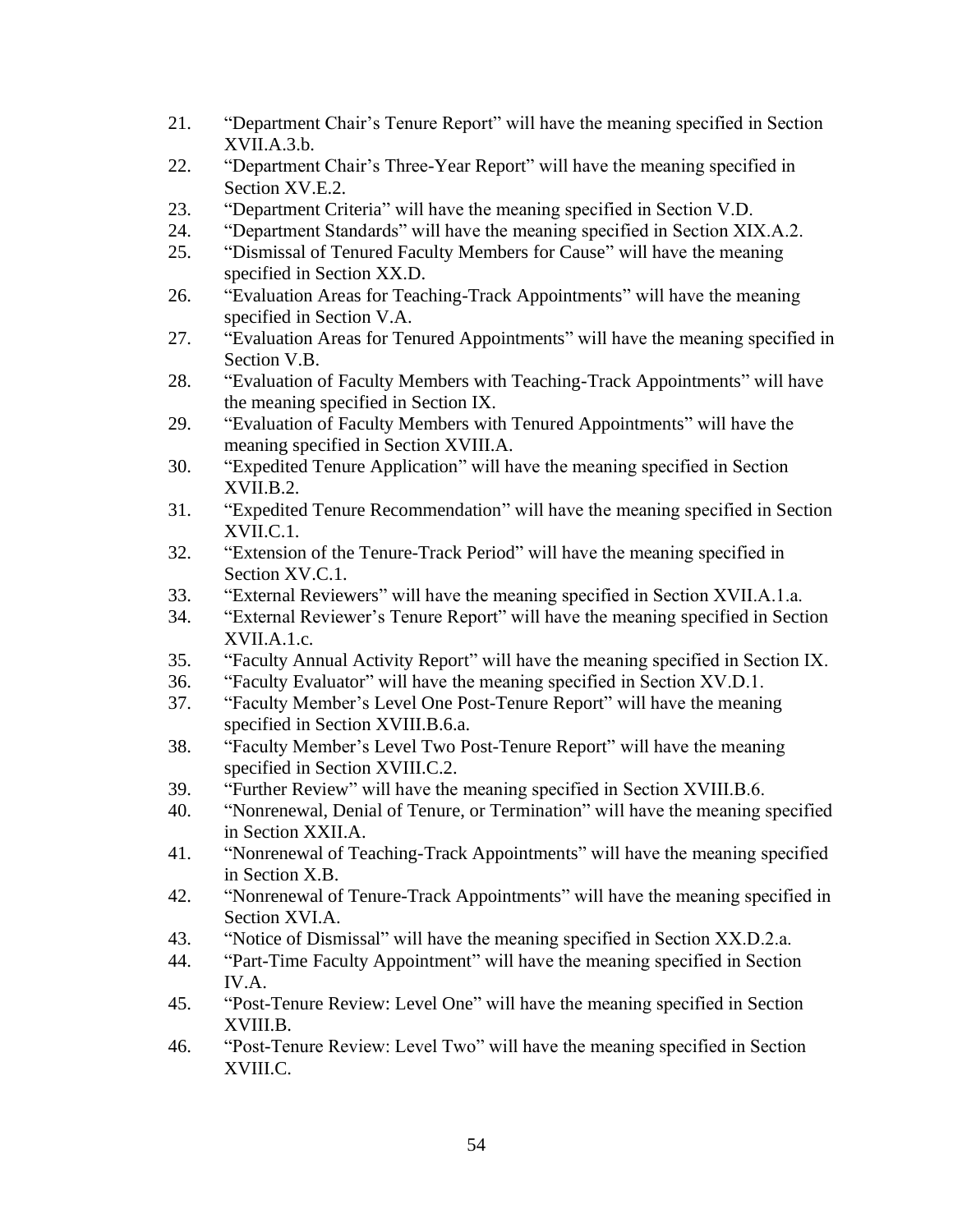- 47. "Post-Tenure Reviewing Faculty" will have the meaning specified in Section XVIII.B.6.b.
- 48. "Procedural Review Committee (PRC)" will have the meaning specified in Section XXIV.A.
- 49. "Professional Incompetence" will have the meaning specified in Section XVIII.C.4.b.
- 50. "Professor of Instruction" will have the meaning specified in Section VI.C.
- 51. "Provost's Level Two Post-Tenure Report" will have the meaning specified in Section XVIII.C.4.
- 52. "Provost's Tenure-Track Report" will have the meaning specified in Section XV.D.4.
- 53. "Provost's Three-Year Report" will have the meaning specified in Section XV.E.4.
- 54. "Questioned Situation" will have the meaning specified in Section XXI.B.
- 55. "Review of Statement of Policy" will have the meaning specified in Section XXVII.A.
- 56. "Reviewing Faculty" will have the meaning specified in Section XV.B.
- 57. "Reviewing Faculty's Tenure Report" will have the meaning specified in Section XVII.A.3.b.
- 58. "Reviewing Faculty's Three-Year Report" will have the meaning specified in Section XV.E.2.
- 59. "Sanction and Dismissal of Faculty Members" will have the meaning specified in Section XX.
- 60. "Sanctionable Conduct" will have the meaning specified in Section XX.A.
- 61. "Sanctions" will have the meaning specified in Section XX.C.
- 62. "School Dean's Level One Interview" will have the meaning specified in Section XVIII.B.5.
- 63. "School Dean's Level One Post-Tenure Report" will have the meaning specified in Section XVIII.B.5.
- 64. "School Dean's Level Two Interview" will have the meaning specified in Section XVIII.C.2.
- 65. "School Dean's Level Two Post-Tenure Report" will have the meaning specified in Section XVIII.C.2.
- 66. "School Dean's Tenure Report" will have the meaning specified in Section XVII.A.4.
- 67. "School Dean's Tenure-Track Report" will have the meaning specified in Section XV.D.3.
- 68. "School Dean's Three-Year Report" will have the meaning specified in Section XV.E.3.
- 69. "School's Post-Tenure Report" will have the meaning specified in Section XVIII.B.6.c.
- 70. "Statement" will have the meaning specified in the preface of this Statement.
- 71. "Statement Review Committee" will have the meaning specified in Section XXVII.B.
- 72. "Teaching-Track Appointment" will have the meaning specified in Section IV.B.